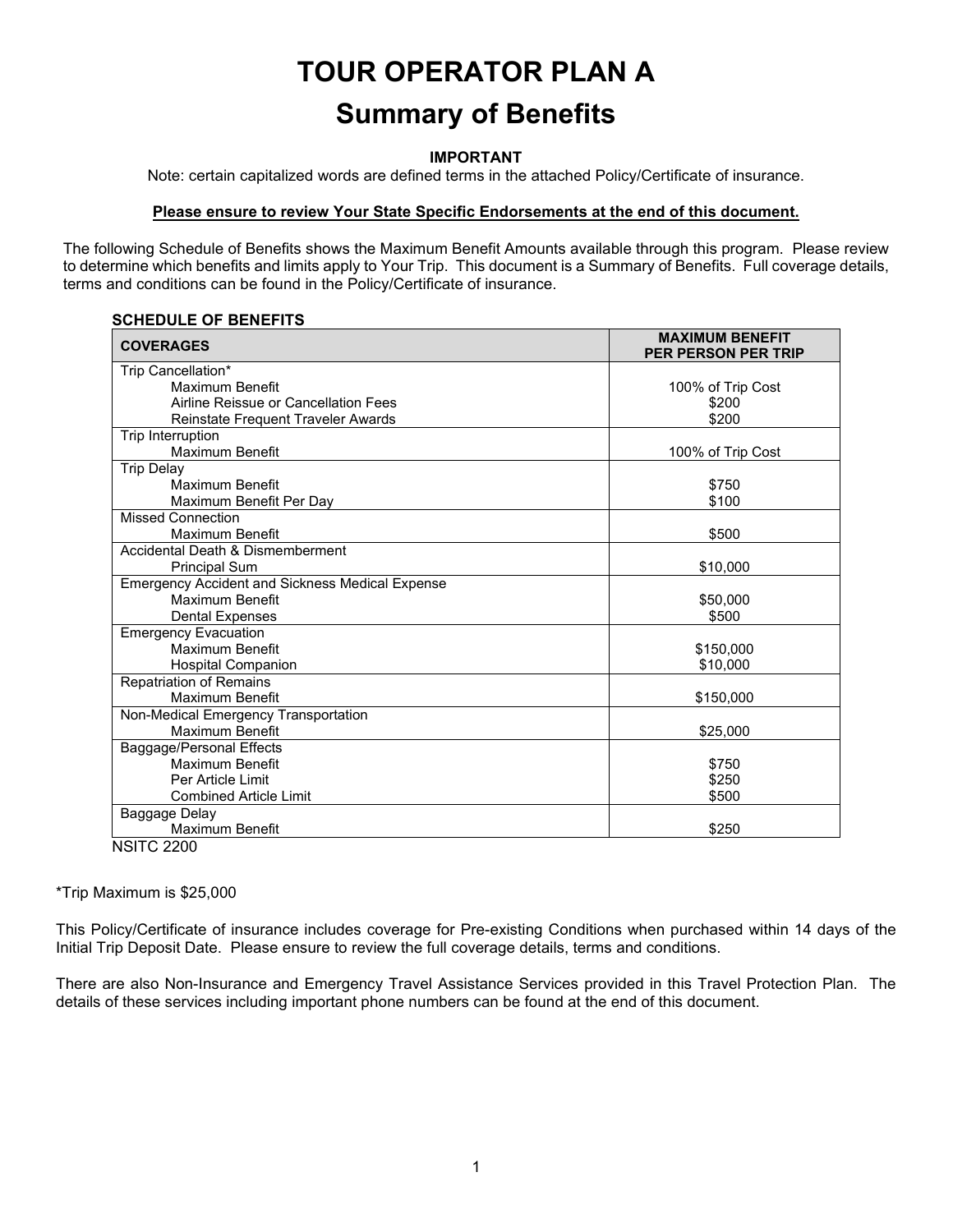

Nationwide Mutual Insurance Company One Nationwide Plaza Columbus, Ohio 43215

This Policy of insurance describes all of the travel insurance benefits, underwritten by Nationwide Mutual Insurance Company (herein referred to as the Company). The insurance benefits vary from program to program. Please refer to the accompanying purchase confirmation and Schedule of Benefits for specific information about the program You purchased. Please contact the administrator immediately if You believe that any of the information provided is incorrect.

This Policy of insurance is issued in consideration of application and payment of any premium due. All statements in the application are representations and not warranties. Only statements contained in a written application format will be used to void insurance, reduce benefits or defend a claim.

All premium is refundable only during the ten (10) day review period from the date of purchase (or from the date of receipt if mailed) provided You have not already departed on Your Trip and You have not incurred any claimable losses during that time. If You depart on Your Trip prior to the expiration of the review period, the review period shall automatically end upon Your departure.

You are not eligible to purchase coverage or receive benefits under this Policy if You are unable to travel, are limited from travel, are medically restricted from travel, or are experiencing and/or are under treatment for any illness or injury that limits or restricts Your ability to travel on the date of purchase.

You are not eligible to purchase coverage or receive benefits under this Policy if You have other insurance coverage for the loss(es) for which this Policy is intended to insurance against. Multiple recovers for the same loss covered by other insurance coverage is not available under this Policy.

NO DIVIDENDS WILL BE PAYABLE UNDER THIS POLICY.

The President and Secretary of Nationwide Mutual Insurance Company witness this Policy.

Jer S

*Secretary President*

Licensed Resident Agent (where required by law)

# **TRAVEL PROTECTION POLICY**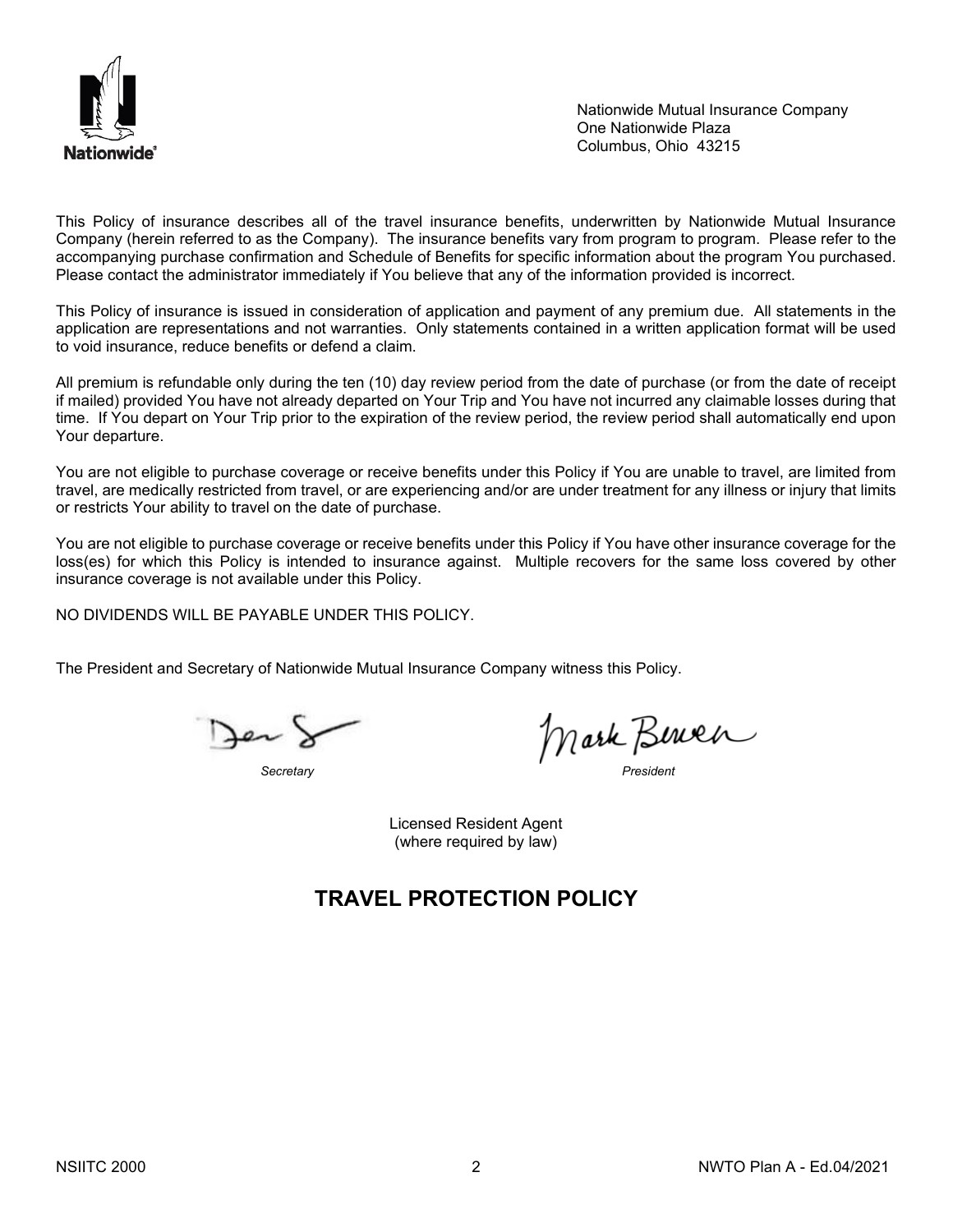#### **GENERAL DEFINITIONS**

# **GENERAL PROVISIONS**

# **COVERAGES:**

Trip Cancellation Trip Interruption Trip Delay Missed Connection Accidental Death & Dismemberment Emergency Accident and Sickness Medical Expense Emergency Evacuation Repatriation of Remains Non-Medical Emergency Transportation Baggage/Personal Effects Baggage Delay

# **LIMITATIONS AND EXCLUSIONS**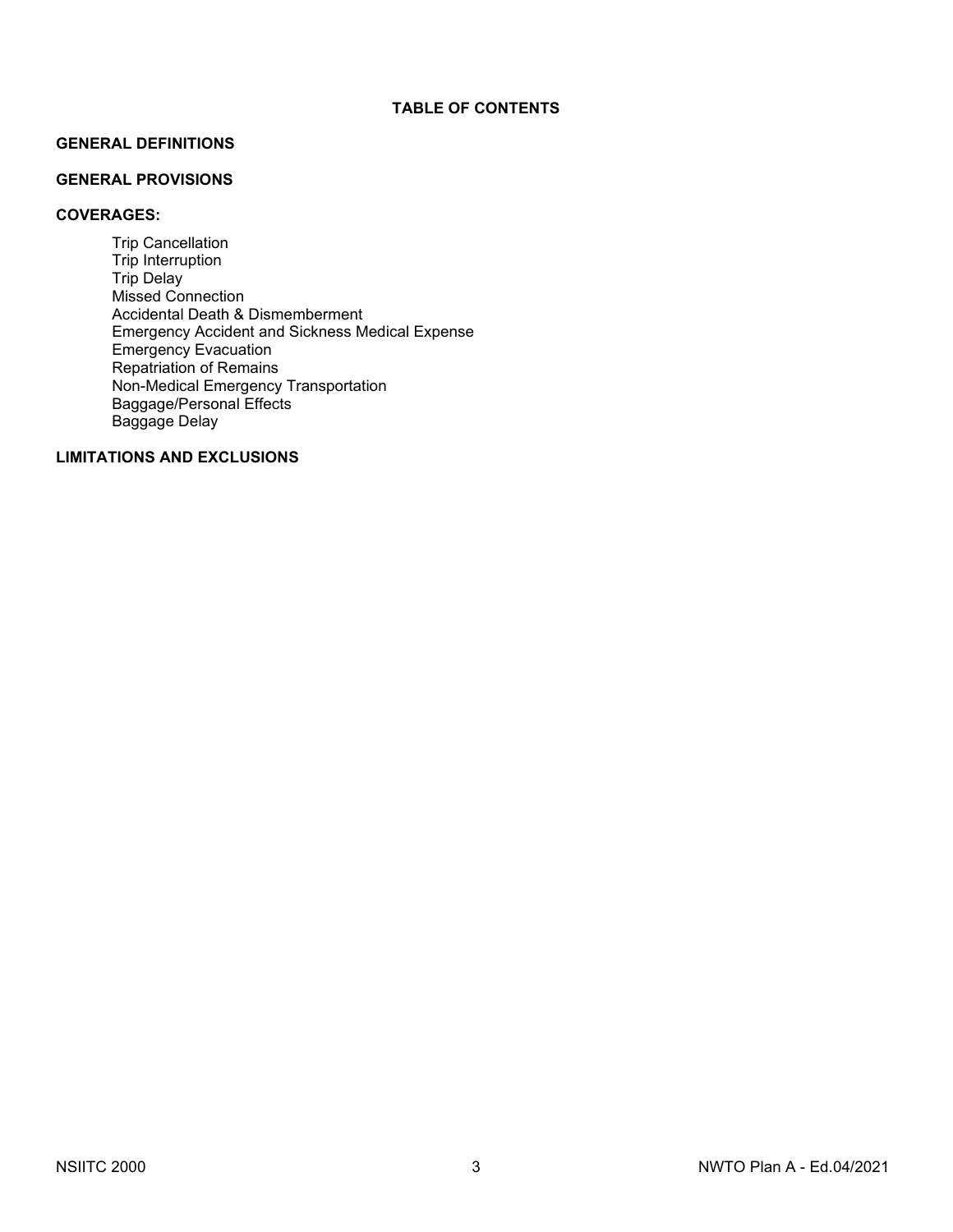# **NATIONWIDE MUTUAL INSURANCE COMPANY TRAVEL PROTECTION INSURANCE POLICY**

#### **GENERAL DEFINITIONS**

Throughout this document, when capitalized, certain words and phrases are defined as follows:

**Accident** means a sudden, unexpected, unintended, specific event that occurs at an identifiable time and place but shall also include exposure resulting from a mishap to a conveyance in which You are traveling.

**Accidental Injury** means Bodily Injury caused by an Accident (of external origin) that: 1) occurs while Your coverage is in effect under this Policy; and 2) requires physical examination and medical treatment by a Physician. The Injury must be the direct cause of loss, must be independent of all other causes, and must not be caused by or resulting from Your Sickness. The injury must be verified by a Physician in a format acceptable to the Company.

**Actual Cash Value** means the lesser of the replacement cost and the purchase price less Depreciation.

**Adventure Sports** means non-professional and non-competitive sports activities that are generally performed for recreation and leisure, and which are not a Bodily Contact Sport, Extreme Sport, Interscholastic Sport, Organized Sport or Mountaineering. Adventure Sports include but are not limited to: cycling, fishing, swimming, scuba diving for certified divers up to a maximum depth of sixty (60) feet and for uncertified divers up to a maximum depth of thirty (30) feet, snorkeling, white or black water rafting Grades 1-3, canoeing, kayaking, zip-lining, water skiing, camping, hiking, backpacking, sailing, boating, downhill Skiing, cross country Skiing, snowboarding, snowmobiling, sledding or tobogganing, snow tubing, ice skating, resort-sponsored activities, and approved activities of the Travel Supplier.

**Bankruptcy** means the total cessation of operations due to financial insolvency, with or without a filing.

**Bodily Contact Sports** means any competitive team sport in which players or participants may have direct physical contact with an opponent. Bodily Contact Sports include but are not limited to: football, soccer, baseball, wrestling, ice hockey, rugby and lacrosse. Bodily Contact Sports do not include Adventure Sports, Extreme Sports, Interscholastic Sports, Organized Sports or Mountaineering.

**Bodily Injury** means identifiable physical injury that is caused by an Accident and is independent of disease or bodily infirmity.

**Business Partner** means an individual who: (a) is involved in a legal partnership with You; and (b) is actively involved in the day-to-day management of the business.

**Checked Baggage** means Personal Effects brought by You for planned use on Your Trip for which a claim check has been issued to You by a Common Carrier.

**Common Carrier** means any land, sea, and/or air conveyance operating under a valid license for the transportation of passengers for hire. Taxis, limousines, and ride share services are not Common Carriers as defined herein.

**Company** means Nationwide Mutual Insurance Company.

**Complications of Pregnancy** means conditions requiring hospital confinement whose diagnoses are distinct from the pregnancy, but are adversely affected by the pregnancy, including, but not limited to: acute nephritis, nephrosis, cardiac decompression, missed abortion, pre-eclampsia, intrauterine fetal growth retardation, and similar medical and surgical conditions of comparable severity. Complications of Pregnancy also includes termination of ectopic pregnancy, and spontaneous termination of pregnancy, occurring during a period of gestation in which a viable birth is not possible. Complications of Pregnancy do not include elective abortion, elective cesarean section, false labor, occasional spotting, morning sickness, physician prescribed rest during the period of pregnancy, hyperemesis gravidarum, and similar conditions associated with the management of a difficult pregnancy not constituting a distinct complication of pregnancy.

**Cruise** means any pre-paid sea arrangements made by You.

**Deductible** means the amount of expenses for covered services and supplies that must be incurred by You before specified benefits become payable.

NSIITC 2000 4 NWTO Plan A - Ed.04/2021 **Default** means a material failure or inability to provide contracted services due to financial insolvency.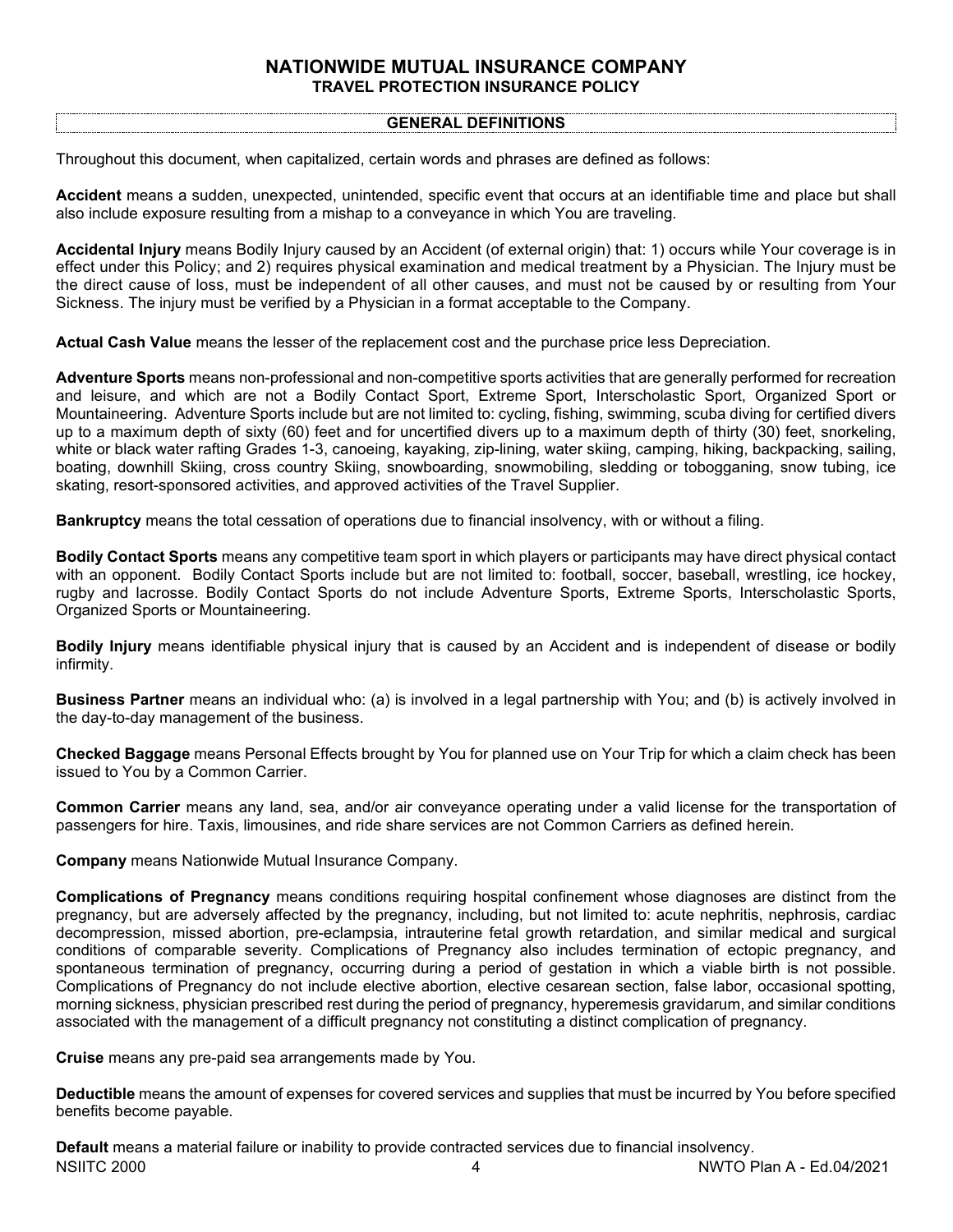**Depreciation** means a reduction in value of ten percent (10%) per year from date of purchase for items accompanied by original receipts. For items not accompanied with a receipt, a reduction in value of twenty five percent (25%) the first year and ten percent (10%) per year thereafter. Depreciation will be calculated up to a maximum of eighty 80% from the estimated date of purchase as provided by You. There will be no reduction in value for an item less than one (1) year old and accompanied by an original receipt.

**Domestic Partner** means a person who is at least eighteen (18) years of age with whom You reside and can show evidence of cohabitation and shared financial assets and obligations for at least the previous six (6) months and has an affidavit of domestic partnership, if recognized by the jurisdiction within which You reside.

**Economy Fare** means the lowest published rate for a one-way economy ticket.

**Effective Date** means 12:01 A.M. local time, at Your location, on the day after the required premium for such coverage is received by the Company or its authorized representative.

**Eligible Person** means a resident of the United States who is listed on Your purchase confirmation, is scheduled to take a Trip, applies for coverage under the Policy, and pays the required premium.

**Extreme Sports** means any high-risk non-team sport or recreation activity that is dangerous and if performed optimally, even by the highly skilled, risks loss of life or limb. Extreme Sports often involve speed, height, a high level of physical exertion and/or highly specialized gear. Extreme Sports include but are not limited to: skydiving, BASE jumping, hang gliding, Parachuting, bungee jumping, caving, rappelling, spelunking, white or black water rafting above Grade 3, Skiing or snowboarding outside marked trails or in an area accessed by helicopter, Mountaineering, Rock Climbing, any high‐altitude activity, personal combat or fighting sports, rodeo, racing or practicing to race any motorized vehicle, bicycle or watercraft, free diving, and scuba diving at a depth greater than sixty (60) feet or without a dive master. Extreme Sports do not include Adventure Sports, Bodily Contact Sports, Interscholastic Sports or Organized Sports.

**Family Member** means Your or Your Traveling Companion's legal or common law spouse, parent, legal guardian, stepparent, grandparent, parents-in-law, grandchild, natural or adopted child, step-child, children-in-law, brother, sister, stepbrother, step-sister, brother-in-law, sister-in-law, aunt, uncle, niece or nephew, Business Partner, or Domestic Partner who reside in the United States, Canada or Mexico.

## **Hazard** means:

- a) Any delay of a Common Carrier (including Inclement Weather);
- b) Any delay by a traffic Accident en route to a departure, in which You or Your Traveling Companion is not directly involved;
- c) Any delay due to lost or stolen passports, travel documents or money, Quarantine, hijacking, unannounced Strike, Natural Disaster, civil commotion or riot;
- d) A closed roadway causing cessation of travel to the destination of the Trip (substantiated by the department of transportation, state police, etc.).

**Home** means Your true, fixed and permanent place of residence and principal establishment, to which You have the intention of returning to at the end of Your Trip.

## **Hospital** means a facility that:

- (a) holds a valid license if it is required by the law;
- (b) operates primarily for the care and treatment of sick or injured persons as in-patients;
- (c) has a staff of one or more Physicians available at all times;
- (d) provides twenty-four (24) hour nursing service and has at least one registered professional nurse on duty or call;

(e) has organized diagnostic and surgical facilities, either on the premises or in facilities available to the hospital on a pre-arranged basis; and

(f) is not, except incidentally, a clinic, nursing home, rest home, drug or physical rehabilitation facility or convalescent home for the aged, or similar institution.

**Inclement Weather** means any severe weather condition that delays the scheduled arrival or departure of a Common Carrier.

**Initial Deposit Date** means the date Your first Payment(s) or Deposit(s) for Your Trip is received by Your Travel Supplier.

**Insured** means the Eligible Person who elected to purchase coverage and whose premium was paid under the Policy.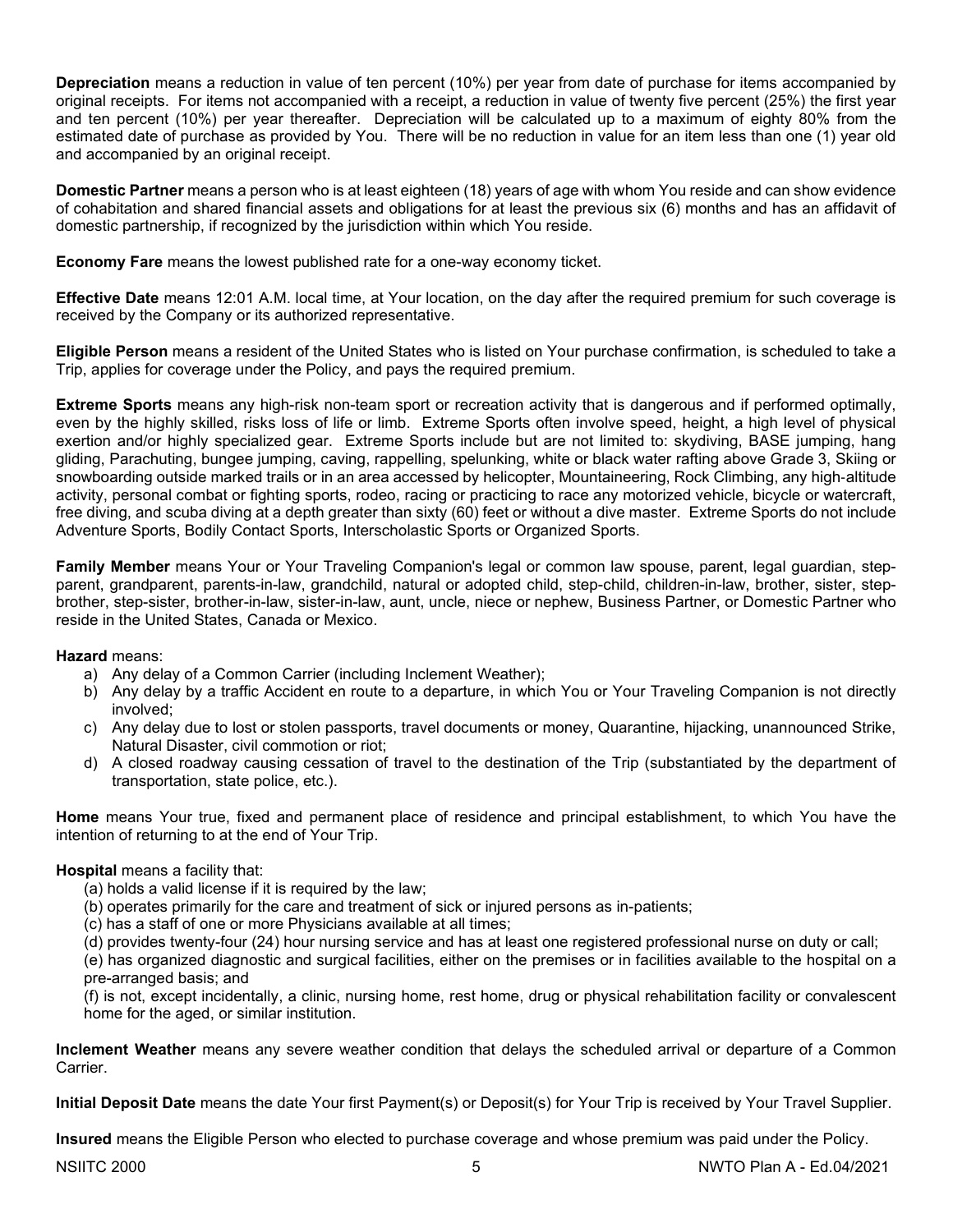**Interscholastic Sports** means any athletic contest or competition between accredited educational institutions if the participants are sponsored by the educational institution and are under the direct and immediate supervision of an employee of the educational institution. Interscholastic Sports includes the practice or training for the competition and the travel to or from such practice or competition in a vehicle designated by the educational institution, both while under the direct and immediate supervision of an employee of the educational institution. Interscholastic Sports do not include Adventure Sports, Bodily Contact Sports, Extreme Sports, Intramural Sports, Recreational Sports, club sports or Mountaineering.

**Intramural Sports** means competitive recreational sports organized within a school where matches or games are conducted between students of the same school (as opposed to teams who compete with other schools). Activities for Intramural Sports participants are not considered Interscholastic Sports.

**Loss** means Bodily Injury, Sickness or damage sustained by You, while coverage is in effect, in consequence of happening of one or more of the occurrences against which the Company has undertaken to indemnify You.

**Maximum Benefit** means the largest total amount that the Company will pay under any one benefit for You, as shown on the Schedule of Benefits and subject to any applicable sub-limits for certain types of activities.

**Mountaineering** means the sport, hobby or profession of walking, hiking, climbing and Rock Climbing up mountains that requires the use of ropes, harnesses, crampons or ice axes, and involves ascending beyond an altitude of four thousand five hundred (4,500) meters.

**Natural Disaster** means earthquake, flood, fire, hurricane, blizzard, avalanche, tornado, tsunami, volcanic eruption, or landslide that is due to natural causes and includes an event that is directly due to naturally occurring wildfire, earthquake, windborne dust or sand, volcanic eruption, tsunami, snow, rain or wind, that results in widespread and severe damage such that either the government of the country where the Natural Disaster occurs issues an official disaster declaration or the U.S. Government issues advice to leave the country where the Natural Disaster occurs. Natural Disaster does not include the direct or indirect effect of rain, wind or water associated with named storms meeting the definition of hurricane or typhoon, except in instances where:

- 1. the path of the named storm deviates by a distance of greater than two hundred (200) miles within a seventy-two (72) hour period from the path forecast by a national recognized meteorological service; or
- 2. less than seventy-two (72) hours advanced notice of a potential landfall for a named storm exists.

In no event, shall a Natural Disaster be deemed to apply to a marine vessel, ship or watercraft of any kind.

**Necessary Treatment** means medical services and/or supplies recommended by the treating Physician that must be performed during the Trip due to the serious and acute nature of the Sickness or Accidental Injury.

#### **Organized Sports** means **Intramural Sports** or **Recreational Sports**.

**Other Insurance** means any and every type of insurance covering the same or similar risk/loss as covered under this Policy. Coverage under this Policy shall be secondary to coverage under all Other Insurance except where prohibited by law.

**Parachuting** means an activity involving the breaking of a free fall from an airplane using a parachute.

**Payments or Deposits** means the cash, check, or credit card amounts actually paid for Your Trip. Payments made in the form of a certificate, voucher not purchased by cash, grant or discount are not Payments or Deposits as defined herein.

**Personal Computer** means a small, general purpose electronic device for storing and processing data that is created to be utilized by one individual at a time and can perform multiple functions. The size and capabilities of the computer allow it to be operated for personal purposes. Personal Computers shall include desktop computers and laptop computers. Personal Computers shall also include:

- tablets
- Personal Digital Assistant (PDA)
- handheld devices and smartphones
- e-readers

**Personal Effects** means Your privately-owned articles including clothing and toiletry items brought by You for planned use on Your Trip.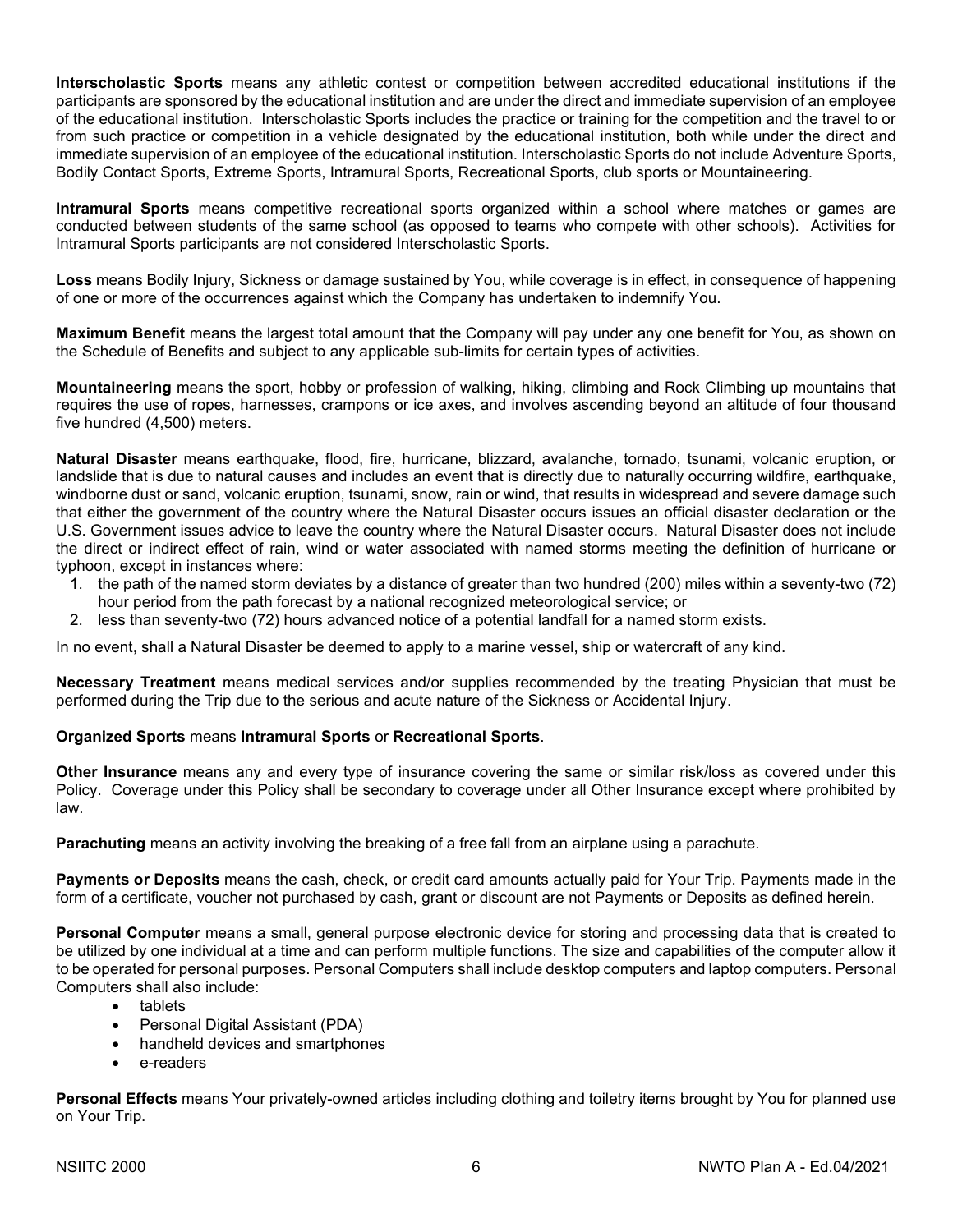**Physician** means a licensed practitioner of medical, surgical or dental services, or a Christian Science Practitioner, acting within the scope of his/her license. The treating Physician may not be You, Your Traveling Companion or a Family Member.

**Policy** means this document, and any endorsements, riders or amendments that will attach during the period of coverage.

**Political Situation** means a written recommendation by officials of Your Home Country that You leave Your Host Country for non-medical reasons, or, if You are expelled or declared persona non-grata, on the written authority of Your Host Country.

**Pre-Existing Condition** means an illness, disease, or other condition during the sixty (60) day period immediately prior to the Effective Date of Your Policy for which You, Your Traveling Companion, or a Family Member booked to travel with You: 1) exhibited symptoms that would have caused a typical person to seek care or treatment; or 2) received or received a recommendation for a test, examination, or medical treatment; or 3) took or received a prescription for drugs or medicine. Item (3) of this definition does not apply to a condition that is treated or controlled solely through the taking of prescription drugs or medicine and remains treated or controlled without any adjustment or change in the required prescription throughout the sixty (60) day period before the Effective Date of Your Policy.

**Quarantine** means Your strict isolation imposed by a Government authority or Physician to prevent the spread of disease. An embargo preventing You from entering a country is not a Quarantine.

**Reasonable Expenses** means any meal, lodging, local transportation and essential phone call expense that were necessarily incurred as the result of a covered event, and that were not provided free of charge or otherwise reimbursed by a Common Carrier, Travel Supplier or other party.

**Recreational Sports** mean those activities where the primary purpose of the activity is participation, with the related goals of improved physical fitness, fun, and social involvement. Recreational sports are usually perceived as being less stressful, both physically and mentally, on the participants. There are lower expectations regarding both performance and commitment to the sport in the recreational sphere as compared to competitive sports. Recreational Sports do not include Adventure Sports, Bodily Contact Sports, Extreme Sports, Interscholastic Sports, Intramural Sports or Mountaineering.

**Rock Climbing** means the activity of climbing up, down or across artificial rock walls or natural rock formations under the supervision of a guide and utilizing approved safety equipment.

**Scheduled Departure Date** means the date on which You are originally scheduled to leave on Your Trip.

**Scheduled Return Date** means the date on which You are originally scheduled to return to the point of origin or to a different final destination.

**Security Situation** means a civil and/or military uprising, insurrection, war, revolution, or other violent disturbance in a Host Country, which, in the opinion of either the recognized government of Your Home Country, the Host Country, or the Travel Assistance Company immediate evacuation is advised. Emergency Security Situation does not include Natural Disasters.

**Sickness** means an illness or disease of the body that: 1) requires a physical examination and medical treatment by a Physician and 2) commences, worsens or presents new symptoms while Your coverage is in effect.

**Ski** or **Skiing** means winter recreation of snow skiing, snowboarding, or telemarking on Trail systems as accessed by a pre-paid use ticket for lifts and/or use or admission, but does not include cross country skiing, back country skiing, heliskiing, extreme skiing, snowcat skiing, ski-jumping, off-piste skiing, tubing, luging, half-pipes, terrain parks, or other snow play activities either on or off Trails.

**Sound Natural Teeth** means teeth that are whole or properly restored and are without impairment, periodontal or other conditions and are not in need of the treatment provided for any reason other than an Accidental Injury. For purposes of this Policy, teeth previously restored with a crown, inlay, onlay, or porcelain restoration or treated by endodontics, except amalgam or composite resin fillings, are not considered Sound Natural Teeth.

**Strike** means any unannounced labor disagreement that interferes with the normal departure and arrival of a Common Carrier.

**Terrorist Incident** means an act of violence, other than civil commotion, insurrection or riot (that is not an act of war, declared or undeclared), that results in loss of life or major damage to property, by any person acting on behalf of, or in connection with, any organization that is generally recognized as having the intent to overthrow or influence the control of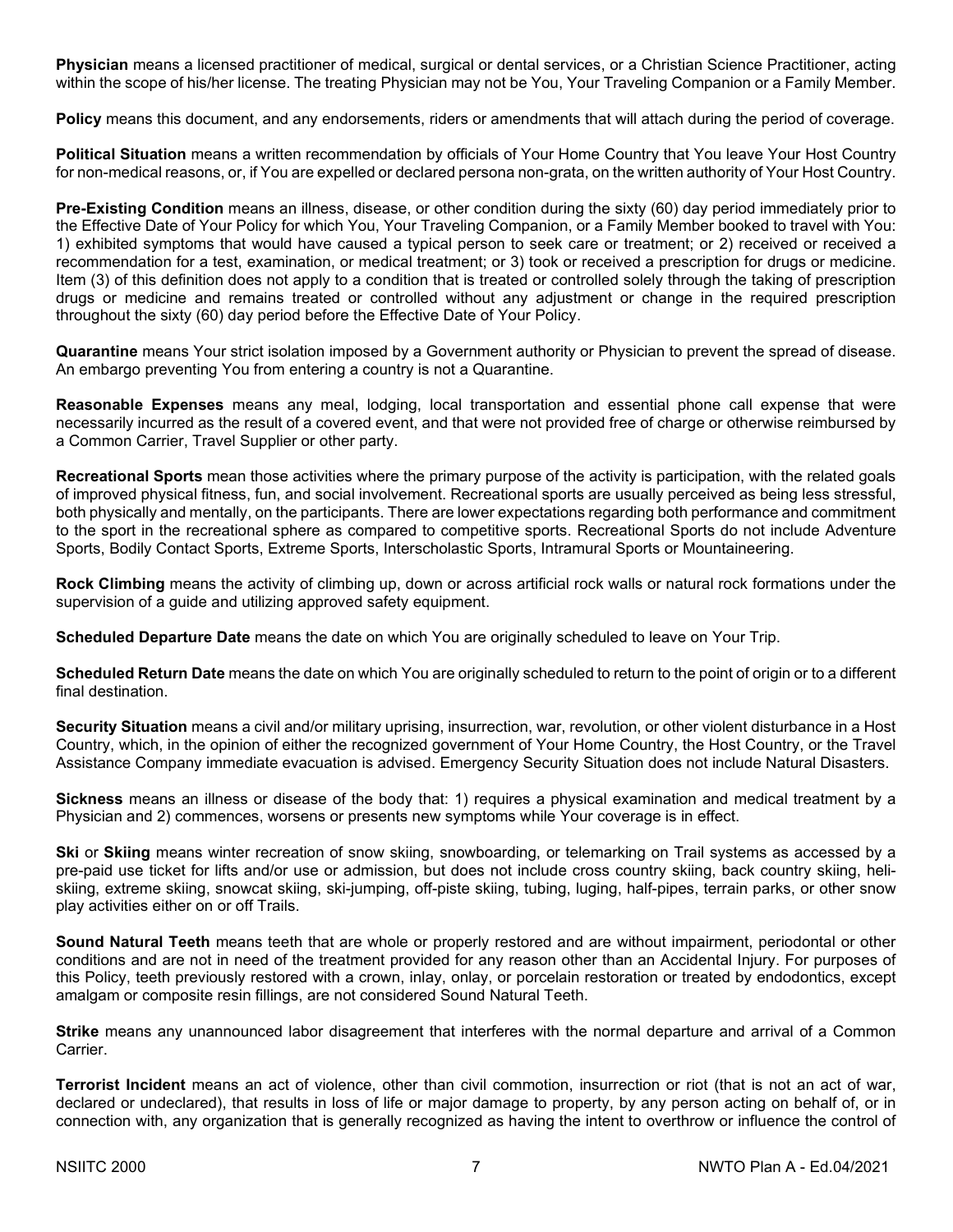any government. The act must be deemed an act of terrorism by U.S. Department of State or the law enforcement organization in charge at the location of the Terrorist Incident.

**Time Sensitive Period** means within fourteen (14) days of the Initial Deposit Date and within fourteen (14) days of payment for any subsequent Travel Arrangements added to Your Trip.

**Trails** means named skier paths as designated for downhill travel as shown on a resort trail map using the international difficulty rating Trails does not include connecting paths or cross-overs between downhill trails, trails that are outside the established marked and patrolled boundaries of a Ski resort, or areas designated as unsafe or closed by ski resort management for avalanche control work.

**Travel Arrangements** means: (a) transportation; (b) accommodations; and (c) other specified services arranged by the Travel Supplier for the Trip. Air arrangements covered by this definition also include any direct round trip air flights booked by others, to and from the scheduled Trip departure and return cities, provided the dates of travel for the air flights are within seven (7) total days of the scheduled Trip dates.

**Travel Assistance Company** means the service provider listed on Your purchase confirmation.

**Travel Supplier** means a Cruise line, airline, hotel, etc., who has made the land, air and/or sea arrangements.

**Traveling Companion** means a person who has coordinated Travel Arrangements or vacation plans with You and intends to travel with You during the Trip. Note, a group or tour leader is not considered Your Traveling Companion unless You are sharing room accommodations with the group or tour leader.

**Trip** means scheduled travel with a defined itinerary away from Your Home for which coverage is purchased under this Policy and premium is paid.

**Unforeseen** means not anticipated or expected and occurring after the Effective Date of Your Policy.

**Uninhabitable** means that, as determined by a qualified examiner selected by the Company in its sole discretion: (1) the building structure itself is unstable and there is a risk of collapse in whole or in part; (2) there is exterior or structural damage to the building allowing elemental intrusion, such as rain, wind, hail or flood; (3) immediate safety hazards affecting the building have yet to be cleared, such as debris on roofs or downed electrical lines; or (4) the building is without electricity or water and/or is not suitable for human occupancy.

You or Your refers to the Insured.

#### **GENERAL PROVISIONS**

The following provisions apply to all coverages:

**LEGAL ACTIONS -** No legal action for a claim can be brought against the Company until sixty (60) days after the Company receives Proof of Loss. No legal action for a claim can be brought against the Company more than three (3) years after the time required for giving Proof of Loss.

**CONTROLLING LAW -** Any part of this Policy that conflicts with the state law where the Policy is issued is changed to meet the minimum requirements of that law.

**GOVERNING JURISDICTION** – The insurance regulatory agency and courts of the jurisdiction in which You reside shall have jurisdiction over the individual coverage as if such coverage or plan were issued directly to You.

**MISREPRESENTATION AND FRAUD –** This Policy was issued in reliance on the information You provided at the time of application. The Company may deny all coverage under this Policy, or, at the Company's election, assert any other remedy available under applicable law, if You or and Traveling Companion seeking coverage under this Policy knowingly concealed, misrepresented or omitted any material fact or engaged in fraudulent conduct at the time of application, at any time during the Policy period, or in connection with the filing or settlement of any claim.

**DUTY OF COOPERATION** - You agree to fully cooperate with the Company in the event the Company determines that an investigation is warranted regarding any claim for coverage under this Policy. You agree to comply with all requests by the Company to provide information and/or documentation related to any claim under this Policy. You agree to cooperate with the Company in the investigation and assessment of any loss and/or circumstances giving rise to a loss under this Policy.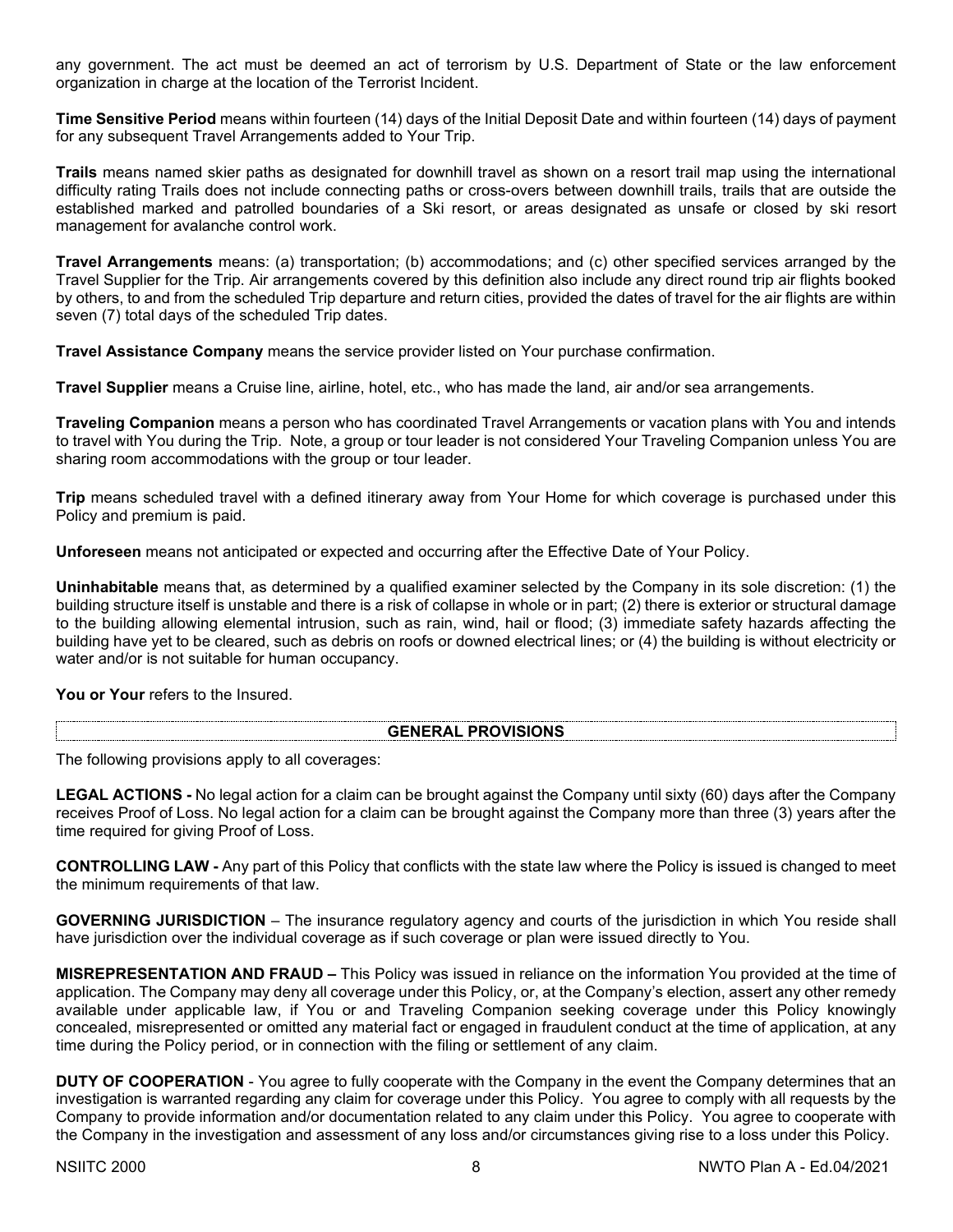**SUBROGATION -** To the extent the Company pays for a Loss suffered by You, the Company will take over the rights and remedies You had relating to the Loss. This is known as subrogation. You must help the Company to preserve its rights against those responsible for the Loss. This may involve signing any papers and taking any other steps the Company may require. If the Company takes over Your rights, You must sign an appropriate subrogation form supplied by the Company.

**ASSIGNMENT -** This Policy and all coverages provided are not assignable, whether by operation of law or otherwise, but benefits may be assigned.

# **WHEN YOUR COVERAGE BEGINS** - Provided:

- a) coverage has been elected; and
- b) the required premium has been paid.

All coverage except Trip Cancellation will begin on the Scheduled Departure Date, or the actual departure date if change is required by a Common Carrier, when You depart for the first Travel Arrangement (or alternate travel arrangement if You must use an alternate travel arrangement to reach Your Trip destination) for Your Trip. Coverage will not begin before the Effective Date shown on Your purchase confirmation.

Trip Cancellation coverage will begin on Your Effective Date. No coverage can be purchased after a person departs on a trip.

## **WHEN YOUR COVERAGE ENDS:**

Trip Cancellation coverage will end on the earlier of: (a) the scheduled departure time on the Scheduled Departure Date of Your Trip; (b) the date and time You depart on Your Trip; or (c) the date and time You cancel Your Trip.

All Other Coverages will end the earliest of the following:

- (a) the Scheduled Return Date as stated on the travel tickets;
- (b) the date and time You return to Your origination point if prior to the Scheduled Return Date;

(c) the date and time You deviate from, leave or change the original Trip itinerary (unless due to Unforeseen and unavoidable circumstances covered by the Policy);

(d) if You extend the return date, coverage will terminate at 11:59 P.M., local time, at Your location on the Scheduled Return Date, unless otherwise authorized by the Company in advance of the Scheduled Return Date;

(e) when Your Trip exceeds ninety (90) days;

(f) the Return Date as stated on Your purchase confirmation.

**EXTENDED COVERAGE -** Coverage will be extended under the following conditions, should they occur during the journey to the return destination or to a different destination:

(a) When You commence air travel from Your origination point: (i) within two (2) days before the commencement of the Travel Arrangements, coverage shall apply from the time of departure from the origination point; or (ii) greater than two (2) days before the commencement of the Travel Arrangements, the extension of coverage shall be provided only during Your air travel.

(b) If You return to Your origination point: (i) within two (2) days after the completion of the Travel Arrangements, coverage shall apply until the time of return to the origination point; or (ii) greater than two (2) days after the completion of the Travel Arrangements, the extension of coverage shall be provided only during Your air travel.

(c) c) If You are a passenger on a scheduled Common Carrier that is unavoidably delayed up to five (5) days in reaching the final destination, coverage will be extended for the period of time needed to arrive at the final destination.

In no event will coverage be extended for unscheduled extensions to Your Trip for which premium has not been paid in advance.

**EXCESS INSURANCE LIMITATION** - The insurance provided by this Policy shall be in excess of all Other Insurance and shall be secondary to coverage under all Other Insurance. If at the time of the occurrence of any Loss there is Other Insurance in place, the Company shall be liable only for the excess of the amount of Loss not paid or payable by Other Insurance.

# **The following provisions apply to all benefits except Baggage/Personal Effects and Baggage Delay:**

**PAYMENT OF CLAIMS -** The Company, or its designated representative, will pay a claim after receipt of acceptable Proof of Loss.

Benefits for Loss of life are payable to Your beneficiary. If a beneficiary is not designated by You at the time of purchase, benefits for Loss of life will be paid to the first of the following surviving preference beneficiaries: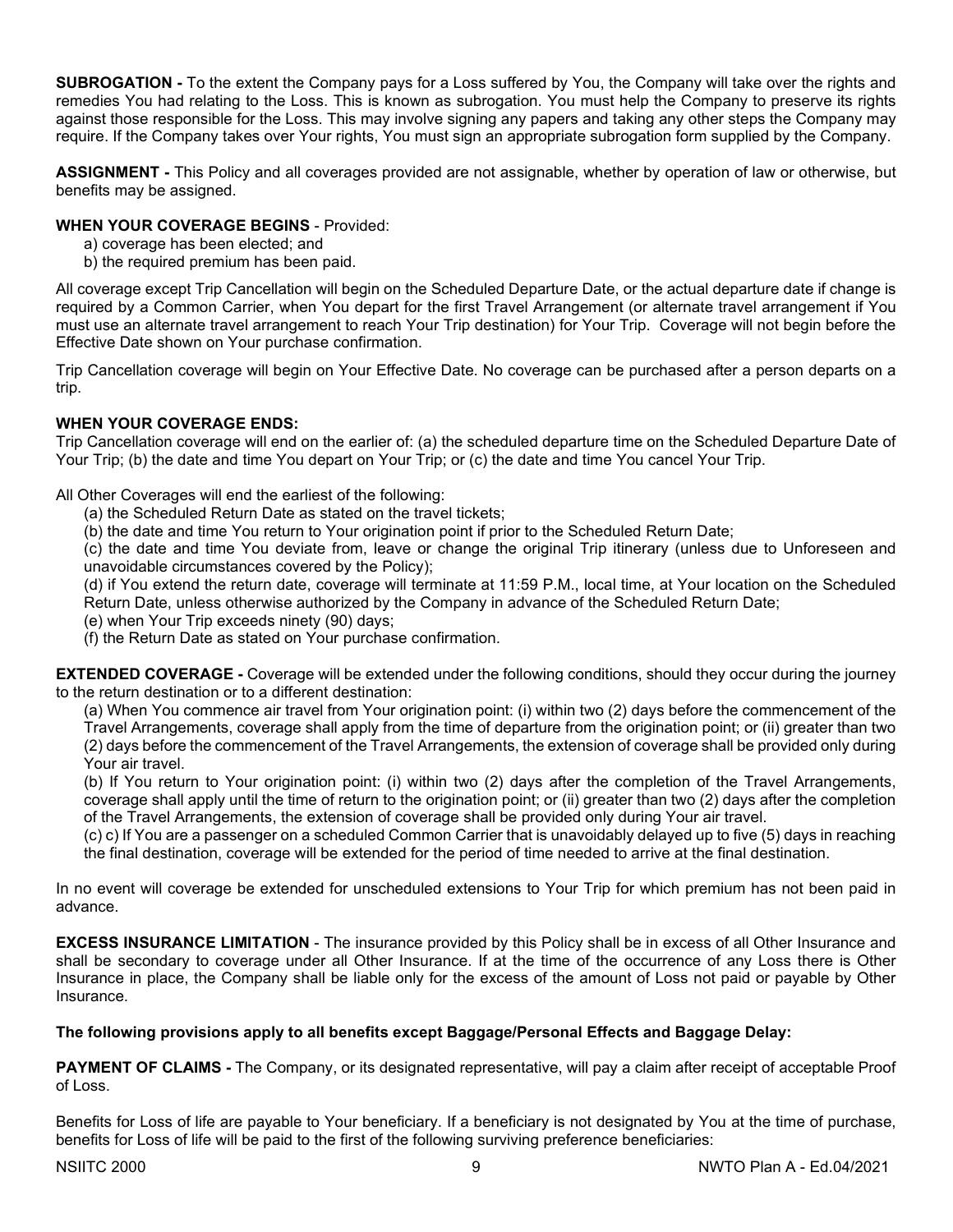- (a) Your spouse;
- (b) Your child or children jointly;
- (c) Your parents jointly if both are living or the surviving parent if only one survives;
- (d) Your brothers and sisters jointly; or
- (e) Your estate.

All other claims will be paid to You. In the event You are a minor, incompetent or otherwise unable to give a valid release for the claim, the Company may make arrangement to pay claims to Your legal guardian or other qualified representative.

Any payment made in good faith will discharge the Company's liability to the extent of the claim.

The applicable benefit amount will be reduced by the amount of benefits, if any, previously paid by Other Insurance policies. In no event will the Company reimburse You for an amount greater than the amount paid by You.

All benefits payable under this Policy shall be reduced by the amount of any credit, voucher or refund provided by any Common Carrier, Travel Supplier or any other third party.

**NOTICE OF CLAIM -** Written notice of claim must be given by the claimant (either You or someone acting for You) to the Company or its designated representative within seven (7) days after a covered Loss first begins. Notice should include Your name and the Plan number. Notice should be sent to the Company's administrative office, at the address shown on the cover page of the Policy, or to the Company's designated representative.

**PROOF OF LOSS -** You must send the Company, or its designated representative, Proof of Loss within ninety (90) days after a covered Loss occurs. Failure to furnish such proof within the time required shall not invalidate nor reduce any claim if it was not possible to give proof within such time, provided such proof is furnished and in no event, except in the absence of legal capacity, later than one year from the time proof is otherwise required. Where possible and/or required by this Policy, independent validation of Proof of Loss must be proved to the Company within the foregoing time periods.

**PHYSICAL EXAMINATION AND AUTOPSY -** The Company, or its designated representative, at its own expense, have the right to have You examined as often as necessary while a claim is pending. The Company, or its designated representative, also has the right to have an autopsy made unless prohibited by law.

**EXAMINATION UNDER OATH** – The Company, or its designated representative, at its own expense, have the right to have You questioned under oath as often as necessary while a claim is pending.

**TIME OF PAYMENT OF CLAIMS -** Benefits payable under this Policy for any Loss other than Loss for which this Policy provides any periodic payment will be paid upon receipt of due written Proof of Loss in accordance with state requirements. Subject to due written Proof of Loss, all accrued indemnities for Loss for which this Policy provides periodic payment will be paid monthly and any balance remaining unpaid upon the termination of liability, will be paid immediately upon receipt of due written proof.

## **The following provisions apply to Baggage/Personal Effects and Baggage Delay coverages:**

**NOTICE OF LOSS -** If Your property covered under this Policy is lost, stolen or damaged, You must:

- (a) notify the Company, or its authorized representative as soon as possible;
- (b) take immediate steps to protect, save and/or recover the covered property:
- (c) give immediate notice to the carrier, Travel Supplier, property manager or bailee who is or may be liable for the Loss or damage and provide a copy of such notification to the Company;
- (d) notify the police or other authority in the case of robbery or theft within twenty-four (24) hours and provide a copy of such report to the Company; and
- (e) complete all steps required by local police or authorities to pursue investigation of the claim in the case of robbery or theft.

**SETTLEMENT OF LOSS -** Claims for damage and/or destruction shall be paid after acceptable proof of the damage and/or destruction is presented to the Company and the Company has determined the claim is covered. Property will be considered lost if it has not been recovered within thirty (30) days of the event. You must present acceptable Proof of Loss and the value involved to the Company.

**DISAGREEMENT OVER SIZE OF LOSS:** If there is a disagreement about the amount of the Loss, either You or the Company can make a written demand for an appraisal. After the demand, You and the Company will each select their own competent appraiser. After examining the facts, each of the two appraisers will give an opinion on the amount of the Loss.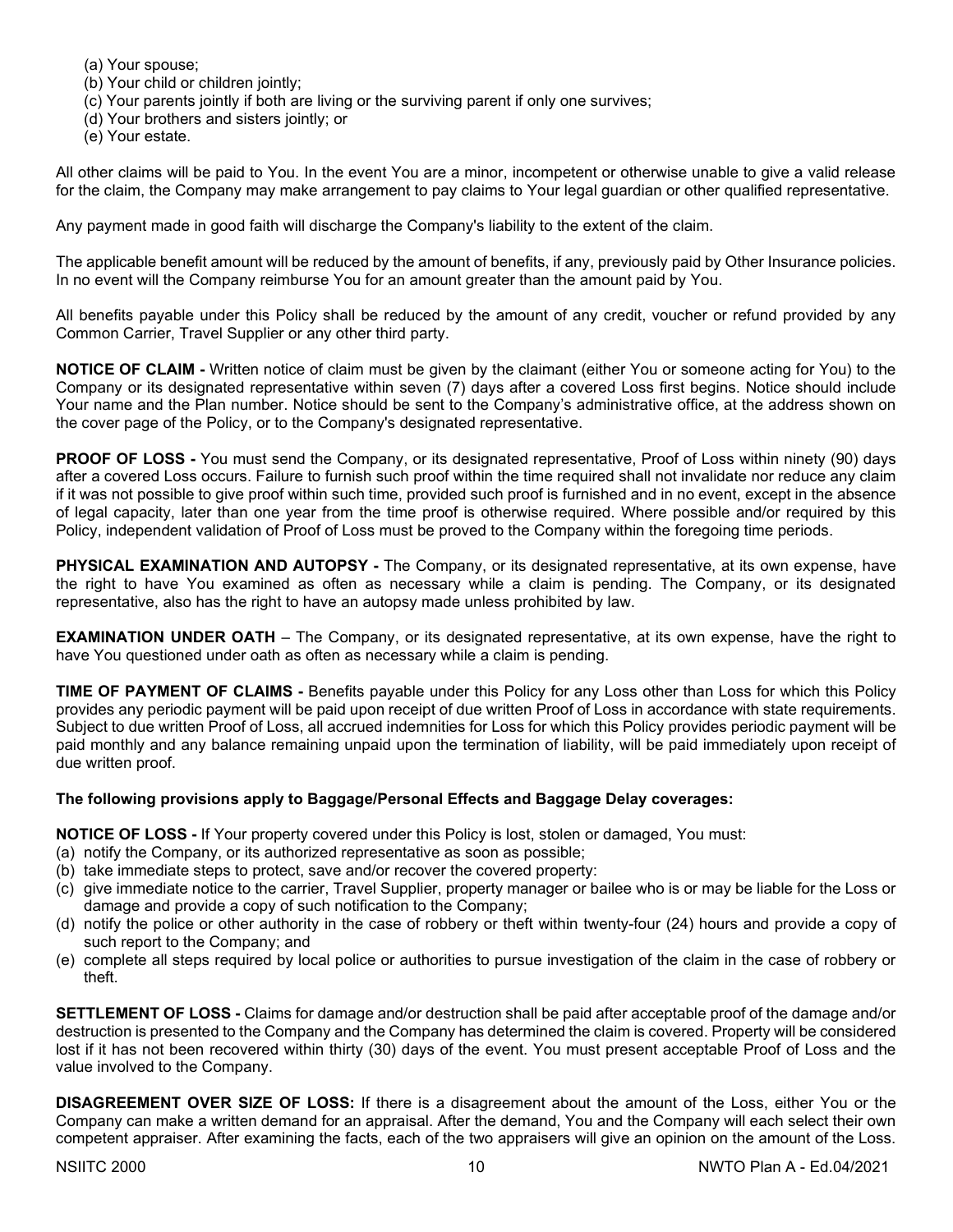If they do not agree, they will select an arbitrator. Any figure agreed to by two (2) of the three (3) (the appraisers and the arbitrator) will be binding. The appraiser selected by You will be paid by You. The Company will pay the appraiser they choose. You will share equally with the Company the cost for the arbitrator and the appraisal process.

#### **COVERAGES**

No Coverage is intended to duplicate or overlap any other Coverage or benefit provided under this Policy. Should there be an inadvertent duplication of benefit or coverage, the Company will only provide payable benefits under the Coverage with the highest Maximum Benefit or largest scope of coverage subject to any applicable sub-limits.

#### **TRIP CANCELLATION**

The Company will reimburse You, up to the Maximum Benefit shown on the Schedule of Benefits subject to any applicable sub-limits, if You cancel Your Trip for any of the following reasons that are Unforeseen and takes place after Your Effective Date:

- 1. Your Sickness, Accidental Injury or death, that results in medically imposed restrictions as certified by a Physician at the time of Loss preventing Your participation in the Trip. A Physician must advise to cancel the Trip on or before the Scheduled Departure Date.
- 2. Sickness, Accidental Injury or death of a Family Member or Traveling Companion booked to travel with You, that results in medically imposed restrictions as certified by a Physician that causes Your Trip to be cancelled.
- 3. Sickness, Accidental Injury or death of a non-traveling Family Member.
- 4. The death or Hospitalization of Your Host at Destination within thirty (30) days of the date of Your Trip.
- 5. You will be attending a Family Member's childbirth provided the pregnancy begins after Your Effective Date and can be verified by medical records.
- 6. After five (5) years of continuous employment at the same company, You are terminated or laid-off, from full time employment by that company through no fault of Your own;
- 7. You, Your Traveling Companion or Family Member, who are military personnel, are called to emergency duty to provide aid or relief in the event of a Natural Disaster (this does not include war).
- 8. Weather at the departure site that causes complete cessation of services for at least forty-eight (48) consecutive hours of the Common Carrier with whom You are scheduled to travel and prevents You from reaching Your destination. This benefit will not apply if the Natural Disaster has been forecasted or a storm has been named prior to purchase of this Policy.
- 9. You or Your Traveling Companion are delayed or have arrangements cancelled by a Common Carrier due to delays resulting from Inclement Weather, mechanical breakdown, or an organized labor Strike that affect public transportation, provided:
	- a. the scheduled carrier connecting times must be no less than ninety (90) minutes; and
	- b. the scheduled time between arrival at the scheduled Trip departure city and the scheduled Trip departure is four (4) hours or longer.
- 10. A Terrorist Incident that occurs in Your departure city or in a city listed on Your Trip itinerary and within thirty (30) days prior to Your Scheduled Departure Date. Benefits are not provided if the Travel Supplier offers a substitute itinerary. This does not include flight connections or other transportation arrangements to reach Your destination. Your Scheduled Departure Date must be no more than fifteen (15) months beyond Your Effective Date. A Terrorist Incident that occurs onboard an in-flight aircraft is not covered.
- 11. The airport terminal from which You are scheduled to fly, within twelve (12) hours of arrival at the terminal or while You are physically at the terminal, is closed due to a documented security breach.
- 12. You or Your Traveling Companion are a victim of a felonious assault.
- 13. You or Your Traveling Companion being hijacked, Quarantined, required to serve on a jury, or subpoenaed within ten (10) days of departure; having Your Home made Uninhabitable by Natural Disaster; or burglary of Your Home within ten (10) days of departure.
- 14. You or Your Traveling Companion being directly involved in a traffic accident (substantiated by a police report provided by You to the Company) while en route to departure.
- 15. Bankruptcy or Default of a Travel Supplier causing a complete cessation of travel services provided the Bankruptcy or Default occurs more than ten (10) days following Your Effective Date. Benefits will be paid due to Bankruptcy or Default of an airline only if no alternate transportation is available. If alternate transportation is available, benefits will be limited to the change fee charged to allow You to transfer to another airline in order to get to Your intended destination. This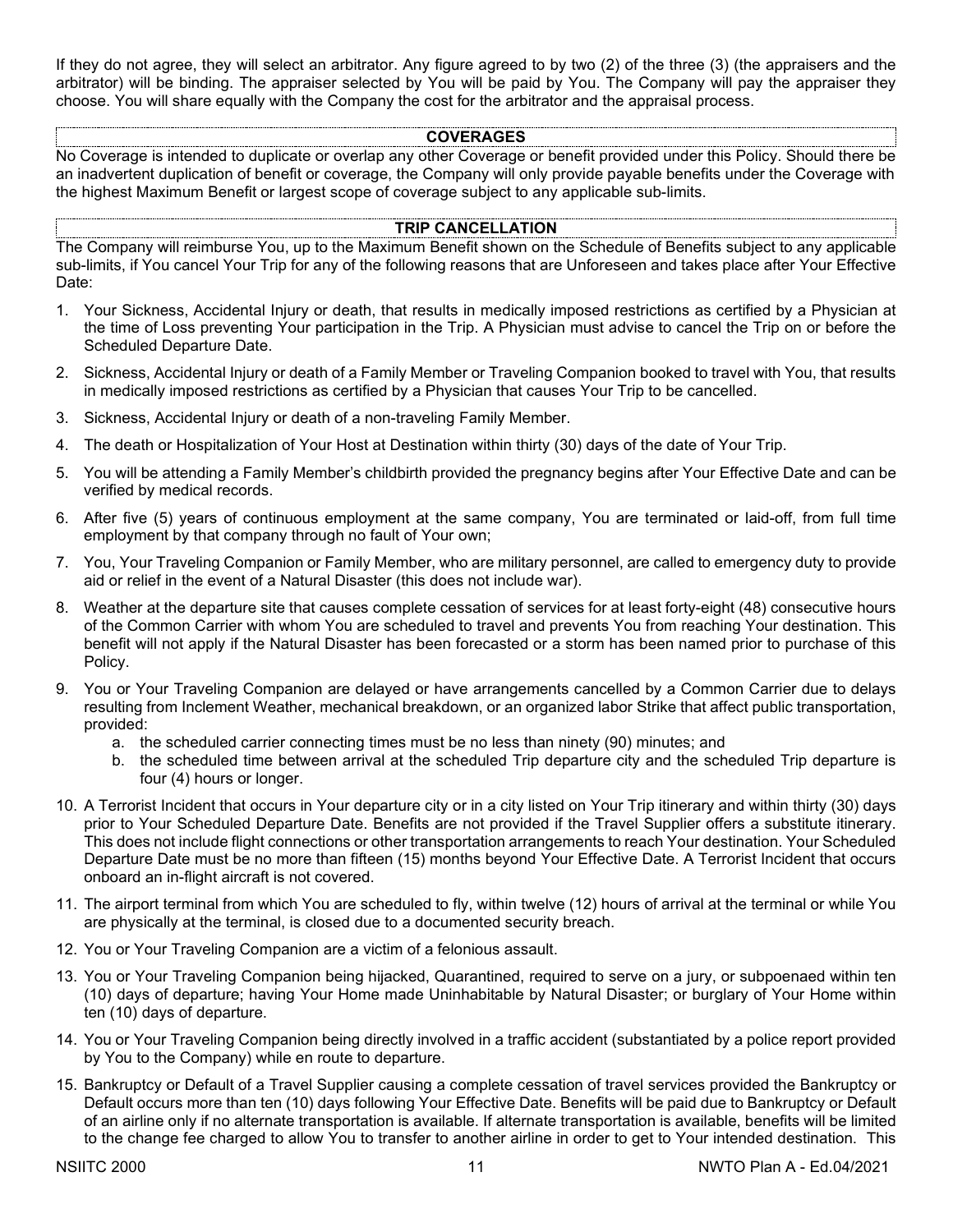benefit only applies if Your Scheduled Departure Date is no more than fifteen (15) months beyond Your Effective Date and Your payment for this Policy is received within the Time Sensitive Period.

16. Strike that causes complete cessation of services of the Common Carrier with whom You or Your Traveling Companion are scheduled to travel for at least forty-eight (48) consecutive hours.

The Company will reimburse You up to the Maximum Benefit shown on the Schedule of Benefits, subject to any applicable sub-limits, for the following:

- (a) pre-paid non-refundable cancellation charges imposed by the Travel Suppliers;
- (b) airfare cancellation charges for flights in connection with Your Trip commencing within one day of the Travel Arrangements;
- (c) If Your Travel Supplier cancels Your Trip, You are covered up to the Maximum Benefit shown on the Schedule of Benefits for the reissue fee charged by the airline for the tickets, or for the cost charged by the airline to retain Your frequent flyer miles if not used to purchase the airline ticket in conjunction with this Trip. You must have covered the entire cost of the Trip including the airfare.

In no event shall the amount reimbursed exceed the amount You pre-paid for the Trip.

SPECIAL CONDITIONS: You must advise the Company or its authorized representative within seventy-two (72) hours in the event of a claim. If the claim is not reported within seventy-two (72) hours, it should be reported as soon as possible. All other delays of reporting beyond seventy-two (72) hours will result in reduced benefit payments.

# **SINGLE OCCUPANCY COVERAGE**

The Company will reimburse You for the additional cost incurred during the Trip as a result of a change in the per person occupancy rate for pre-paid Travel Arrangements if a person booked to share accommodations with You has his/her Trip delayed, canceled, or interrupted for a covered reason and You do not cancel. This benefit is subject to the same Maximum Benefit indicated above.

#### **TRIP INTERRUPTION**

The Company will reimburse You, up to the Maximum Benefit shown on the Schedule of Benefits, subject to any applicable sub-limits, if You interrupt Your Trip after Your departure or if You join Your Trip after Your Scheduled Departure Date due to any of the following Unforeseen reasons that occur while this coverage is in effect for You:

- 1. Your Sickness, Accidental Injury or death, that results in medically imposed restrictions as certified by a Physician at the time of Loss preventing Your continued participation in the Trip. A Physician must advise to cancel the Trip on or before the Scheduled Return Date.
- 2. Sickness, Accidental Injury or death of a Family Member or Traveling Companion booked to travel with You that a.) occurs while You are on Your Trip; b.) requires Necessary Treatment at the time of interruption; and c.) as certified by a Physician, results in medically imposed restrictions as to prevent that person's continued participation on the Trip.
- 3. Sickness, Accidental Injury or death of a non-traveling Family Member.
- 4. The death or Hospitalization of Your Host at Destination during Your trip.
- 5. You will be attending a Family Member's childbirth and the pregnancy begins after Your Effective Date and can be verified by medical records.
- 6. After five (5) years of continuous employment at the same company, You are terminated or laid-off during Your Trip, from full time employment by that company through no fault of Your own.
- 7. You, Your Traveling Companion or Family Member, who are military personnel, and are called to emergency duty to provide aid or relief in the event of a Natural Disaster (this does not include war).
- 8. Weather at the departure site that causes complete cessation of services for at least forty-eight (48) consecutive hours of the Common Carrier on which You are scheduled to travel and prevents You from reaching Your destination. This benefit will not apply if the Natural Disaster has been forecasted or a storm has been named prior to purchase of this coverage.
- 9. You or Your Traveling Companion are delayed or has arrangements cancelled by a Common Carrier due to delays resulting from Inclement Weather, mechanical breakdown, or an organized labor Strike that affects public transportation, provided:
	- a. the scheduled carrier connecting times must be no less than ninety (90) minutes; and
	- b. the scheduled time between arrival at the scheduled Trip departure city and the scheduled Trip departure is four (4) hours or longer.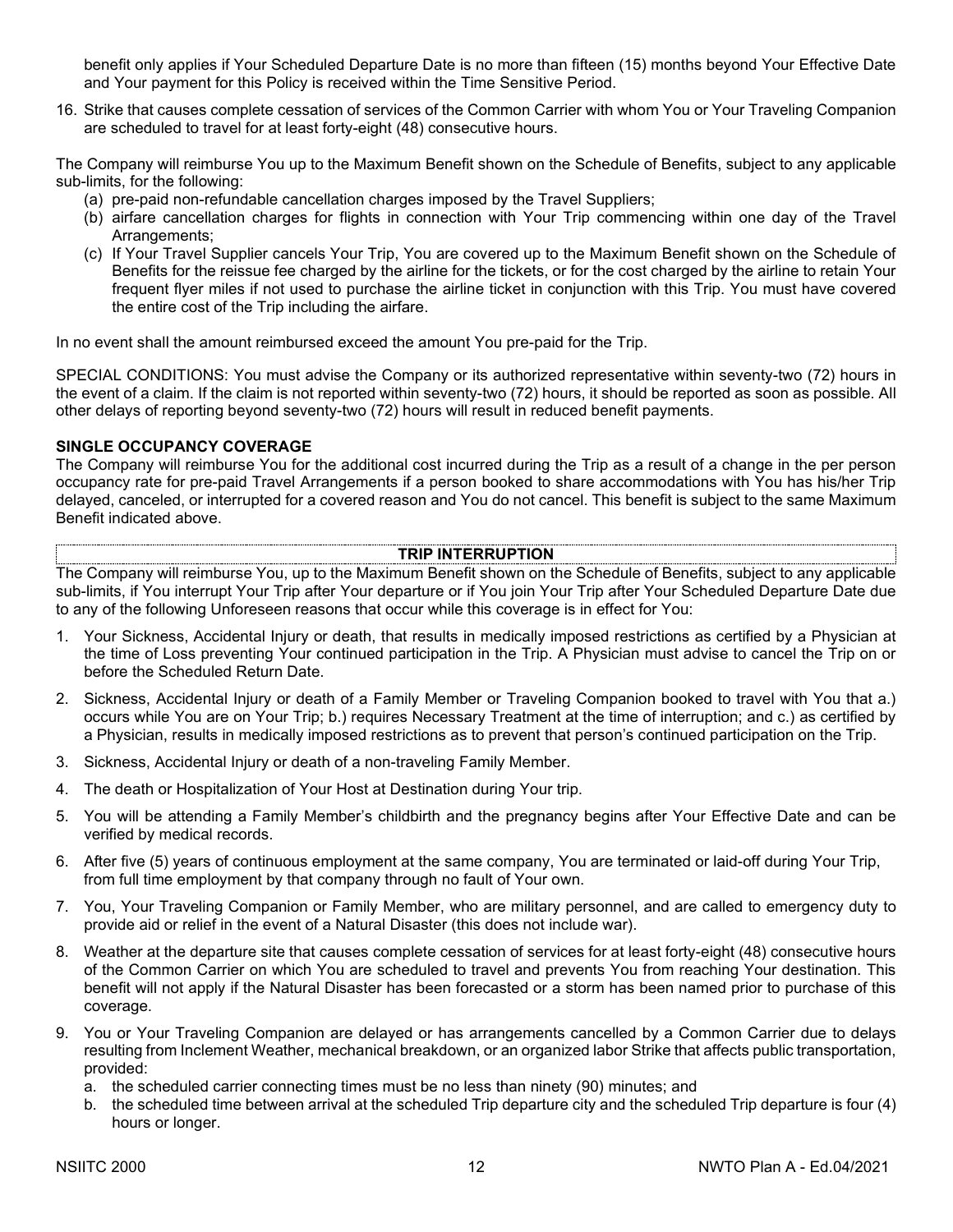- 10. A Terrorist Incident that occurs in Your departure city or in a city listed on Your Trip itinerary during Your Trip. Benefits are not provided if the Travel Supplier offers a substitute itinerary. This does not include flight connections or other transportation arrangements to reach Your destination. Your Scheduled Departure Date must be no more than fifteen (15) months beyond Your Effective Date. A Terrorist Incident that occurs onboard an in-flight aircraft is not covered.
- 11. The airport terminal from which You are scheduled to fly, within twelve (12) hours of arrival at the terminal or while You are physically at the terminal, is closed due to a documented security breach.
- 12. You or Your Traveling Companion are a victim of a felonious assault.
- 13. You or Your Traveling Companion being hijacked, Quarantined, required to serve on a jury or subpoenaed during the Trip; having Your Home made Uninhabitable by Natural Disaster; or burglary of Your principal place of residence during the Trip.
- 14. You or Your Traveling Companion being directly involved in a traffic Accident while en route to departure (substantiated by a police report provided by You to the Company).
- 15. Bankruptcy or Default of a Travel Supplier causing a complete cessation of travel services provided the Bankruptcy or Default occurs during Your Trip. Benefits will be paid due to Bankruptcy or Default of an airline only if no alternate transportation is available. If alternate transportation is available, benefits will be limited to the change fee charged to allow You to transfer to another airline in order to get to Your intended destination. This benefit only applies if Your Scheduled Departure Date is no more than fifteen (15) months beyond Your Effective Date and Your payment for this Policy is received within the Time Sensitive Period.
- 16. Strike that causes complete cessation of services of the Common Carrier with whom You or Your Traveling Companion are scheduled to travel for at least forty-eight (48) consecutive hours.

The Company will reimburse You up to the Maximum Benefit shown on the Schedule of Benefits, subject to any applicable sub-limits, for the following:

- (a) pre-paid unused, non-refundable land or sea expenses to the Travel Suppliers;
- (b) the airfare paid less the value of applied credit from an unused travel ticket, to return home, join or rejoin the original Travel Arrangements limited to the cost of one-way economy airfare or similar quality as originally issued ticket by scheduled carrier, from the point of destination to the point of origin shown on the original travel tickets. In no event will the Company reimburse You for the cash value of Your airline ticket(s) purchased with frequent flier miles.

In no event shall the amount reimbursed exceed the amount You pre-paid for the Trip.

SPECIAL CONDITIONS: You must advise the Company or its authorized representative as soon as possible in the event of a claim. The Company will not pay benefits for any additional charges incurred that would not have been charged had You notified the Company, its authorized representative and Your Travel Supplier as soon as reasonable possible.

# **TRIP DELAY**

The Company will reimburse You for Covered Trip Delay Expenses, up to the Maximum Benefit shown on the Schedule of Benefits, if You are delayed, while coverage is in effect, en route to or from the Trip for twelve (12) or more hours due to a defined Hazard.

Covered Trip Delay Expenses:

- (a) Any pre-paid, unused, non-refundable land and water accommodations;
- (b) Any Reasonable Expenses incurred;
- (c) An Economy Fare from the point where You ended Your Trip to a destination where You can catch up to the Trip;
- (d) A one-way Economy Fare to return You to Your originally scheduled return destination.

#### **MISSED CONNECTION**

The Company will reimburse You, up to the Maximum Benefit shown on the Schedule of Benefits, if You miss Your Cruise or tour departure, scheduled during Your Trip, that results from the cancellation or a delay for between three (3) and twelve (12) hours of all regularly scheduled airline flights due to the following event:

(a) Documented weather condition preventing You from getting to the point of departure for Your Trip.

Benefits are provided for:

- (a) additional transportation expenses needed for You to join Your departed Cruise or tour;
- (b) Reasonable Expenses up to the Maximum Benefit per day shown on the Schedule of Benefits;
- (c) pre-paid nonrefundable Payments or Deposits for the unused portion of Your Cruise.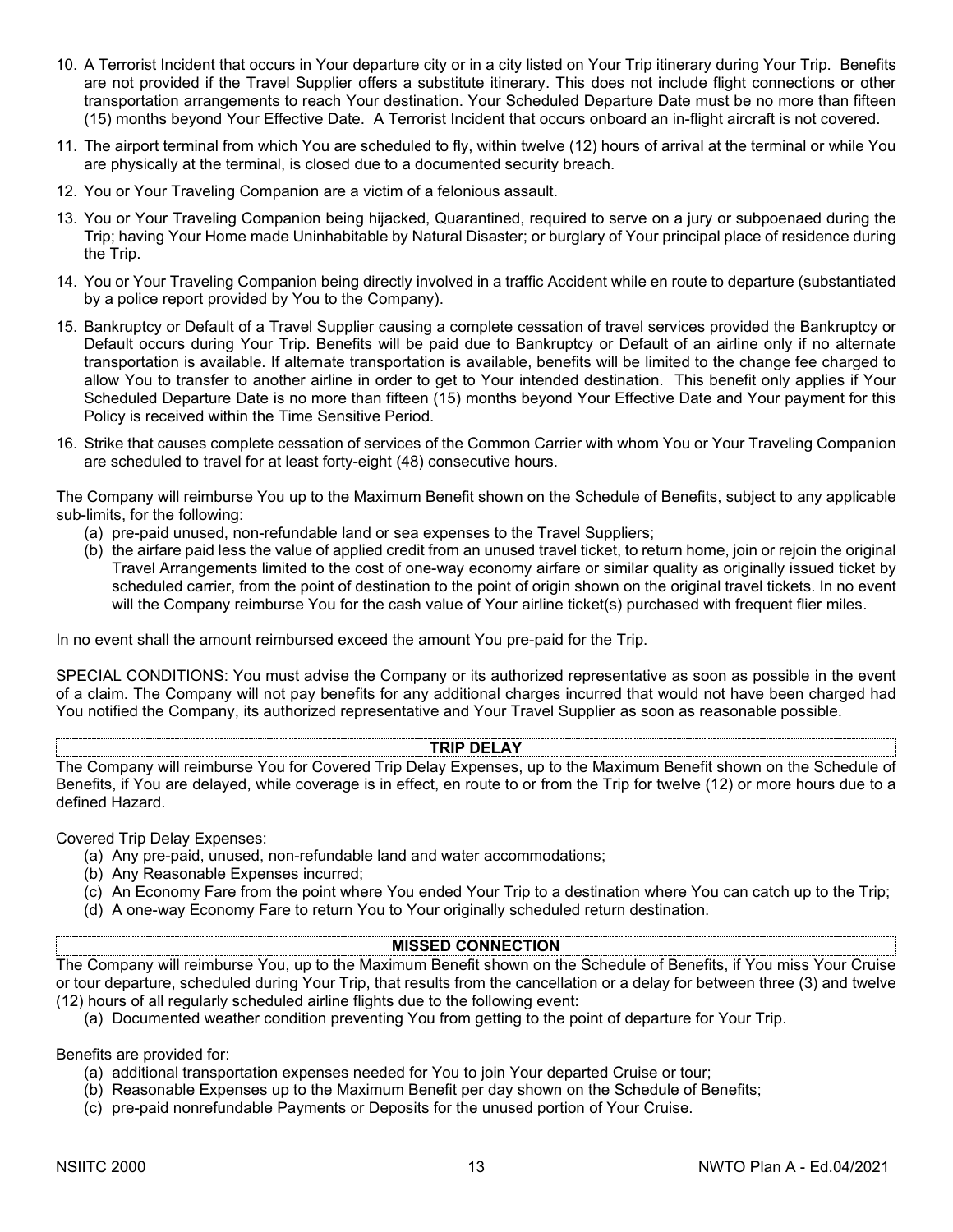Coverage is secondary to any compensation provided by a Common Carrier. Coverage will not be provided to individuals who are able to meet their scheduled departures but cancel their Cruise or tour due to Inclement Weather.

### **ACCIDENTAL DEATH AND DISMEMBERMENT**

The Company will pay the percentage of the Principal Sum shown in the Table of Losses when You, as a result of an Accidental Injury occurring during the Trip, sustain a Loss shown in the Table below. The Loss must occur within three hundred sixty-five (365) days after the date of the Accident causing the Loss.

The Principal Sum is shown on the Schedule of Benefits.

If more than one Loss is sustained as the result of an Accident, the amount payable shall be the largest amount of a sustained Loss shown in the Table of Losses.

| <b>TABLE OF LOSSES</b>                   |                              |  |  |
|------------------------------------------|------------------------------|--|--|
| Loss of:                                 | Percentage of Principal Sum: |  |  |
| Life                                     | 100%                         |  |  |
| Both hands or both feet                  | 100%                         |  |  |
| Sight of both eyes                       | 100%                         |  |  |
| One hand and one foot                    | 100%                         |  |  |
| Either hand or foot and sight of one eye | 100%                         |  |  |
| Either hand or foot                      | 50%                          |  |  |
| Sight of one eye                         | 50%                          |  |  |
| Speech and hearing in both ears          | 100%                         |  |  |
| Speech                                   | 50%                          |  |  |
| Hearing in both ears                     | 50%                          |  |  |
| Thumb and index finger of same hand      | 25%                          |  |  |

"Loss" with regard to:

- 1. hand or foot, means actual complete severance through and above the wrist or ankle joints; and
- 2. eye means an entire and irrecoverable Loss of sight;
- 3. speech or hearing means entire and irrecoverable Loss of speech or hearing of both ears; and
- 4. thumb and index finger mean actual severance through or above the joint that meets the finger at the palm.

#### EXPOSURE

The Company will pay benefits for covered Losses that result from You being unavoidably exposed to the elements due to an Accident. The Loss must occur within three hundred sixty-five (365) days after the event that caused the exposure.

#### DISAPPEARANCE

The Company will pay benefits for Loss of life if Your body cannot be located within three hundred sixty-five (365) days after Your disappearance due to an Accident.

#### **EMERGENCY ACCIDENT AND SICKNESS MEDICAL EXPENSE**

The Company will reimburse benefits up to the Maximum Benefit shown on the Schedule of Benefits, subject to any applicable sub-limits, if You incur Covered Medical Expenses for Necessary Treatment of an Accidental Injury or a Sickness that occurs during the Trip.

Covered Medical Expenses are limited to the list below:

- (a) the services of a Physician;
- (b) charges for Hospital confinement and use of operating rooms; Hospital or ambulatory medical-surgical center services. This will also include expenses for a Cruise ship cabin or hotel room, not already included in the cost of Your Trip, if recommended as a substitute for a Hospital room for recovery from an Accidental Injury or a Sickness;
- (c) charges for anesthetics (including administration); x-ray examinations or treatments, and laboratory tests;
- (d) ambulance service;
- (e) drugs, medicines and therapeutic services.

The Company will pay benefits up to the Maximum Benefit shown on the Schedule of Benefits, subject to any applicable sub-limits, for dental Necessary Treatment for Accidental Injury to Sound Natural Teeth. Both the Accidental Injury and the dental Necessary Treatment must occur during the Trip.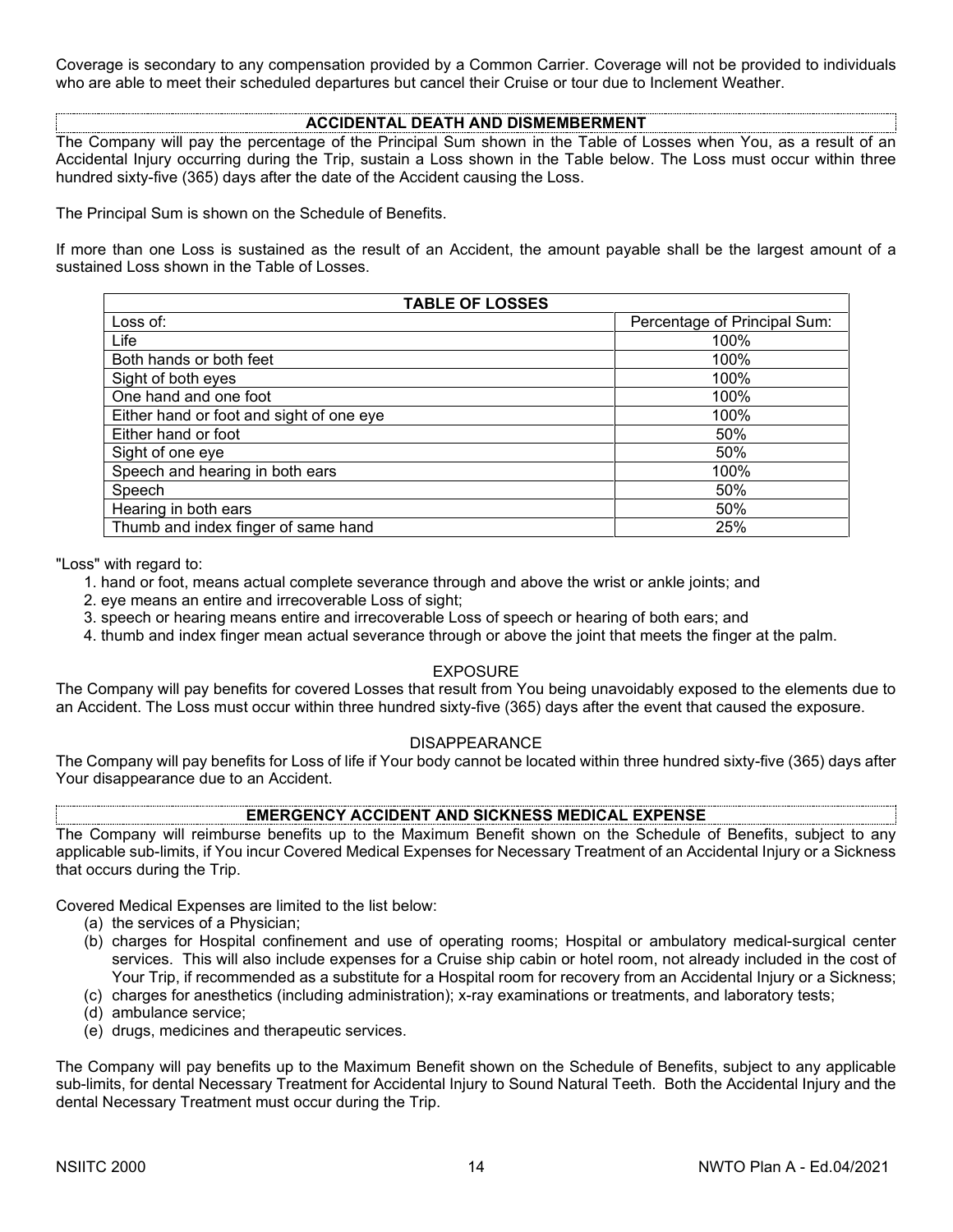The Company will not pay benefits in excess of reasonable and customary charges. The Company will not cover any expenses provided by another party at no cost to You, or already included within the cost of the Trip.

If You are hospitalized due to an Accidental Injury or a Sickness, which first occurs during the Trip, beyond the Scheduled Return Date, coverage will be extended for up to ninety (90) days, or until You are released from the Hospital or until You have exhausted the Maximum Benefits payable under this coverage, whichever occurs first.

#### **EMERGENCY EVACUATION**

The Company will pay benefits for Covered Evacuation Expenses incurred, up to the Maximum Benefit shown on the Schedule of Benefits, subject to any applicable sub-limits, if an Accidental Injury or Sickness commencing during the course of the Trip results in Your necessary Emergency Evacuation. An Emergency Evacuation must be ordered by a Physician who certifies that the severity of Your Accidental Injury or Sickness warrants Your Emergency Evacuation and verified and arranged by the Travel Assistance Company.

Emergency Evacuation means:

- (a) Your medical condition warrants immediate Transportation from the Hospital where You are first taken when injured or sick to the nearest Hospital where appropriate medical treatment can be obtained;
- (b) after being treated at a local Hospital, Your medical condition warrants Transportation to Your Home where You reside, to obtain further medical treatment or to recover; or
- (c) both (a) and (b), above.

Covered Evacuation Expenses are reasonable and customary expenses for necessary Transportation, related medical services and medical supplies incurred in connection with Your Emergency Evacuation. All Transportation arrangements made for evacuating You must be by the most direct and economical route possible. Expenses for Transportation must be:

- (a) recommended by the attending Physician;
- (b) required by the standard regulations of the conveyance transporting You; and
- (c) authorized in advance by the Company or its authorized Travel Assistance Company and arranged by the Company's authorized Travel Assistance Company.

Notwithstanding the forgoing, in the event the Emergency Evacuation services are not arranged by the Company's authorized Travel Assistance Company, the Company, in its sole discretion, may elect to evaluate the need for the Emergency Evacuation and provide limited reimbursement for the portion of the expenses related to such Emergency Evacuation as would have been authorized by Company's authorized Travel Assistance Company.

Transportation of Minor Children: If You are expected to be in the Hospital following a covered Emergency Evacuation, or pass away during the Trip, the Company will return Your unattended minor child(ren) (under the age of eighteen (18)) who is/are accompanying You on the scheduled Trip, to the domicile of a person nominated by You or Your next of kin with an attendant if necessary.

#### Hospital Companion:

Transportation to Join You: If You are traveling alone and are in a Hospital alone for more than seven (7) consecutive days or if the attending Physician certifies that due to Your Accidental Injury or Sickness, You will be required to stay in the Hospital for more than seven (7) consecutive days, upon request the Company will bring a person, chosen by You, for a single visit to and from Your bedside provided that repatriation is not imminent.

Transportation services are provided if authorized in advance and arranged by the Company or the Company's Travel Assistance Company and are limited to necessary Economy Fares less the value of applied credit from unused travel tickets, if applicable.

Transportation means any Common Carrier, or other land, water or air conveyance, required for an Emergency Evacuation and includes air ambulances, land ambulances and private motor vehicles.

The Company will not cover any expenses provided by another party at no cost to You, or already included within the cost of the Trip.

#### **REPATRIATION OF REMAINS**

The Company will pay up to the Maximum Benefit shown on the Schedule of Benefits for the Covered Repatriation Expenses incurred to return Your body to the United States of America if You die during the Trip. This benefit is provided only if authorized in advance and arranged by the Company or the Company's Travel Assistance Company.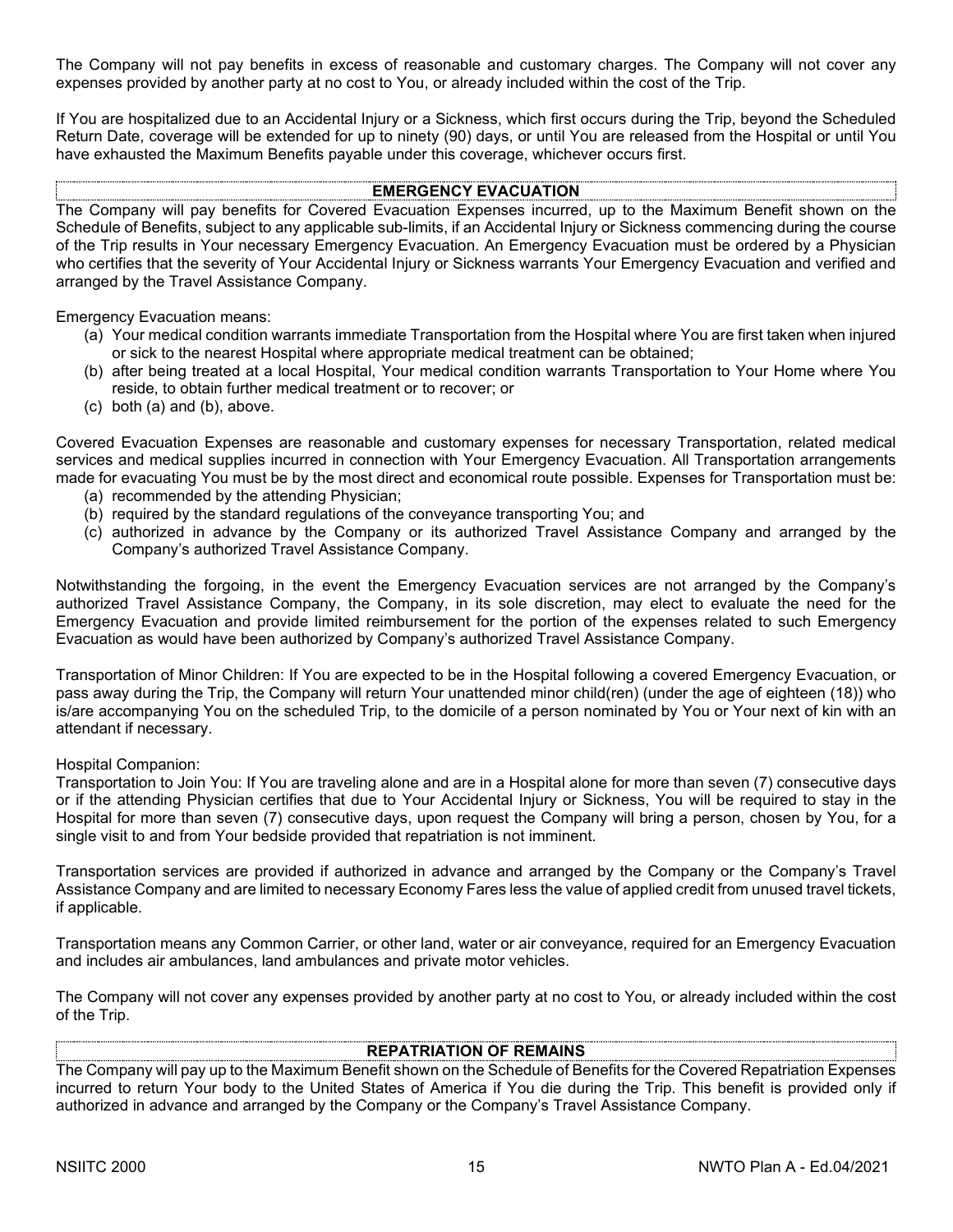Covered Repatriation Expenses include, but are not limited to, expenses for embalming, cremation, minimal casket container and transportation.

# **NON-MEDICAL EMERGENCY TRANSPORTATION**

The Company will reimburse You, up to the Maximum Benefit shown on the Schedule of Benefits, for the Covered Transportation Expenses incurred if You must leave Your Trip for a Covered Reason listed below.

#### **Covered Reasons:**

- (a) a Natural Disaster;
- (b) A Security Situation;
- (c) A Political Situation.

Covered Transportation Expenses under this benefit are reasonable and customary expenses for necessary transportation to transport You to the nearest place of safety as determined in advance by the Company or the Company's Travel Assistance Company in its sole discretion or to Your Home, if a Natural Disaster or Security Situation or Political Situation occurs while on Your Trip. Expenses for transportation must be: a) by the most direct and economical route possible; and b) such transportation is reasonably possible under the circumstances.

The Company will pay benefits for Your transportation only if the actual evacuation process has been initiated within seven (7) days from the initial Natural Disaster, Security Situation or Political Situation evacuation notice advised or posted, whichever is earlier, by the recognized government of either the United States or the Host Country.

#### **BAGGAGE/PERSONAL EFFECTS**

This coverage is subject to any coverage provided by a Common Carrier and all Other Insurance and shall apply only when such other benefits are exhausted. In order for a claim to be processed under this Coverage, a loss or theft report must be filed with local law enforcement authorities, the Common Carrier, Travel Supplier, tour leader or with a representative of the venue or location where the loss or theft took place.

#### PERSONAL EFFECTS AND PROPERTY

The Company will reimburse You up to the Maximum Benefit shown on the Schedule of Benefits, subject to any applicable sub-limits, if You sustain Loss, theft or damage to baggage and Personal Effects during the Trip, provided You have taken all measures possible to protect, save and/or recover the property at all times. The baggage and Personal Effects must be owned by and accompany You during the Trip.

The Company will pay the lesser of the following:

- (a) Actual Cash Value at time of Loss, theft or damage to baggage and Personal Effects; or
- (b) the cost of repair or replacement in like kind and quality.

There will be a per article limit as shown on the Schedule of Benefits.

There will be a combined Maximum Benefit as shown on the Schedule of Benefits for the following:

jewelry; watches; articles consisting in whole or in part of silver, gold or platinum; furs; articles trimmed with or made mostly of fur; cameras and their accessories and related equipment.

#### EXTENSION OF COVERAGE

If You have checked property with a Common Carrier and delivery is delayed, coverage for Baggage/Personal Effects will be extended until the Common Carrier delivers Your property or declares such property lost, whichever occurs first.

#### **BAGGAGE DELAY (En Route to Destination Only)**

The Company will reimburse You for the expense to replace Your necessary Personal Effects in Your Checked Baggage up to the Maximum Benefit shown on the Schedule of Benefits, if Your Checked Baggage is delayed or misdirected by a Common Carrier for more than twelve (12) hours, while on a Trip.

You must be a ticketed passenger on a Common Carrier.

All claims must be verified by the Common Carrier who must certify the delay or misdirection. Receipts for the purchases must accompany any claim.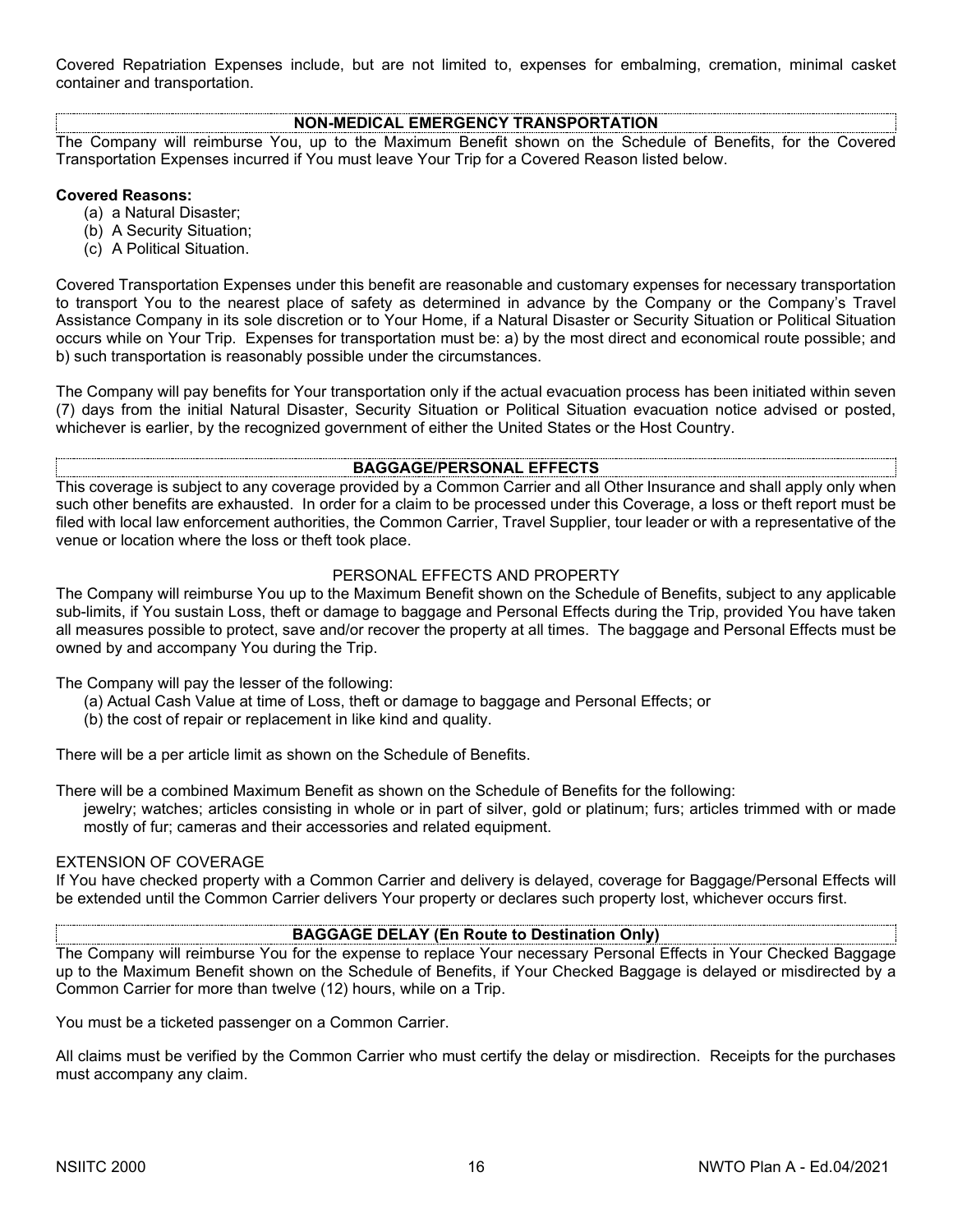# **LIMITATIONS AND EXCLUSIONS**

### **The following exclusions apply to: Trip Cancellation, Trip Interruption, Trip Delay, Missed Connection, Accidental Death & Dismemberment, Emergency Accident and Sickness Medical Expense:**

Loss caused by or resulting from:

- 1. Pre-Existing Conditions, as defined in the Definitions section;
	- The Pre-Existing Condition exclusion will be waived provided:
		- (a) Your premium is received within the Time Sensitive Period; and
		- (b) You insure all pre-paid Trip costs that are subject to cancellation penalties or restrictions, and also insure the cost of any subsequent arrangements (or any other arrangements not made through Your travel agent) added prior to Your Trip; and
		- (c) You are medically able to travel on Your Effective Date.
- 2. suicide, attempted suicide or any intentionally self-inflicted injury while sane or insane, unless the loss results in the death of a non-traveling Family Member;
- 3. intentionally self-inflicted injuries;
- 4. war, invasion, acts of foreign enemies, hostilities between nations (whether declared or not), civil war. This exclusion does not apply if You are an innocent bystander to these events;
- 5. participation in any military maneuver or training exercise, or any Loss starting while You are in the service of the armed forces of any country. Orders to active military service for training purposes of two months or less will not constitute service in the armed forces. Upon notice to the Company of entering the armed forces, the Company will return to You pro-rata any premium paid, less any benefits paid, for any period during which You are in such service;
- 6. piloting or learning to pilot or acting as a member of the crew of any aircraft;
- 7. mental or emotional disorders, unless Hospitalized;
- 8. participation as an athlete in professional sports;
- 9. being under the influence of drugs or intoxicants, unless prescribed and used in accordance with the instructions provided by a Physician, unless results in the death of a non-traveling Family Member;
- 10. intentional commission of or the attempt to commit any dishonest or fraudulent act, or criminal activity (as defined in the jurisdiction where the loss occurred);
- 11. Participation in Bodily Contact Sports, Extreme Sports, Interscholastic Sports or Intramural Sports;
- 12. dental treatment except as a result of an injury to Sound Natural Teeth except as explicitly offered under Emergency Accident and Sickness Medical Expense;
- 13. any non-emergency treatment or surgery, routine physical examinations, hearing aids, eye glasses or contact lenses;
- 14. pregnancy and childbirth (except for Complications of Pregnancy) except if Hospitalized;
- 15. curtailment or delayed return for other than covered reasons;
- 16. traveling for the purpose of securing medical treatment;
- 17. services not shown as covered;
- 18. directly or indirectly, the actual, alleged or threatened discharge, dispersal, seepage, migration, escape, release or exposure to any hazardous biological, chemical, nuclear radioactive material, gas, matter or contamination;
- 19. confinement or treatment in a government Hospital; however, the United States government may recover or collect benefits under certain conditions;
- 20. services and/or supplies that do not meet the definition of Necessary Treatment;
- 21. care or treatment for which compensation is payable under Worker's Compensation Law, any Occupational Disease law; the 4800 Time Benefit plan or similar legislation;
- 22. care or treatment that is payable under any Other Insurance policy;
- 23. Accidental Injury or Sickness when traveling against the advice of a Physician;
- 24. cosmetic surgery or reconstructive surgery;
- 25. canyoning or canyoneering (traveling in canyons using a variety of techniques that may include walking, scrambling, climbing, jumping, abseiling and/or swimming);
- 26. a Loss that results from an illness, disease, or other condition, event or circumstance that occurs at a time when Your coverage is not in effect.

## **The following exclusions apply to Emergency Evacuation and Repatriation of Remains:**

Loss caused by or resulting from:

- 1. war, invasion, acts of foreign enemies, hostilities between nations (whether declared or not), civil war. This exclusion does not apply if You are an innocent bystander to these events;
- 2. participation in any military maneuver or training exercise, or any Loss starting while You are in the service of the armed forces of any country. Orders to active military service for training purposes of two months or less will not constitute service in the armed forces. Upon notice to the Company of entering the armed forces, the Company will return to You pro-rata any premium paid, less any benefits paid, for any period during which You are in such service;
- 3. piloting or learning to pilot or acting as a member of the crew of any aircraft;
- 4. participation as an athlete in professional sports, amateur sports, Interscholastic Sports or Intramural Sports;
- 5. participating in Bodily Contact Sports or Extreme Sports;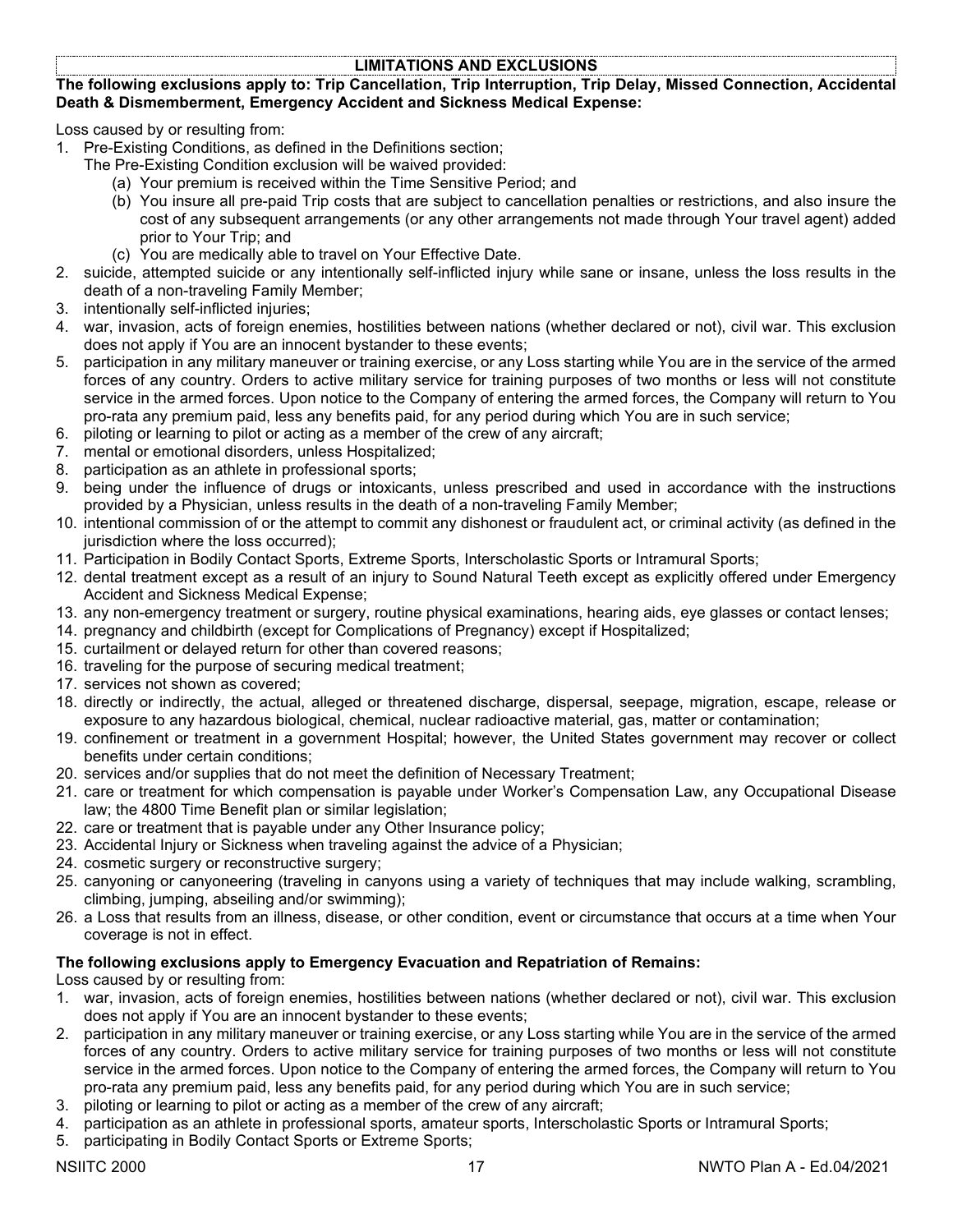- 6. traveling for the purpose of securing medical treatment;
- 7. directly or indirectly, the actual, alleged or threatened discharge, dispersal, seepage, migration, escape, release or exposure to any hazardous biological, chemical, nuclear radioactive material, gas, matter or contamination;
- 8. services and/or supplies that do not meet the definition of Necessary Treatment;
- 9. cosmetic surgery except for: reconstructive surgery incidental to or following surgery for trauma, or infection or other covered disease of the part of the body reconstructed, or to treat a congenital malformation of a child;
- 10. canyoning or canyoneering (traveling in canyons using a variety of techniques that may include walking, scrambling, climbing, jumping, abseiling and/or swimming).

#### **The following exclusions apply to Baggage/Personal Effects and Baggage Delay:**

The Company will not provide benefits for any Loss or damage to:

- 1. animals;
- 2. automobiles and automobile equipment;
- 3. boats or other vehicles or conveyances;
- 4. trailers;
- 5. motors;
- 6. motorcycles;
- 7. aircraft and drones;
- 8. bicycles (except when checked as baggage with a Common Carrier);
- 9. household effects and furnishing;
- 10. antiques and collectors' items;
- 11. eye glasses, sunglasses or contact lenses;
- 12. artificial teeth and dental bridges;
- 13. hearing aids;
- 14. artificial limbs and other prosthetic devices;
- 15. prescribed medications;
- 16. keys, cash, stamps, securities and documents;
- 17. Tickets;
- 18. credit cards;
- 19. professional or occupational equipment or property, whether or not electronic business equipment;
- 20. Personal Computers; cell phones; Personal Computer hardware or software;
- 21. sporting equipment if loss or damage results from the use thereof;
- 22. musical instruments;
- 23. retainers and orthodontic devices.

Any Loss caused by or resulting from the following is excluded:

- 1. breakage of brittle or fragile articles;
- 2. wear and tear or gradual deterioration;
- 3. insects or vermin;
- 4. inherent vice or damage while the article is actually being worked upon or processed;
- 5. confiscation or expropriation by order of any government;
- 6. war or any act of war whether declared or not;
- 7. theft or pilferage while left unattended in any vehicle;
- 8. mysterious disappearance;
- 9. property illegally acquired, kept, stored or transported;
- 10. insurrection or rebellion;
- 11. imprudent action or omission;
- 12. property shipped as freight or shipped prior to the Scheduled Departure Date.

## **The following exclusions apply to Non-Medical Emergency Transportation:**

The Company does not cover:

- 1. Loss or expense recoverable under any Other Insurance or through an employer;
- 2. Loss or expense arising from or attributable to:
	- (a) fraudulent or criminal acts committed or attempted by You;
	- (b) alleged violation of the laws of the country You are visiting, unless the Company determines such allegations to be fraudulent, or
	- (c) failure to maintain required documents or visas;
- 3. Loss or expense arising from or attributable to:
	- (a) debt, insolvency, business or commercial failure;
	- (b) the repossession of any property; or
	- (c) Your non-compliance with a contract, license or permit;
- 4. Loss or expense arising from or due to liability assumed by You under any contract.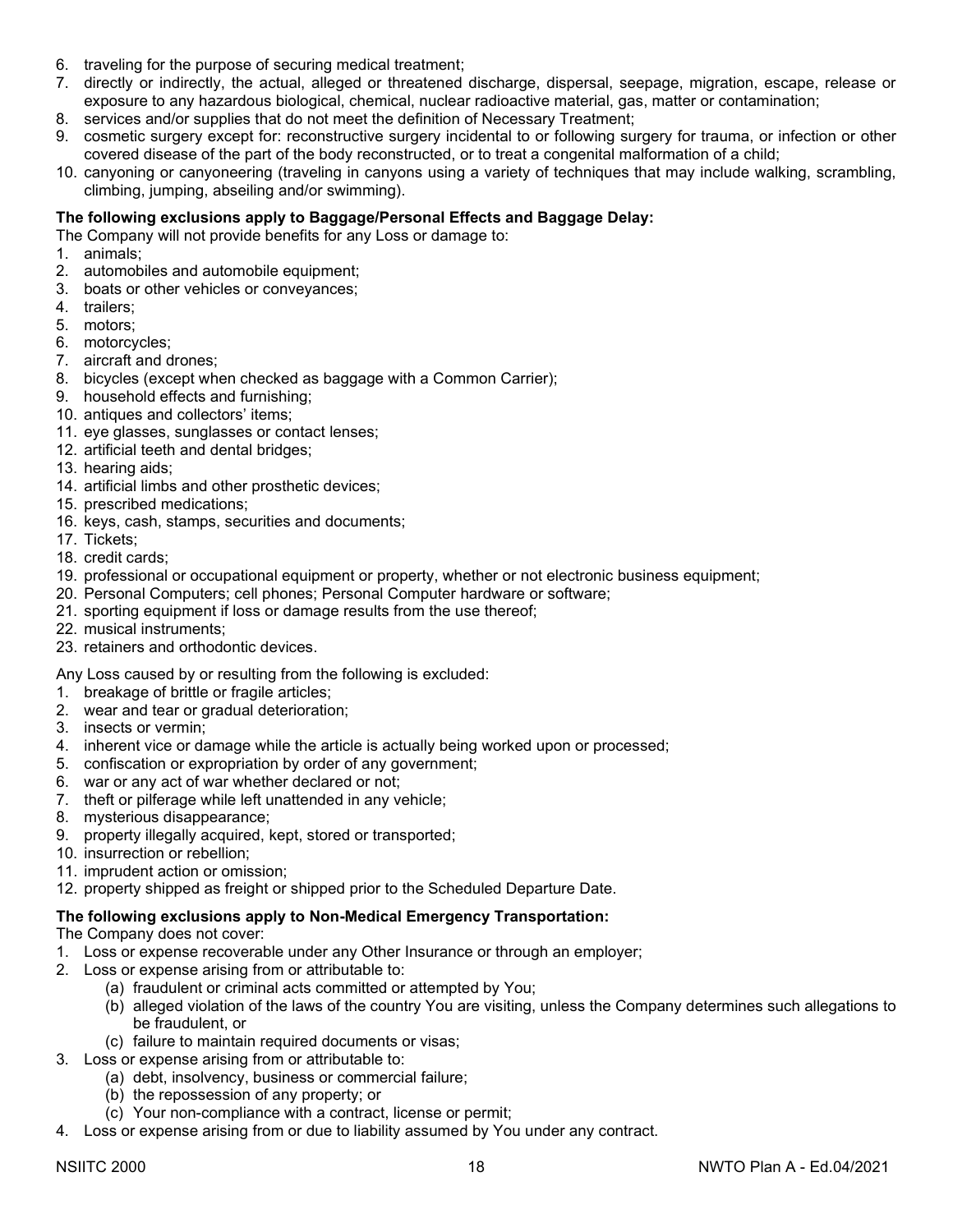

# **STATE MANDATED LANGUAGE INDIVIDUAL POLICY NSIITC 2000**

These endorsements are made a part of the Certificate/Policy to which it is attached. These endorsements are subject to all of the provisions and limitations of the Certificate/Policy. If there is a conflict between the Certificate/Policy and the endorsement, the terms of the endorsement will govern.

# **ALABAMA AMENDATORY ENDORSEMENT**

Under the section entitled **GENERAL PROVISIONS**, the **LEGAL ACTIONS** provision is deleted in its entirety and replaced with the following:

**LEGAL ACTIONS -** No legal action for a claim can be brought against the Company until sixty (60) days after the Company receives Proof of Loss. No legal action for a claim can be brought against the Company more than six (6) years after the time required for giving Proof of Loss.

### **NSITC 2400 AL**

# **ALASKA AMENDATORY ENDORSEMENT**

Throughout the Certificate/Policy, wherever the phrase "in its sole discretion" appears, it is deleted.

Under the section entitled **GENERAL PROVISIONS,** the **LEGAL ACTIONS** provision is deleted in its entirety and replaced with the following:

**LEGAL ACTIONS -** No legal action for a claim can be brought against the Company until sixty (60) days after the Company receives Proof of Loss. No such action shall be brought after expiration of three (3) years from the date a claim is denied in whole or in part.

Under the section entitled **GENERAL PROVISIONS,** the **CONTROLLING LAW** provision is deleted in its entirety and replaced with the following:

**CONTROLLING LAW -** Any part of this Certificate/Policy that conflicts with the state law where the Insured resides is changed to meet the minimum requirements of that law.

Under the section entitled **GENERAL PROVISIONS,** the **MISREPRESENTATION AND FRAUD** provision is deleted in its entirety and replaced with the following:

**MISREPRESENTATION AND FRAUD –** Your coverage shall be void if You have concealed or misrepresented any material fact or circumstance on the application in obtaining the Certificate/Policy. All statements and descriptions in an application shall be considered to be representations and not warranties. The misrepresentations, omissions, concealment of facts and incorrect statements may not prevent a recovery under the Certificate/Policy unless they are fraudulent, material to the acceptance of the risk or the hazard assumed, or the Company in good faith would not have issued the Certificate/Policy or would have issued it differently if the true facts had been known. The Company has the right to cancel this Certificate/Policy upon ten (10) days written notice for discovery of fraud or material misrepresentation made by You.

Under the section entitled **GENERAL PROVISIONS**, the **PAYMENT OF CLAIMS** provision is deleted in its entirety and replaced with the following:

**PAYMENT OF CLAIMS -** The Company, or its designated representative, will pay a claim after receipt of acceptable Proof of Loss.

Benefits for Loss of life are payable to Your beneficiary. If a beneficiary is not designated by You at the time of purchase, benefits for Loss of life will be paid to the first of the following surviving preference beneficiaries:

- (a) Your spouse;
- (b) Your child or children jointly;
- (c) Your parents jointly if both are living or the surviving parent if only one survives;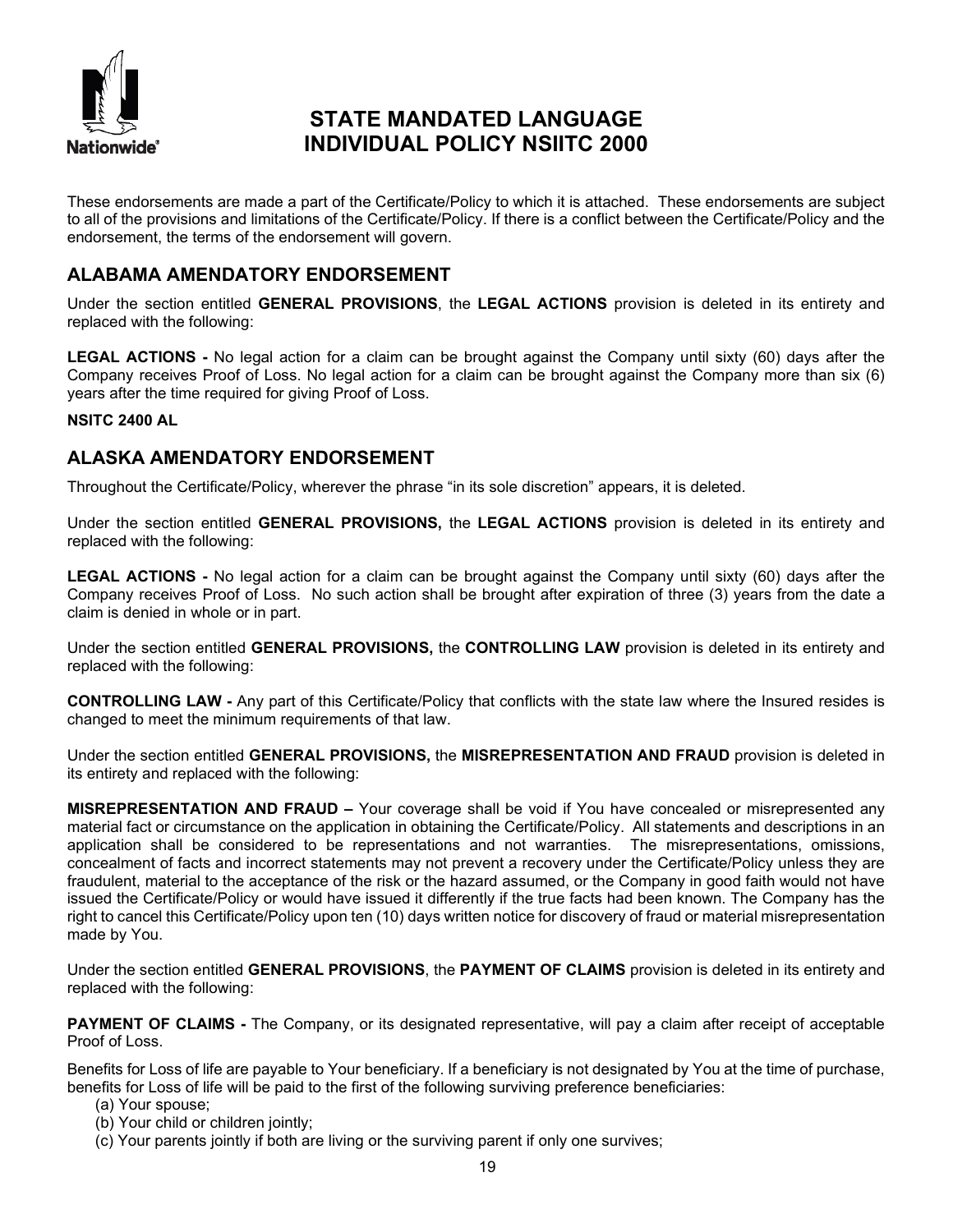(d) Your brothers and sisters jointly; or

(e) Your estate.

All other claims will be paid to You. In the event You are a minor, incompetent or otherwise unable to give a valid release for the claim, the Company may make arrangement to pay claims to Your legal guardian or other qualified representative.

All or a portion of all benefits provided by this Certificate/Policy, upon Your request, will be paid directly to the provider of the service(s). All benefits not paid to the provider will be paid to You.

Any payment made in good faith will discharge the Company's liability to the extent of the claim.

The applicable benefit amount will be reduced by the amount of benefits, if any, previously paid by Other Insurance policies. In no event will the Company reimburse You for an amount greater than the amount paid by You.

All benefits payable under this Certificate/Policy shall be reduced by the amount of any credit, voucher or refund provided by any Common Carrier, Travel Supplier or any other third party.

Under the section entitled **GENERAL PROVISIONS**, the **NOTICE OF CLAIM** provision is deleted in its entirety and replaced with the following:

**NOTICE OF CLAIM -** Written notice of claim must be given by the claimant (either You or someone acting for You) to the Company or its designated representative within twenty (20) days after a covered Loss first begins or as soon as practicable. Notice should include Your name, the Travel Supplier's name and the Plan number. Notice should be sent to the Company's administrative office, at the address shown on the cover page of the Certificate/Policy, or to the Company's designated representative.

Under the section entitled **GENERAL PROVISIONS**, the **PROOF OF LOSS** provision is deleted in its entirety and replaced with the following:

**PROOF OF LOSS -** You must send the Company, or its designated representative, Proof of Loss within ninety (90) days after a covered Loss occurs, or as soon as practicable. Failure to furnish such proof within the time required shall not invalidate nor reduce any claim if it was not possible to give proof within such time, provided such proof is furnished and in no event, except in the absence of legal capacity, later than one (1) year from the time proof is otherwise required. Where possible and/or required by this Certificate/Policy, independent validation of Proof of Loss must be proved to the Company within the foregoing time periods.

Under the section entitled **GENERAL PROVISIONS**, the **EXAMINATION UNDER OATH** provision is deleted in its entirety and replaced with the following:

**EXAMINATION UNDER OATH** – The Company, or its designated representative, at its own expense, has the right to have You questioned under oath as often as necessary while a claim is pending. You are entitled to have legal representation present when examined under oath.

Under the section entitled **GENERAL PROVISIONS**, the following is added to **TIME OF PAYMENT OF CLAIMS**:

Undisputed medical claims, if applicable, will be paid upon receipt of due written Proof of Loss, but not later than thirty (30) calendar days from receipt of Proof of Loss or within fifteen (15) calendar days after receipt of additional information for claims other than an undisputed claim. If the medical claims are not paid within the time limits, accrued interest at 15% per year will be paid beginning from the first day after the time limit until the claim is paid.

Under the section entitled **GENERAL PROVISIONS**, the **DISAGREEMENT OVER SIZE OF LOSS** provision is deleted in its entirety and replaced with the following:

**DISAGREEMENT OVER SIZE OF LOSS -** If there is a disagreement about the amount of the Loss, either You or the Company can make a written demand for an appraisal. After the demand, You and the Company will each select their own competent appraiser. Within ten (10) days after the written demand, each party must notify the other party of the competent appraiser each has selected. Each of the appraisers must select a competent and impartial umpire. Not later than fifteen (15) days after the umpire has been chosen, unless the umpire extends the time period, each appraiser will separately state in writing the amount of the loss. If the appraisers submit a written report of agreement on the amount of the loss, the agreed amount will be binding upon You and the Company. If the appraisers fail to agree, the appraisers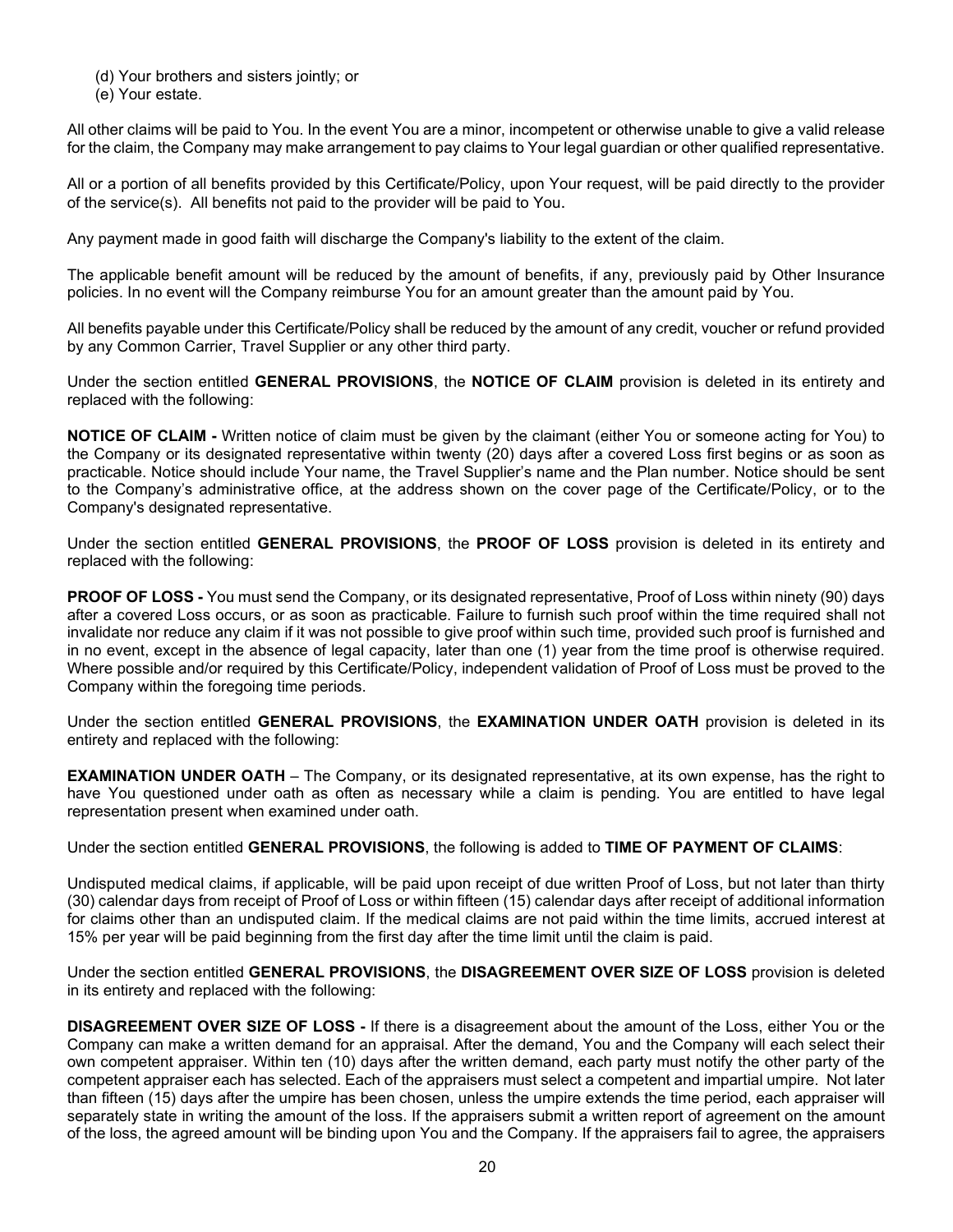will promptly submit their differences to the umpire. A decision agreed to by one of the appraisers and the umpire will be binding upon You and the Company. All expenses and fees, not including counsel or adjuster fees, incurred because of the appraisal will be paid as determined by the umpire.

Under the section entitled **GENERAL PROVISIONS**, the following provisions are added:

**FIRST PARTY CLAIM PAYMENT** – Undisputed portions of first party claims will be paid within thirty (30) working days of Company receipt of Proof of Loss.

#### **INSURANCE WITH OTHER INSURERS -** If:

- 1) You have other Travel Insurance in effect at the same time as this Certificate/Policy covering the Trip as described on Your Schedule of Benefits, and
- 2) This Certificate/Policy is not in excess of all other valid and collectible insurance or indemnity;

We will pay only the proportion of the loss that the limit of liability that applies under this Certificate/Policy bears to the total amount of insurance covering the loss.

Under the section entitled **COVERAGES**, the section is deleted in its entirety and replaced with the following:

No Coverage is intended to duplicate or overlap any other Coverage or benefit provided under this Certificate/Policy. Should there be an inadvertent duplication of benefit or coverage, the Company will provide payable benefits under the Coverage with the highest Maximum Benefit or largest scope of coverage subject to any applicable sub-limits up to the point that You are fully indemnified, plus such portion of the premium paid that exceeds the pro-rata portion for the benefits so determined.

Under the Coverage entitled **TRIP CANCELLATION**, the paragraph entitled SPECIAL CONDITIONS is deleted in its entirety and replaced with the following:

SPECIAL CONDITIONS: You must advise the Company or its authorized representative as soon as possible in the event of a claim. The Company will not pay benefits for any additional charges incurred that would not have been charged had You notified the Company, its authorized representative and Your Travel Supplier as soon as reasonably possible.

Under the Coverage entitled **ACCIDENT AND SICKNESS MEDICAL EXPENSE**, the sixth paragraph is deleted in its entirety and replaced with the following:

The Company will not pay benefits in excess of reasonable and customary charges, as determined by the treating Physician. The Company will not cover any expenses provided by another party at no cost to You or already included within the cost of the Trip.

Under the Coverage entitled **REPATRIATION OF REMAINS**, the Coverage is deleted in its entirety and replaced with the following:

#### **REPATRIATION OF REMAINS**

The Company will pay up to the Maximum Benefit shown on the Schedule of Benefits for the Covered Repatriation Expenses incurred to return Your body to the United States of America if You die during the Trip. Benefits should be authorized in advance and arranged by the Company or the Company's Travel Assistance Company. If the Company or the Company's Travel Assistance Company could not be contacted to arrange for repatriation, benefits are limited to the amount the Company would have paid had the Company or its Travel Assistance Company been contacted.

Covered Repatriation Expenses include, but are not limited to, expenses for embalming, cremation, minimal casket container and transportation.

Under the section entitled **LIMITATIONS AND EXCLUSIONS**, exclusion 18 is deleted in its entirety and replaced with the following:

18. directly caused by, the actual, alleged or threatened discharge, dispersal, seepage, migration, escape, release or exposure to any hazardous biological, chemical, nuclear radioactive material, gas, matter or contamination;

**NSITC 2400 AK**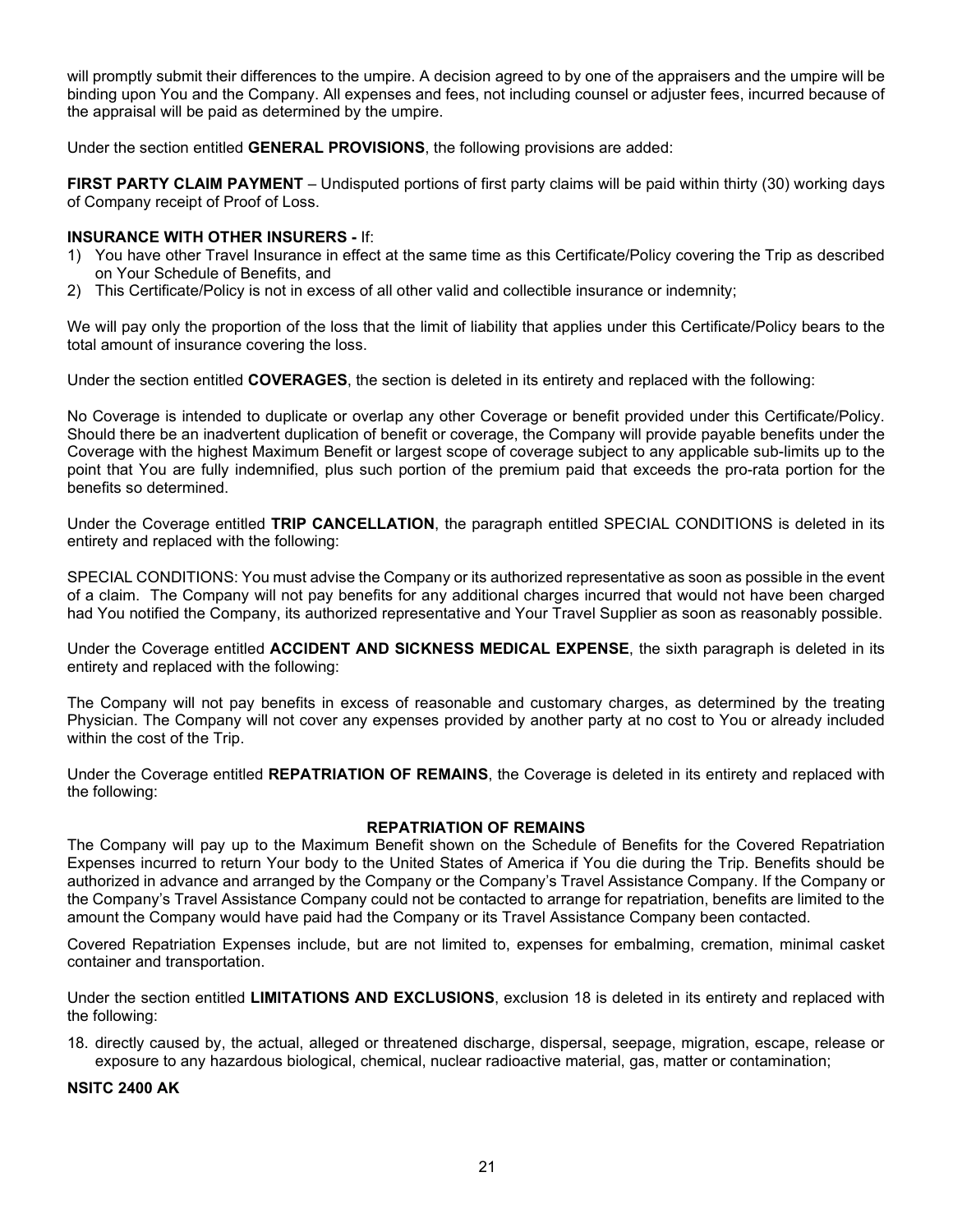# **ARIZONA AMENDATORY ENDORSEMENT**

Under the section entitled **GENERAL PROVISIONS**, the **TIME OF PAYMENT OF CLAIMS** provision is deleted in its entirety and replaced with the following:

**TIME OF PAYMENT OF CLAIMS -** Benefits payable under this Policy for any Loss other than Loss for which this Policy provides any periodic payment will be paid within thirty (30) days of receipt of due written Proof of Loss. Subject to due written Proof of Loss, all accrued indemnities for Loss for which this Policy provides periodic payment will be paid monthly and any balance remaining unpaid upon the termination of liability, will be paid immediately upon receipt of due written proof.

### **NSIITC 2400 AZ**

# **ARKANSAS AMENDATORY ENDORSEMENT**

Under the section entitled **GENERAL PROVISIONS,** the **LEGAL ACTIONS** provision is deleted in its entirety and replaced with the following:

**LEGAL ACTIONS -** No legal action may be brought to recover on the plan within sixty (60) days after written Proof of Loss has been given. No such action shall be brought to recover on the Certificate/Policy prior to the expiration of the time allowed by law after Proof of Loss has been furnished in accordance with requirements of this Certificate/Policy.

Under the section entitled **GENERAL PROVISIONS**, the following provision is added:

**CLAIM FORMS** – When notice of claim is received, the Company will send You forms for filing Proof of Loss within twenty (20) days after a Loss is reported. However, the Company's failure to furnish the forms within twenty (20) days after a Loss is reported will constitute a waiver of Proof of Loss requirements, and the Company may not thereafter require a Proof of Loss.

Under the section entitled **GENERAL PROVISIONS**, the following is added to **SUBROGATION**:

The Company is entitled to recovery only after You have been fully compensated for the Loss sustained.

Under the section entitled **GENERAL PROVISIONS,** the **DISAGREEMENT OVER SIZE OF LOSS** provision is deleted in its entirety and replaced with the following:

**DISAGREEMENT OVER SIZE OF LOSS:** If there is a disagreement about the amount of the Loss, upon mutual agreement either You or the Company can make a written request for an appraisal. After the request, You and the Company will each select their own competent appraiser. After examining the facts, each of the two (2) appraisers will give an opinion on the amount of the Loss. If they do not agree, they will select an arbitrator. Any figure agreed to by two (2) of the three (3) (the appraisers and the arbitrator) will be non-binding. The appraiser selected by You will be paid by You. The Company will pay the appraiser they choose. You will share equally with the Company the cost for the arbitrator and the appraisal process.

Under the section entitled **GENERAL PROVISIONS**, the following provision is added:

Inquiries or complaints regarding this Certificate/Policy may be submitted to the Arkansas Insurance Department in writing or by phone.

Policyholders have the right to file a complaint with the Arkansas Insurance Department (AID). You may call AID to request a complaint form at (800) 852-5494 or (501) 371-2640 or write the department at:

Arkansas Insurance Department 1 Commerce Way, Suite 102 Little Rock, AR 72202

#### **NSITC 2400 AR**

# **CALIFORNIA AMENDATORY ENDORSEMENT**

## **The following applies to all coverages:**

Page 1 is revised to include:

**THIS PLAN INCLUDES AN EXCESS INSURANCE LIMITATION PROVISION.**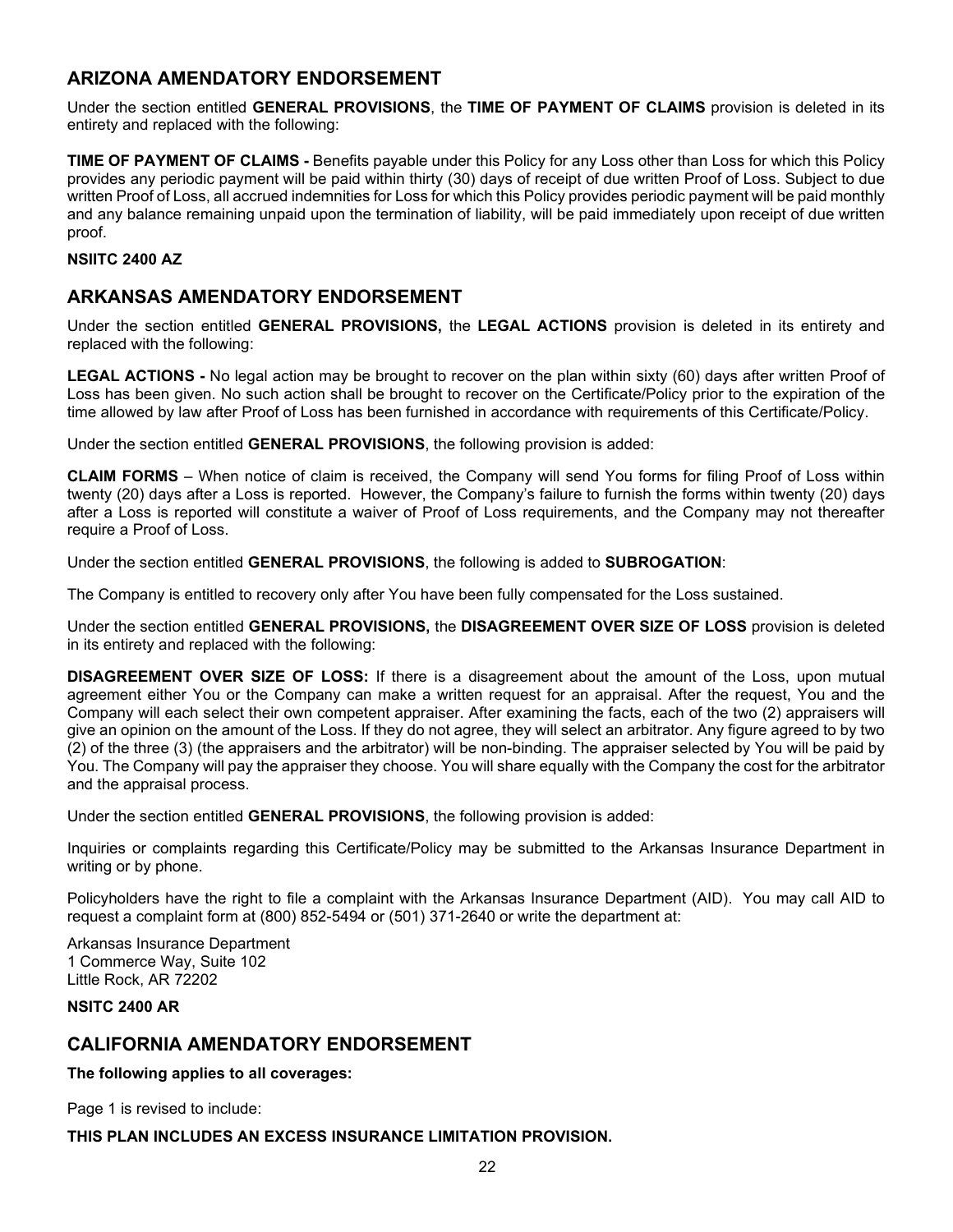Under the section entitled **GENERAL DEFINITIONS,** the definition of **Domestic Partner** is deleted in its entirety and replaced with the following:

**Domestic Partner** means a person recognized as a Domestic Partner by the laws of the state in which You reside.

Under the section entitled **GENERAL DEFINITIONS,** the definition of **Pre-Existing Condition** is deleted in its entirety and replaced with the following:

**Pre-Existing Condition** means a condition for which medical advice, diagnosis, care, or treatment was recommended or received during the sixty (60) day period immediately prior to the Effective Date of Your Policy for which You, Your Traveling Companion, or a Family Member booked to travel with You.

Under the section entitled **GENERAL DEFINITIONS,** the definition of **Sickness** is deleted in its entirety and replaced with the following:

**Sickness** means an illness or disease of the body that: 1) requires a physical examination and medical treatment by a Physician and 2) commences, worsens or presents new symptoms while Your coverage is in effect. Sickness also includes Complications of Pregnancy.

Under the section entitled **GENERAL PROVISIONS,** the following **ENTIRE CONTRACT; CHANGES** provision is added:

**ENTIRE CONTRACT; CHANGES -** This Policy, including endorsements and attached papers, if any, constitutes the entire contract of insurance. A change in this Policy is not valid unless the change is approved by one of the Company's executive officers and unless the approval is endorsed on or attached to the Policy. An agent does not have the authority to change this Policy or to waive any of its provisions.

Under the section entitled **GENERAL PROVISIONS,** the **SUBROGATION** provision is deleted in its entirety.

**The following applies to all coverages except: Accidental Death & Dismemberment, Emergency Accident and Sickness Medical Expense:**

Under the section entitled **GENERAL DEFINITIONS,** the definition of **Accidental Injury** is deleted in its entirety and replaced with the following:

**Accidental Injury** means Bodily Injury caused by an Accident resulting directly from Loss covered under this Policy and sustained while this Policy is in force. The Injury must not be caused by or resulting from Your Sickness. The Injury must be verified by a Physician in a format acceptable to the Company.

Under the section entitled **GENERAL PROVISIONS**, the **NOTICE OF CLAIM** provision is deleted in its entirety and replaced with the following:

**NOTICE OF CLAIM -** Written notice of claim must be given by the claimant (either You or someone acting for You) to the Company or its designated representative within twenty (20) days after a covered Loss first begins. Notice should include Your name, the Travel Supplier's name and the Plan number. Notice should be sent to the Company's administrative office, at the address shown on the cover page of the Policy, or to the Company's designated representative.

**The following applies to: Accidental Death & Dismemberment, Emergency Accident and Sickness Medical Expense:**

Under the section entitled **GENERAL DEFINITIONS,** the definition of **Accidental Injury** is deleted in its entirety and replaced with the following:

**Accidental Injury** means Bodily Injury caused by an Accident, which was the proximate cause of a Loss covered under this Policy and sustained while this Policy is in force. The Injury must not be caused by or resulting from Your Sickness. The Injury must be verified by a Physician in a format acceptable to the Company.

Under the section entitled **GENERAL PROVISIONS**, the **NOTICE OF CLAIM** provision is deleted in its entirety and replaced with the following: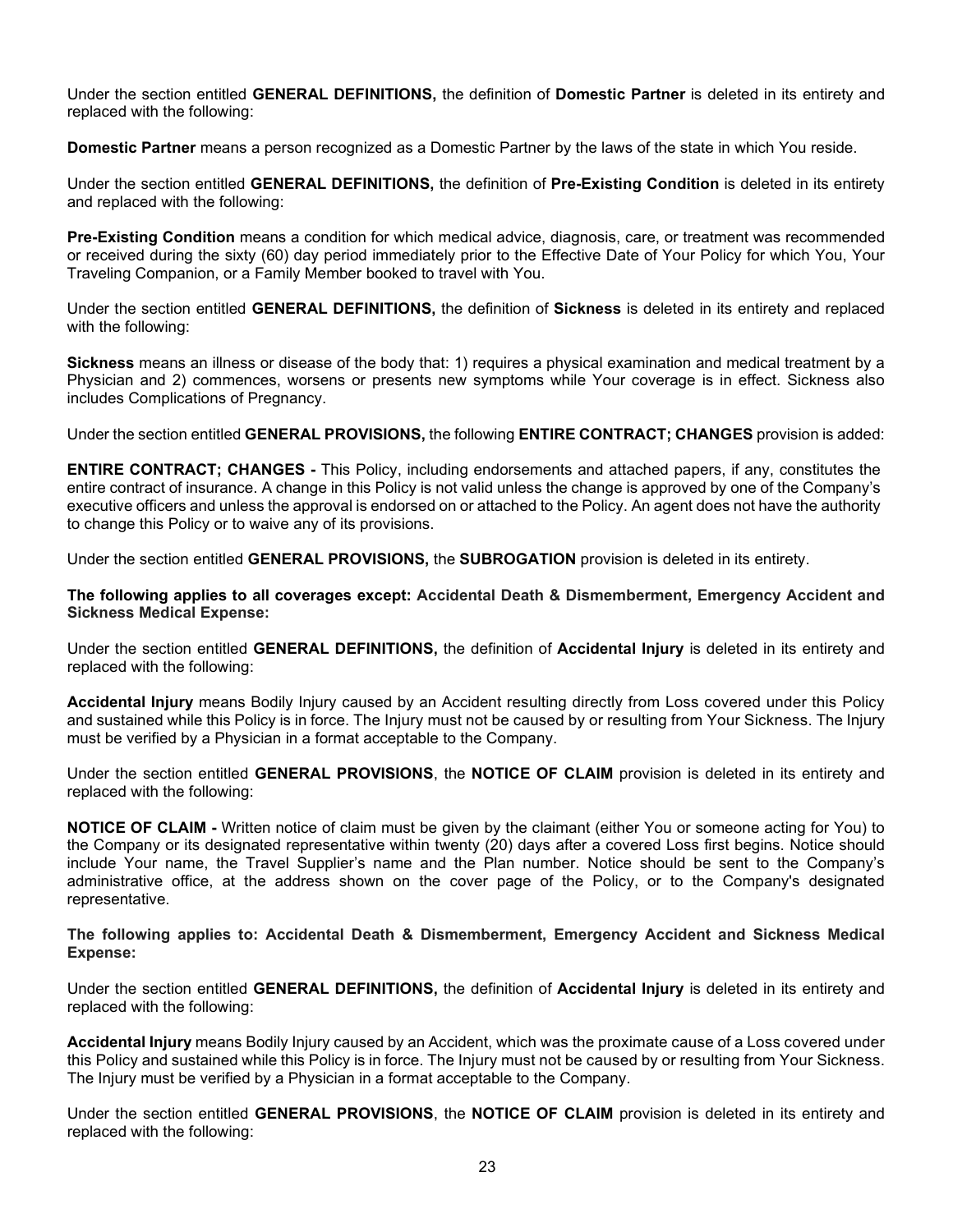**NOTICE OF CLAIM -** Written notice of claim must be given to the Company or its designated representative within twenty (20) days after a covered Loss first begins, or as soon thereafter as is reasonably possible. Notice should include Your name, the Travel Supplier's name and the Plan number. Notice sent to the Company's administrative office, at the address shown on the cover page of the Certificate, or to the Company's designated representative, with information sufficient to identify the Insured, shall be deemed notice to the Company.

Under the section entitled **GENERAL PROVISIONS**, the following **TIME LIMIT ON CERTAIN DEFENSES** provision is added:

**TIME LIMIT ON CERTAIN DEFENSES:** After two (2) years from the date of issue of the Policy, no misstatements, except fraudulent misstatements, made by the applicant in the application for the Policy shall be used to void the Policy or to deny a claim commencing after the expiration of the two (2) year period.

Under the section entitled **GENERAL PROVISIONS**, the following **CLAIM FORMS** provision is added:

**CLAIM FORMS** – The Company, upon receipt of Notice of Claim, will furnish to the Insured such forms as are usually furnished by it for filing Proof of Loss. If such forms are not furnished within fifteen (15) days after the giving of such notice, the Insured shall be deemed to have complied with the requirements of this Certificate as to Proof of Loss upon submitting, within the time fixed in the Certificate for filing Proofs of Loss, written proof covering the occurrence, the character, and the extent of the loss for which the claim is made.

Under the section entitled **GENERAL PROVISIONS**, the **PROOF OF LOSS** provision is deleted in its entirety and replaced with the following:

**PROOF OF LOSS** – Written Proof of Loss must be furnished to the Company within ninety (90) days after a covered Loss. Failure to furnish such proof within the time required shall not invalidate nor reduce a claim if it was not reasonably possible to give proof within such time, provided such proof is furnished as soon as reasonably possible and in no event, except in the absence of legal capacity, later than one year from the time proof is otherwise required.

Under the section entitled **GENERAL PROVISIONS**, the **TIME OF PAYMENT OF CLAIMS** provision is deleted in its entirety and replaced with the following:

**TIME OF PAYMENT OF CLAIMS –** Benefits payable under this Certificate for any Loss for which this Certificate provides any periodic payment will be paid immediately upon receipt of due written Proof of Loss. Subject to due written Proof of Loss, all accrued indemnities for Loss for which this Certificate provides periodic payment will be paid monthly and any balance remaining unpaid upon the termination of liability will be paid immediately upon receipt of due written Proof of Loss.

## **CALIFORNIA CONSUMER COMPLAINT NOTICE**

In the event of a complaint about this Policy/Certificate, we encourage You to contact your Agent. You may also contact Us at One Nationwide Plaza, Columbus, OH 43215 or call Us at 1-800-882-2822. You also have the right to contact the California Department of Insurance only after discussions with Us, the agent or other representative, or both, have failed to produce a satisfactory resolution to Your complaint. The address, website and toll free telephone number of the Consumer Services Division of the Department of Insurance is:

State of California Department of Insurance Health Claims Bureau 300 South Spring Street, South Tower Los Angeles, CA 90013 [www.insurance.ca.gov](http://www.insurance.ca.gov/) FAX: 213-897-9641 PHONE: 1-800-927-HELP (4357) TDD: 800-482-4TDD (4833)

**NSITC 2400 CA; NSITC 2400-1 CA**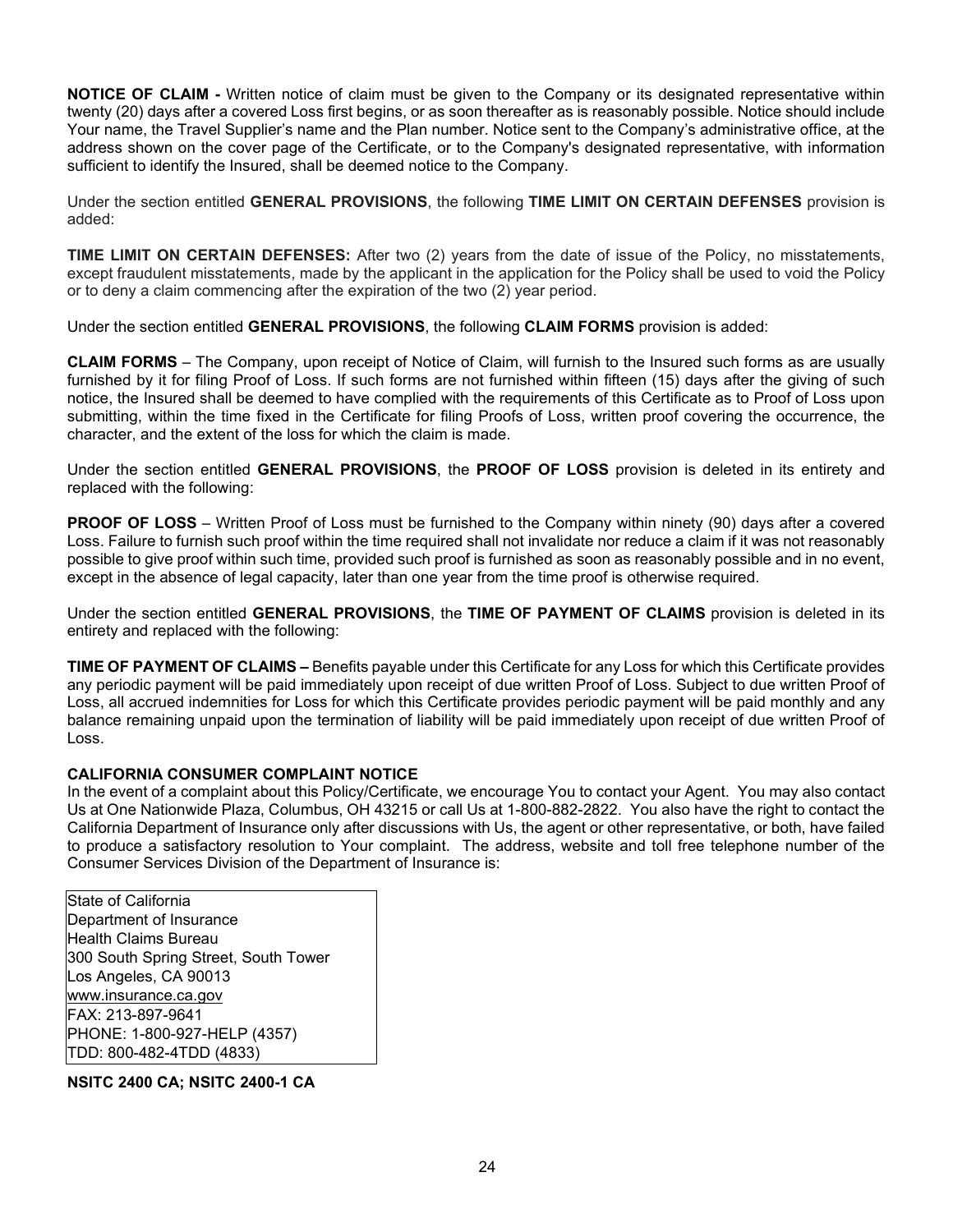# **CONNECTICUT AMENDATORY ENDORSEMENT**

A copy of the Master Policy, form number NSIGTC 2000 is available to You upon request.

Under the section entitled **GENERAL DEFINITIONS**, the definition of **Accidental Injury** is deleted in its entirety and replaced with the following:

**Accidental Injury** means accidental Bodily Injury sustained by You that is the direct cause, independent of disease or bodily infirmity or any other cause that occurs while Your coverage is in effect under this Certificate/Policy.

Under the section entitled **GENERAL PROVISIONS,** the **LEGAL ACTIONS** provision is deleted in its entirety and replaced with the following:

**LEGAL ACTIONS -** No legal action for a claim can be brought against the Company until sixty (60) days after the Company receives Proof of Loss. No legal action for a claim can be brought against the Company more than three (3) years after the time required for giving Proof of Loss and unless all requirements of the Certificate/Policy have been met.

Under the section entitled **GENERAL PROVISIONS,** the **MISREPRESENTATION AND FRAUD** provision is deleted in its entirety and replaced with the following:

**MISREPRESENTATION AND FRAUD –** Your coverage shall be void if, whether before or after a Loss, You concealed or misrepresented any material fact or circumstance concerning this Certificate/Policy or the subject thereof, or Your interest therein, or if You commit fraud or false swearing in connection with any of the foregoing. However, after two (2) years from the date of enrollment, no misstatements made during enrollment may be used to void the coverage of deny any claim for loss incurred after the two (2) year period.

Under the section entitled **GENERAL PROVISIONS,** the **SUBROGATION** provision is deleted in its entirety and replaced with the following:

**SUBROGATION** - To the extent allowed by law, We, upon making any payment or assuming liability of recovery for You against any person or corporation, may bring an action in Your name to enforce such rights. This provision does not apply to judicial awards of damages.

Under the section entitled **GENERAL PROVISIONS,** the **EXCESS INSURANCE LIMITATION** is deleted in its entirety.

Under the section entitled **GENERAL PROVISIONS,** the **DISAGREEMENT OVER SIZE OF LOSS** provision is deleted in its entirety and replaced with the following:

**DISAGREEMENT OVER SIZE OF LOSS:** If there is a disagreement about the amount of the Loss, upon mutual agreement either You or the Company can make a written request for an appraisal. After the request, You and the Company will each select their own competent appraiser. After examining the facts, each of the two appraisers will give an opinion on the amount of the Loss. If they do not agree, they will select an arbitrator. Any figure agreed to by two (2) of the three (3) (the appraisers and the arbitrator) will be non-binding. The appraiser selected by You will be paid by You. The Company will pay the appraiser they choose. You will share equally with the Company the cost for the arbitrator and the appraisal process.

Under the section entitled **GENERAL PROVISIONS,** the following **DISPUTE RESOLUTION** provision is added:

**DISPUTE RESOLUTION -** If We are unable to resolve any disputes with You regarding this Certificate/Policy, You may file a written complaint with the State of Connecticut Insurance Department, PO Box 816, Hartford, CT 06142-0816 Attn: Consumer Affairs. The written complaint must contain a description of the dispute, the purchase price of the covered product subject to the Plan, the cost of the product and a copy of the Certificate/Policy.

Under the section entitled **LIMITATIONS AND EXCLUSIONS**, exclusions 7, 9, 10, and 18 are deleted in their entirety and replaced by the following:

7. Mental, nervous, emotional, or personality disorders in any form whatsoever unless You are hospitalized for three (3) consecutive days or more after the Certificate/Policy Effective Date;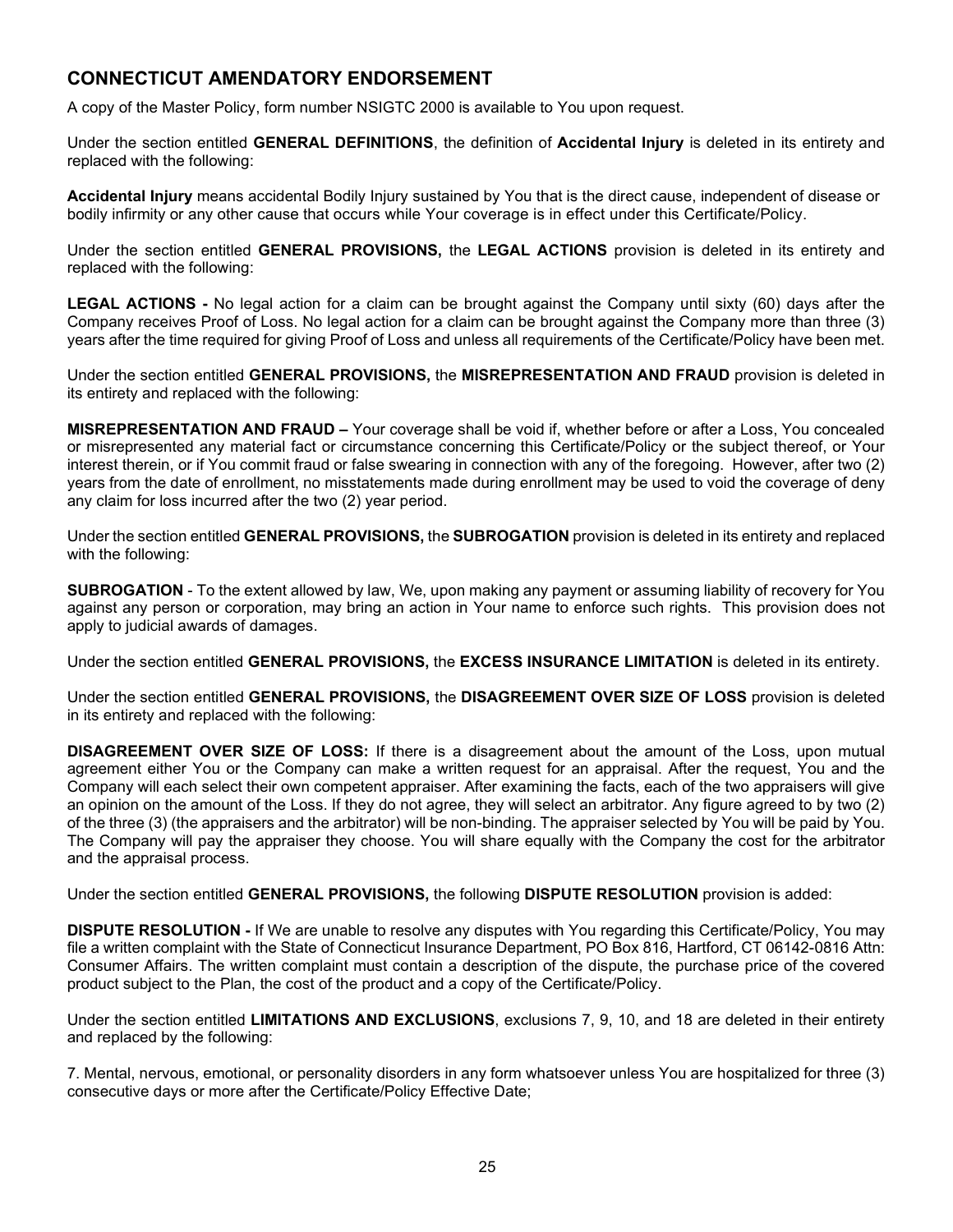9. Voluntary use of any controlled substance as defined in Title II of the Comprehensive Drug Abuse Prevention and Control Act of 1970 as now or hereafter amended, unless prescribed by a Physician for You. (Accidental ingestion of a poisonous food substance or consumption of a controlled drug is not excluded.);

10. Commission or the attempt to commit a felony or fraudulent act;

18. directly or indirectly, the actual, alleged or threatened discharge, dispersal, seepage, migration, escape, release or exposure to any hazardous biological, chemical, nuclear radioactive material, gas, matter or contamination (except Accidental Death & Dismemberment, Emergency Accident and Sickness Medical Expense);

Under the section entitled **The following exclusions apply to Emergency Evacuation and Repatriation of Remains**, exclusion 5 is deleted in its entirety,

Under the section entitled **The following exclusions apply to Non-Medical Emergency Transportation**, exclusion 2 is deleted in its entirety and replaced by the following:

- 2) Loss or expense arising from or attributable to:
	- (a) Commission or the attempt to commit a felony or fraudulent act by You;
	- (b) alleged violation of the laws of the country You are visiting, unless the Company determines such allegations are the commission or the attempt to commit a felony or fraudulent act; or
	- (c) failure to maintain required documents or visas;

Under the section entitled **LIMITATIONS AND EXCLUSIONS,** the following exclusions are deleted in their entirety:

18. directly or indirectly, the actual, alleged or threatened discharge, dispersal, seepage, migration, escape, release or exposure to any hazardous biological, chemical, nuclear radioactive material, gas, matter or contamination;

22. care or treatment that is payable under any Other Insurance policy;

## **The following provision is added to the Master Policy form NSIGTC 2000:**

A copy of this Master Policy form NSIGTC 2000 shall be made available to any Certificate/Policy holder upon request.

#### **NSITC 2400 CT**

# **DELAWARE AMENDATORY ENDORSEMENT**

Under the section entitled **GENERAL DEFINITIONS**, the definition of **Family Member** is deleted in its entirety and replaced with the following:

**Family Member** means Your or Your Traveling Companion's legal or common law spouse, civil union partner, parent, legal guardian, step-parent, grandparent, parents-in-law, grandchild, natural or adopted child, step-child, children-in-law, brother, sister, step-brother, step-sister, brother-in-law, sister-in-law, aunt, uncle, niece or nephew, Business Partner or Domestic Partner who reside in the United States, Canada or Mexico.

#### **NSITC 2400 DE**

# **DISTRICT OF COLUMBIA AMENDATORY ENDORSEMENT**

The face page of the Certificate/Policy is revised by the addition of the following:

#### THIS IS A LIMITED BENEFIT CERTIFICATE/POLICY, PLEASE READ CAREFULLY

Under the section entitled **GENERAL DEFINITIONS**, the definition of **DOMESTIC PARTNER** is deleted in its entirety and replaced with the following:

**Domestic Partner** means a person, at least 18 years of age, with whom You have been living in a spousal relationship with evidence of cohabitation for at least six (6) months prior to the effective date of coverage, or a Domestic Partner registered under the definition of Domestic Partner as defined by D.C. Official Code §32-701(3) and §32-701(4).

Under the section entitled **GENERAL PROVISIONS**, the provision entitled **DISAGREEMENT OVER SIZE OF LOSS** is deleted in its entirety and replaced with the following: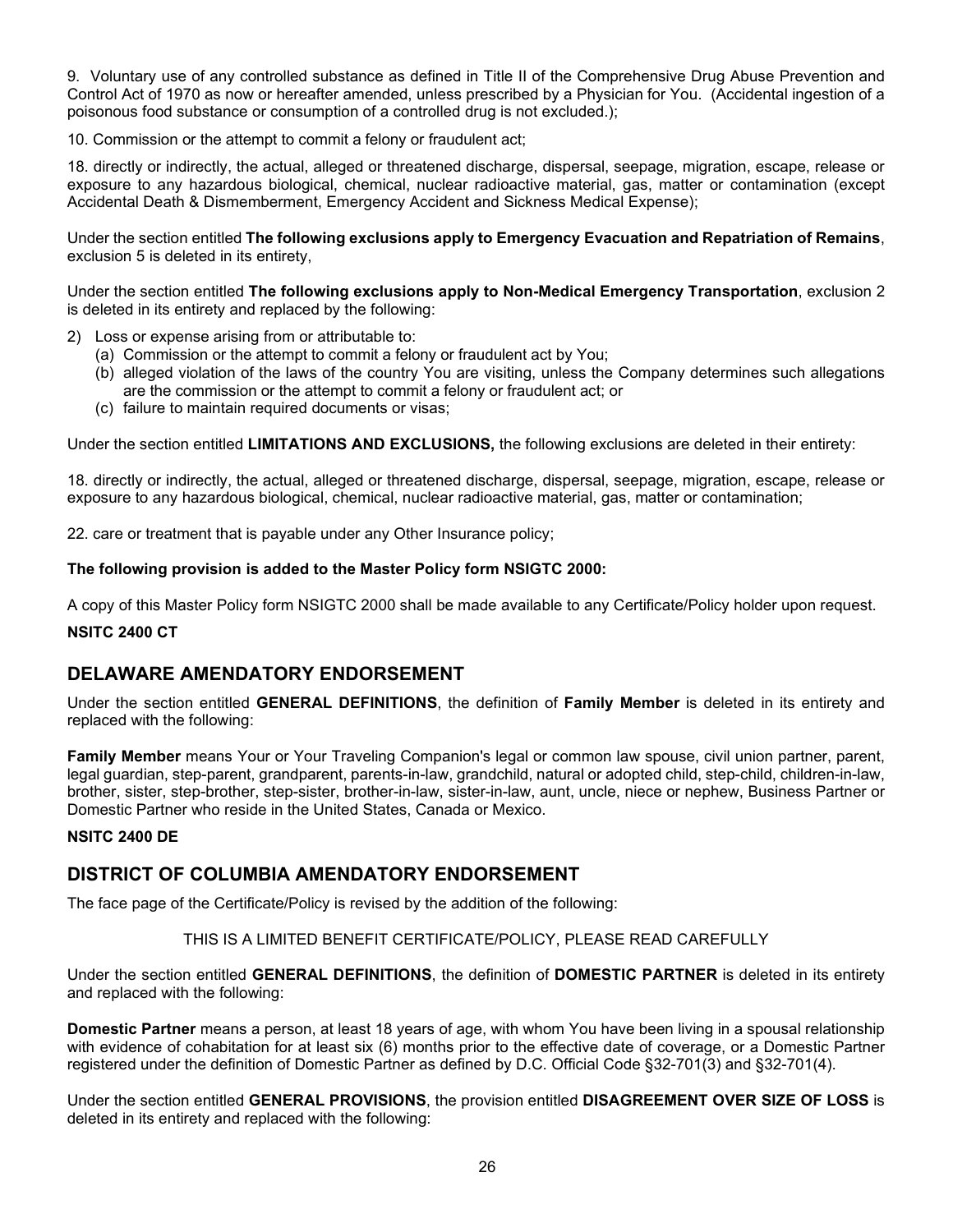**DISAGREEMENT OVER SIZE OF LOSS:** If there is a disagreement about the amount of the Loss, either You or the Company can make a written demand for an appraisal. After the demand, You and the Company will each select their own competent appraiser. After examining the facts, each of the two appraisers will give an opinion on the amount of the Loss. If they do not agree, they will select an arbitrator. Any figure agreed to by two (2) of the three (3) (the appraisers and the arbitrator) will be non-binding. The appraiser selected by You will be paid by You. The Company will pay the appraiser they choose. You will share equally with the Company the cost for the arbitrator and the appraisal process.

The following is added:

Wherever the term "spouse" appears in the Certificate/Policy it is amended to also include "legal partner".

#### **NSITC 2400 DC**

# **GEORGIA AMENDATORY ENDORSEMENT**

The third (3rd) paragraph on the Cover Page is deleted in its entirety and replaced with:

All premium is refundable during the ten (10) day review period from the date of purchase (or from the date of receipt if mailed) provided You have not already departed on Your Trip and You have not incurred any claimable losses during that time. If You depart on Your Trip prior to the expiration of the review period, the review period shall automatically end upon Your departure.

Under the section entitled **GENERAL PROVISIONS**, the **MISREPRESENTATION AND FRAUD** provision is deleted in its entirety and replaced with the following:

**MISREPRESENTATION AND FRAUD -** Your coverage may be denied and Your Certificate/Policy may be cancelled if, whether before or after a Loss, You concealed or misrepresented any material fact or circumstance concerning this Certificate/Policy or the subject thereof, or Your interest therein, or if You commit fraud or false swearing in connection with any of the foregoing.

Under the section entitled **GENERAL PROVISIONS**, the **DISAGREEMENT OVER SIZE OF LOSS** provision is deleted in its entirety.

# **NSITC 2400 GA**

# **HAWAII AMENDATORY ENDORSEMENT**

Under the section entitled **GENERAL PROVISIONS**, the **PAYMENT OF CLAIMS** provision is deleted in its entirety and replaced with the following:

**PAYMENT OF CLAIMS** - The Company, or its designated representative, will pay a claim within 30 days after: (a) receipt of acceptable Proof of Loss; (b) We have accepted the claim; and (c) the amount of the claim has been determined and is not in dispute.

Benefits for Loss of life are payable to Your beneficiary. If a beneficiary is not designated by You at the time of purchase, benefits for Loss of life will be paid to the first of the following surviving preference beneficiaries:

- (a) Your spouse;
- (b) Your child or children jointly;
- (c) Your parents jointly if both are living or the surviving parent if only one survives;
- (d) Your brothers and sisters jointly; or
- (e) Your estate.

All other claims will be paid to You. In the event You are a minor, incompetent or otherwise unable to give a valid release for the claim, the Company may make arrangement to pay claims to Your legal guardian or other qualified representative.

All or a portion of all benefits provided by this Certificate/Policy may, at the option of the Company, be paid directly to the provider of the service(s). All benefits not paid to the provider will be paid to You.

Any payment made in good faith will discharge the Company's liability to the extent of the claim.

The applicable benefit amount will be reduced by the amount of benefits, if any, previously paid by Other Insurance policies. In no event will the Company reimburse You for an amount greater than the amount paid by You.

All benefits payable under this Certificate/Policy shall be reduced by the amount of any credit, voucher or refund provided by any Common Carrier, Travel Supplier or any other third party.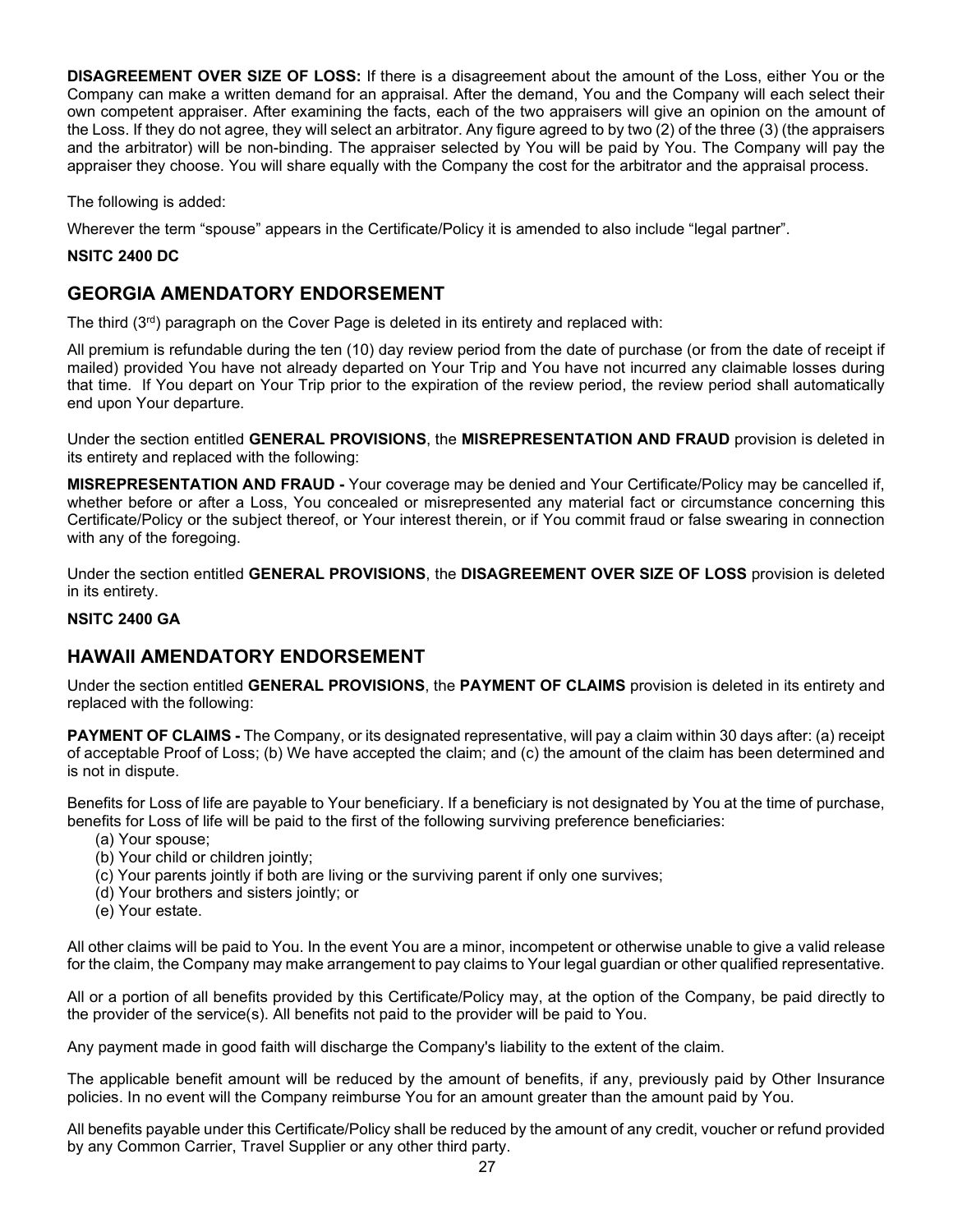Under the section entitled **LIMITATIONS AND EXCLUSIONS**, the following exclusion deleted in its entirety:

18. directly or indirectly, the actual, alleged or threatened discharge, dispersal, seepage, migration, escape, release or exposure to any hazardous biological, chemical, nuclear radioactive material, gas, matter or contamination;

# **NSITC 2400 HI**

# **IDAHO AMENDATORY ENDORSEMENT**

The second paragraph on Page 1 is deleted in its entirety and replaced with:

This Certificate/Policy of insurance is issued based on the information You provided at the time of purchase and payment of any premium due.

The third paragraph on Page 1 is deleted in its entirety and replaced with:

All premium is refundable only during the thirty (30) day review period from the date of purchase (or from the date of receipt if mailed) provided You have not already departed on Your Trip and You have not incurred any claimable losses during that time. If You depart on Your Trip prior to the expiration of the review period, the review period shall automatically end upon Your departure.

The following paragraph is deleted in its entirety:

In the event the premium paid for coverage is less than the required premium for coverage, benefits will be paid in direct proportion of the actual amount paid to the required premium due.

Under the section entitled **GENERAL DEFINITIONS**, the definition of **Adventure Sports** is deleted in its entirety and replaced with the following:

**Adventure Sports** means non-professional and non-competitive sports activities that are generally performed for recreation and leisure, and which are not a Bodily Contact Sport, Extreme Sport, Interscholastic Sport, Organized Sport or Mountaineering. Adventure Sports include but are not limited to: cycling, fishing, swimming, scuba diving for certified divers up to a maximum depth of sixty (60) feet and for uncertified divers up to a maximum depth of thirty (30) feet, snorkeling, white or black water rafting Grades 1-3, canoeing, kayaking, zip-lining, camping, hiking, backpacking, sailing, boating, sledding or tobogganing, snow tubing, ice skating, resort-sponsored activities, and approved activities of the Travel Supplier.

Under the section entitled **GENERAL DEFINITIONS**, the definition of **Complications of Pregnancy** is deleted in its entirety and replaced with the following:

**Complications of Pregnancy** means conditions requiring hospital confinement (when the pregnancy is not terminated), whose diagnoses are distinct from the pregnancy, but are adversely affected by the pregnancy or caused by the pregnancy, such as: acute nephritis, nephrosis, cardiac decompression, missed abortion, and similar medical and surgical conditions of comparable severity, but shall not include false labor, occasional spotting, morning sickness, physician prescribed rest during the period of pregnancy, morning sickness, hyperemesis gravidarum, preeclampsia, and similar conditions associated with the management of a difficult pregnancy not constituting a nosologically distinct complication of pregnancy.

Complications of Pregnancy also includes cesarean section delivery, ectopic pregnancy which is terminated, spontaneous termination of pregnancy which occurs during a period of gestation in which a viable birth is not possible, perpetual infection, eclampsia and toxemia.

Under the section entitled **GENERAL DEFINITIONS**, the definition of **Hospital** is deleted in its entirety and replaced with the following:

**Hospital** means a provider that is a short-term, acute, or general hospital that:

- 1. is a duly licensed institution;
- 2. in return for compensation from its patients, is primarily engaged in providing Inpatient diagnostic and therapeutic services for the diagnosis, treatment, and care of injured and sick person by or under supervision of Physicians;
- 3. has organized departments of medicine and major surgery;
- 4. provides 24-hour nursing service by or under the supervision of registered graduate nurses; and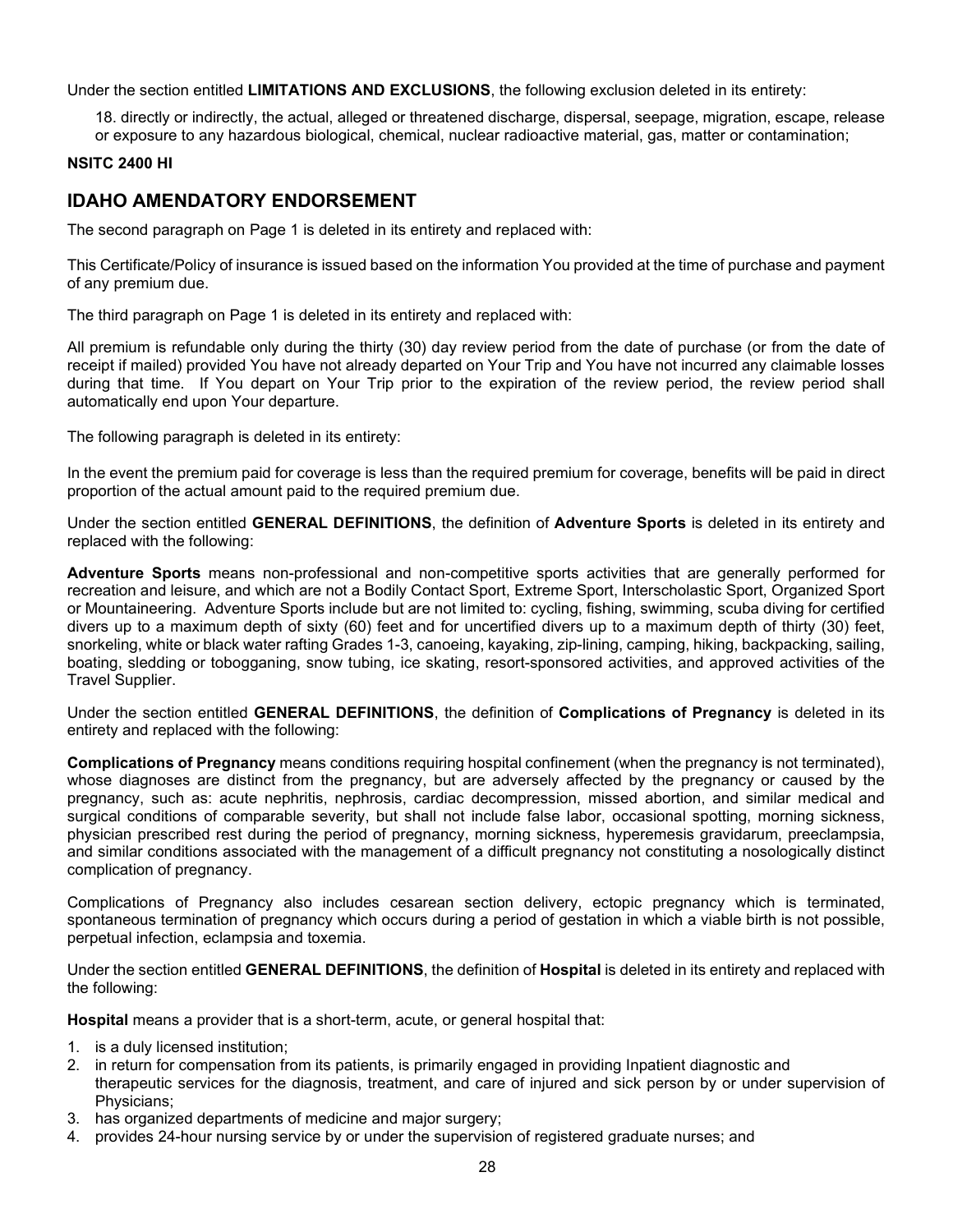5. is not other than incidentally: a) a skilled nursing facility, nursing home, custodial care home, health resort, spa or sanatorium, place for rest, or place for the aged; b) a place for the treatment of mental Illness; c) a place for the treatment of alcoholism or drug abuse, place for the provision of hospice care; or d) a place for the treatment of pulmonary tuberculosis.

Under the section entitled **GENERAL DEFINITIONS**, the definition of **Pre-Existing Condition** is deleted in its entirety and replaced with the following:

**Pre-Existing Condition** means an illness, disease, or other condition during the sixty (60) day period immediately prior to the Effective Date of Your Certificate/Policy for which You, Your Traveling Companion, or a Family Member booked to travel with You: 1) that would have caused an ordinarily prudent person to seek diagnosis, care or treatment; or 2) for which medical advice, care or treatment was recommended or received; or 3) an existing pregnancy.

Under the section entitled **GENERAL PROVISIONS**, the **LEGAL ACTIONS** provision is deleted in its entirety and replaced with the following:

**LEGAL ACTIONS -** No legal action for a claim can be brought against the Company until sixty (60) days after the Company receives Proof of Loss. No legal action for a claim can be brought against the Company more than five (5) years after the time required for giving Proof of Loss.

Under the section entitled **GENERAL PROVISIONS**, the **MISREPRESENTATION AND FRAUD** provision is deleted in its entirety and replaced with the following:

**MISREPRESENTATION AND FRAUD –** This Certificate/Policy was issued in reliance on the information You provided at the time of purchase. The Company may deny all coverage under this Certificate/Policy, or, at the Company's election, assert any other remedy available under applicable law, if You or and Traveling Companion seeking coverage under this Certificate/Policy knowingly concealed, misrepresented or omitted any material fact or engaged in fraudulent conduct at the time of purchase, at any time during the Certificate/Policy period, or in connection with the filing or settlement of any claim.

Under the section entitled **GENERAL PROVISIONS**, the **PAYMENT OF CLAIMS** provision is deleted in its entirety and replaced with the following:

**PAYMENT OF CLAIMS -** The Company, or its designated representative, will pay a claim within 30 days after receipt of acceptable Proof of Loss.

Benefits for Loss of life are payable to Your beneficiary. If a beneficiary is not designated by You at the time of purchase, benefits for Loss of life will be paid to the first of the following surviving preference beneficiaries:

- (a) Your spouse;
- (b) Your child or children jointly;
- (c) Your parents jointly if both are living or the surviving parent if only one survives;
- (d) Your brothers and sisters jointly; or
- (e) Your estate.

All other claims will be paid to You. In the event You are a minor, incompetent or otherwise unable to give a valid release for the claim, the Company may make arrangement to pay claims to Your legal guardian or other qualified representative.

All or a portion of all benefits provided by this Certificate/Policy, at the option of the Company, will be paid directly to the provider of the service(s). All benefits not paid to the provider will be paid to You.

Any payment made in good faith will discharge the Company's liability to the extent of the claim.

The applicable benefit amount will be reduced by the amount of benefits, if any, previously paid by Other Insurance policies. In no event will the Company reimburse You for an amount greater than the amount paid by You.

All benefits payable under this Certificate/Policy shall be reduced by the amount of any credit, voucher or refund provided by any Common Carrier, Travel Supplier or any other third party.

Under the section entitled **GENERAL PROVISIONS**, the **SETTLEMENT OF LOSS** provision is deleted in its entirety and replaced with the following: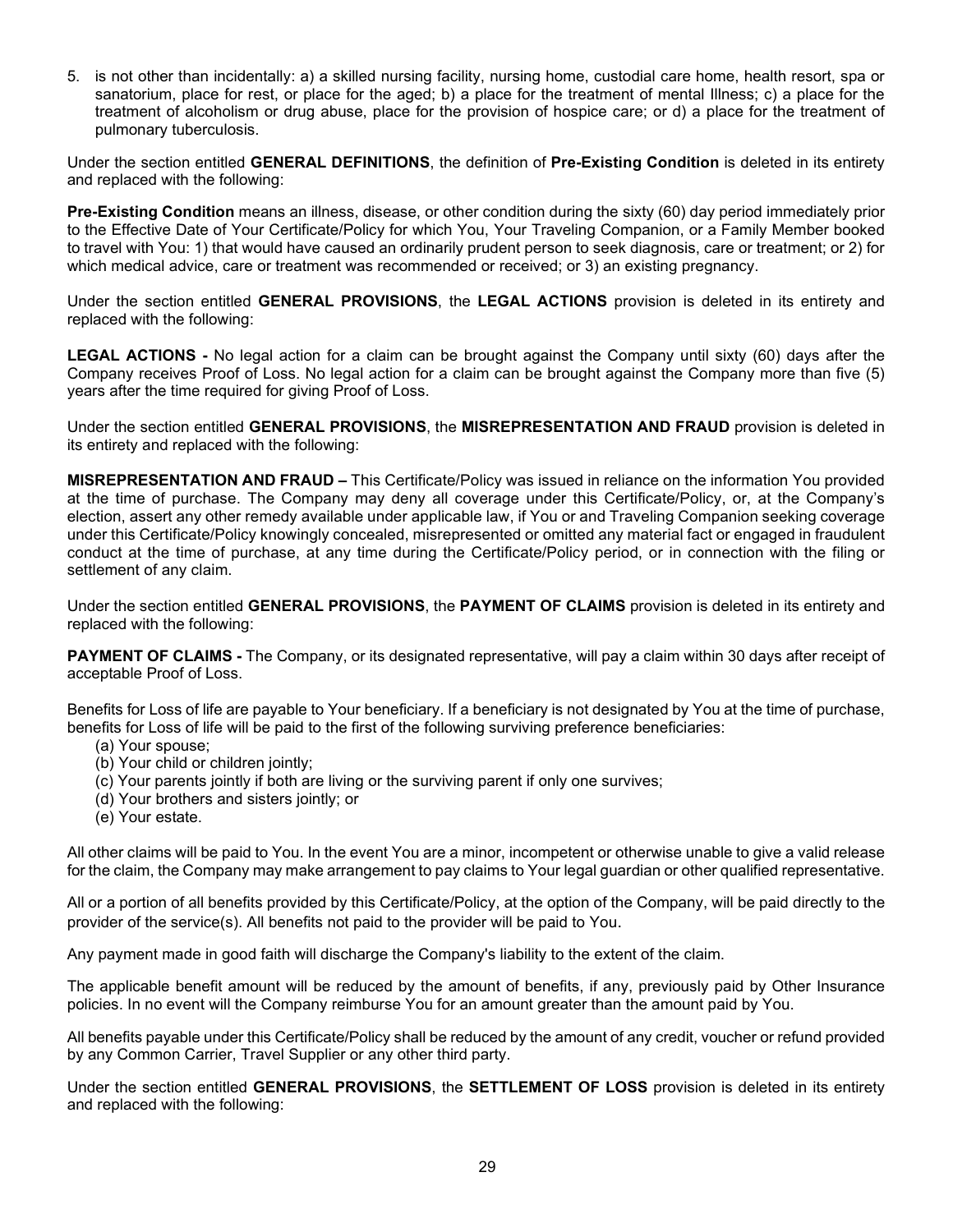**SETTLEMENT OF LOSS -** Claims for damage and/or destruction shall be paid within thirty (30) days after acceptable proof of the damage and/or destruction is presented to the Company and the Company has determined the claim is covered. Property will be considered lost if it has not been recovered within thirty (30) days of the event. You must present acceptable Proof of Loss and the value involved to the Company.

Under the section entitled **GENERAL PROVISIONS**, the **EXCESS INSURANCE LIMITATION** provision is deleted in its entirety.

Under the section entitled **GENERAL PROVISIONS**, the following **APPEALS** provision is added:

You may appeal any decision made by the Company to the Idaho Department of Insurance by contacting:

Idaho Department of Insurance Consumer Affairs 700 W. State Street, 3rd Floor P.O. Box 83720 Boise, ID 83720-0043 1-800-721-3272 [www.DOI.Idaho.gov](http://www.doi.idaho.gov/)

Under the section entitled **LIMITATIONS AND EXCLUSIONS**, exclusions 11 and 25 are deleted in their entirety and replaced with the following:

11. Participation as a professional in Bodily Contact Sports, Extreme Sports, Interscholastic Sports or Intramural Sports;

25. Participation as a professional in canyoning or canyoneering (traveling in canyons using a variety of techniques that may include walking, scrambling, climbing, jumping, abseiling and/or swimming);

#### **NSITC 2400 ID**

# **IOWA AMENDATORY ENDORSEMENT**

Under the section entitled **GENERAL PROVISIONS**, the **DISAGREEMENT OVER SIZE OF LOSS** provision is deleted in its entirety and replaced with the following:

**DISAGREEMENT OVER SIZE OF LOSS:** If there is a disagreement about the amount of the Loss, either You or the Company can make a written demand for an appraisal. After the demand, You and the Company will each select their own competent appraiser. After examining the facts, each of the two appraisers will give an opinion on the amount of the Loss. If they do not agree, they will select an arbitrator. Any figure agreed to by two (2) of the three (3) (the appraisers and the arbitrator) will be voluntary and non-binding. The appraiser selected by You will be paid by You. The Company will pay the appraiser they choose. You will share equally with the Company the cost for the arbitrator and the appraisal process.

### **NSITC 2400 IA**

# **KANSAS AMENDATORY ENDORSEMENT**

**First page of Policy** is amended as follows:

Added in bold, capital letters and 18-point font: **THIS IS A LIMITED POLICY – PLEASE READ IT CAREFULLY**

**First page of Policy** is amended as follows:

**TEN DAY FREE LOOK PROVISION:** All premium is refundable only during the ten (10) day review period from the date of purchase (or from the date of receipt if mailed) provided You have not already departed on Your Trip and You have not incurred any claimable losses during that time. If You depart on Your Trip prior to the expiration of the review period, the review period shall automatically end upon Your departure.

Under the section entitled **GENERAL DEFINITIONS**, the definition of **Actual Cash Value** is deleted in its entirety and replaced with the following:

**Actual Cash Value** means the amount which it would cost to repair or replace damaged property with material of like kind and quality, less allowance for deterioration and Depreciation.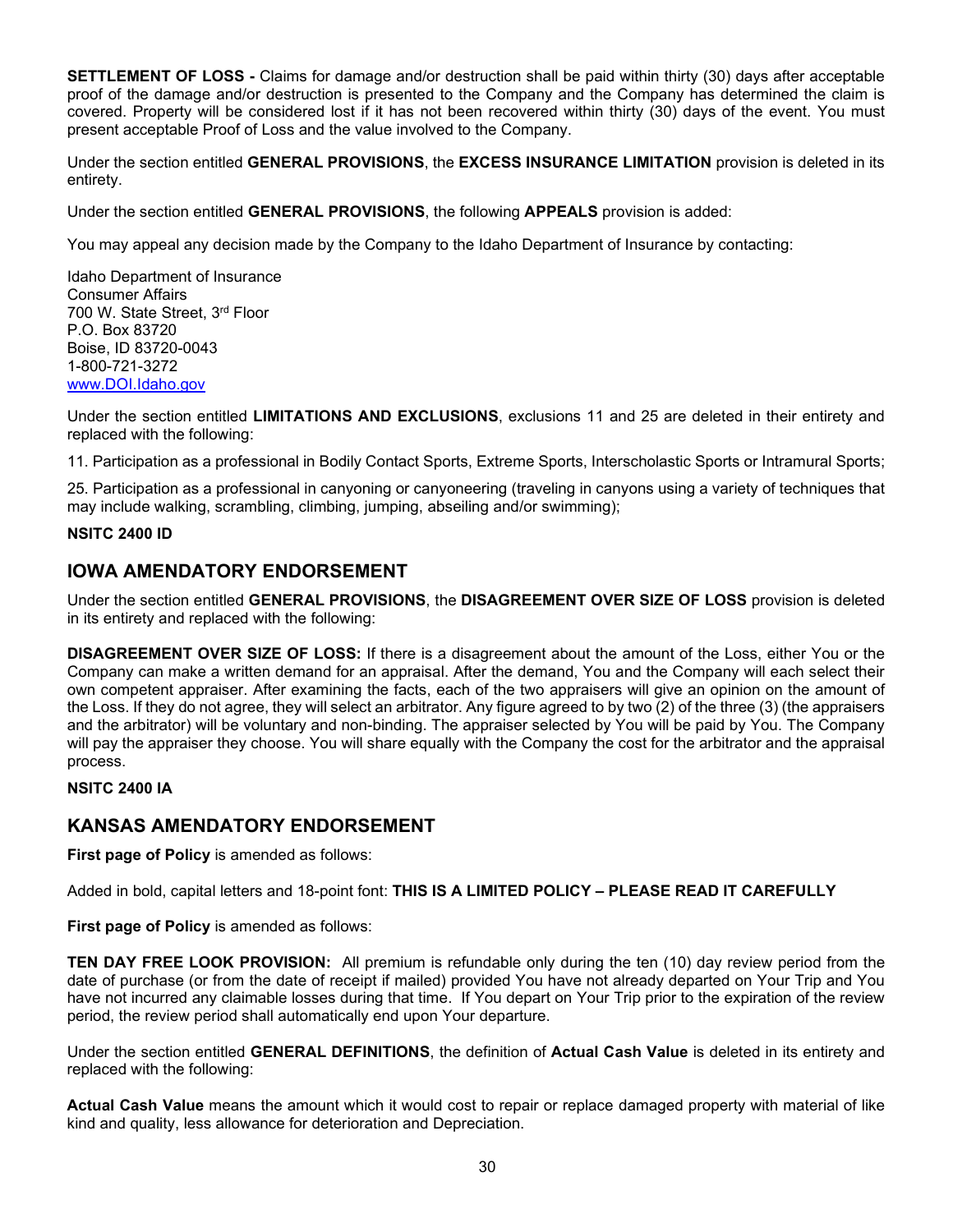Under the section entitled **GENERAL DEFINITIONS**, the definition of **Reasonable and Customary** is added:

#### **Reasonable and Customary / Reasonable and Customary Charges** means an expense that:

- (a) is charged for treatment, supplies or medically Necessary Treatments or services to treat Your condition;
- (b) does not exceed the usual level of charges for similar treatment, supplies or medical services in the locality where the expense is incurred; and
- (c) does not include charges that would not have been made in the absence of insurance.

We rely on data provided by Context 4 Healthcare. An updated file is received every six (6) months. Payment of benefits is based on most frequently charged fees by providers in the same geographical area for the same types of procedures.

In no event will the Reasonable and Customary Charges exceed the actual amount charged.

Throughout the Policy, reasonable and customary is replaced with Reasonable and Customary.

Under the section entitled **GENERAL DEFINITIONS**, the definition of and all references to **Domestic Partner** are deleted in their entirety.

Under the section entitled **GENERAL PROVISIONS,** the **LEGAL ACTIONS** provision is deleted in its entirety and replaced with the following:

**LEGAL ACTIONS -** No legal action for a claim can be brought against the Company until sixty (60) days after the Company receives Proof of Loss. No legal action for a claim can be brought against the Company more than five (5) years after the time required for giving Proof of Loss.

Under the section entitled **GENERAL PROVISIONS,** the **MISREPRESENTATION AND FRAUD** provision is deleted in its entirety and replaced with the following:

**MISREPRESENTATION AND FRAUD -** Your coverage shall be void if, whether before or after a Loss, You commit Fraud as defined below:

**Fraud** means an act committed by any person who, knowingly and with intent to defraud, presents, causes to be presented or prepares with knowledge or belief that it will be presented to or by an insurer, purported insurer, broker or any agent thereof, any written, electronic, electronic impulse, facsimile, magnetic, oral or telephonic communication or statement as part of, or in support of, an application for the issuance of, or the rating of an insurance Policy for personal or commercial insurance, or a claim for payment or other benefit pursuant to an insurance Policy for commercial or personal insurance which such person knows to contain materially false information concerning any fact material thereto; or conceals, for the purpose of misleading, information concerning any fact material thereto.

Under the section entitled **GENERAL PROVISIONS**, the **SUBROGATION** provision is amended to include:

**SUBROGATION -** This **SUBROGATION** provision does not apply to the following benefits – Accidental Death & Dismemberment; Emergency Accident and Sickness Medical Expense.

Under the section entitled **GENERAL PROVISIONS,** the **EXCESS INSURANCE LIMITATION** provision is deleted in its entirety.

Under the section entitled **GENERAL PROVISIONS,** the **PAYMENT OF CLAIMS** provision is deleted in its entirety and replaced with the following:

**PAYMENT OF CLAIMS: WHEN PAID -** The Company, or its designated representative, will pay a claim within thirty (30) days after receipt of acceptable Proof of Loss. For medical, surgical, Hospital, or dental treatment, all benefits payable under this policy will be paid immediately upon Our receipt of due written Proof of Loss.

Benefits for Loss of life are payable to Your beneficiary. If a beneficiary is not designated by You at the time of purchase, benefits for Loss of life will be paid to the first of the following surviving preference beneficiaries:

- (a) Your spouse;
- (b) Your child or children jointly;
- (c) Your parents jointly if both are living or the surviving parent if only one survives;
- (d) Your brothers and sisters jointly; or
- (e) Your estate.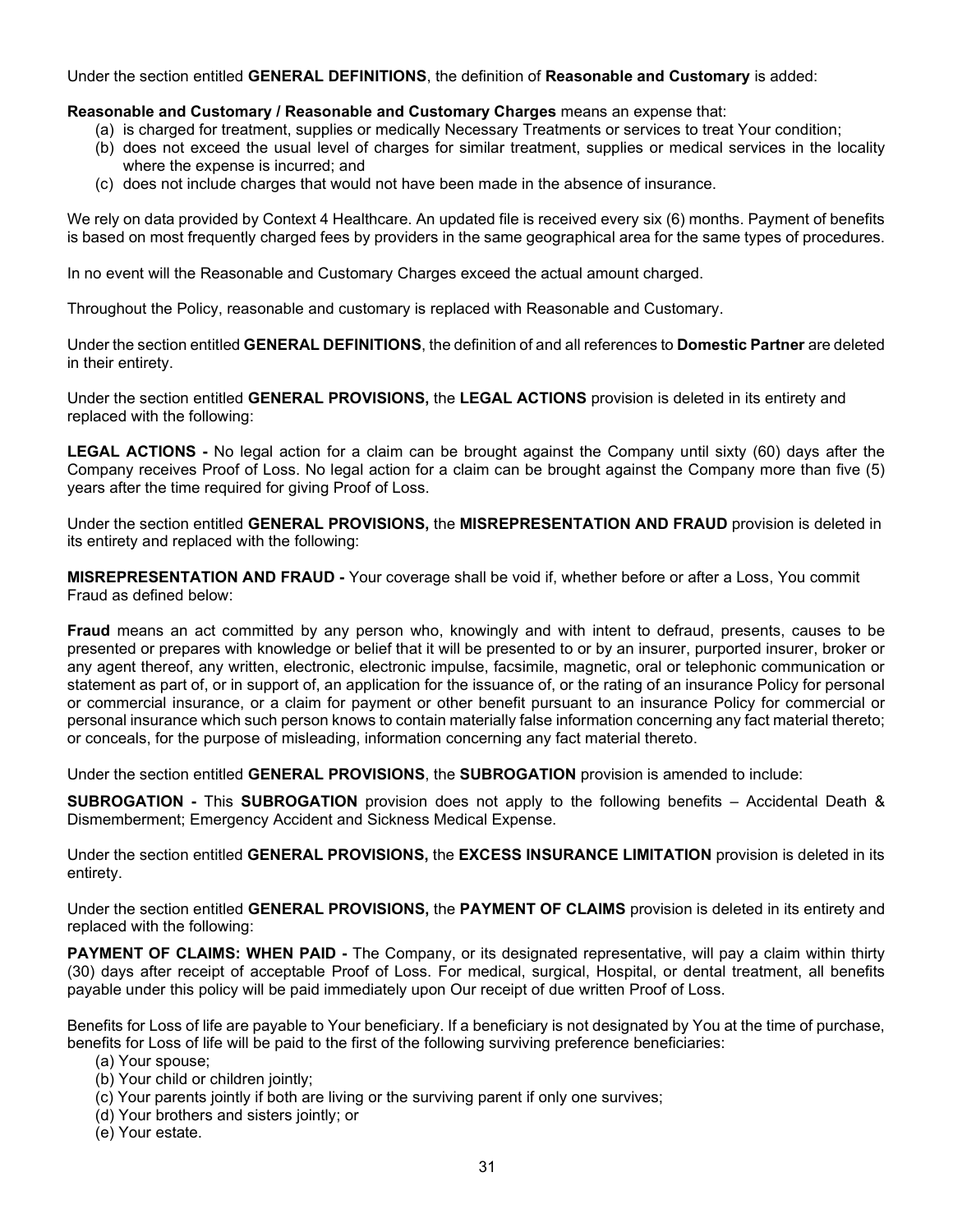All other claims will be paid to You. In the event You are a minor, incompetent or otherwise unable to give a valid release for the claim, the Company may make arrangement to pay claims to Your legal guardian or other qualified representative.

All or a portion of all benefits provided by this Policy, at the option of the Company, will be paid directly to the provider of the service(s). All benefits not paid to the provider will be paid to You.

Any payment made in good faith will discharge the Company's liability to the extent of the claim.

The applicable benefit amount will be reduced by the amount of benefits, if any, previously paid by Other Insurance policies. In no event will the Company reimburse You for an amount greater than the amount paid by You.

All benefits payable under this Policy shall be reduced by the amount of any credit, voucher or refund provided by any Common Carrier, Travel Supplier or any other third party.

Under the section entitled **GENERAL PROVISIONS,** the **NOTICE OF CLAIM** provision is deleted in its entirety and replaced with the following:

**NOTICE OF CLAIM -** Written notice of claim must be given by the claimant (either You or someone acting for You) to the Company or its designated representative within twenty (20) days after a covered Loss first begins. Notice should include Your name, the Travel Supplier's name and the Plan number. Notice should be sent to the Company's administrative office, at the address shown on the cover page of the Policy, or to the Company's designated representative.

Under the section entitled **GENERAL PROVISIONS,** the **SETTLEMENT OF LOSS** provision is deleted in its entirety and replaced with the following:

**SETTLEMENT OF LOSS -** Claims for damage and/or destruction shall be paid within thirty (30) days after acceptable proof of the damage and/or destruction is presented to the Company and the Company has determined the claim is covered. Property will be considered lost if it has not been recovered within thirty (30) days of the event. You must present acceptable Proof of Loss and the value involved to the Company.

Under the section entitled **GENERAL PROVISIONS,** the following provisions are added:

**ENTIRE CONTRACT: CHANGES** - This Policy, including any endorsements and the attached papers, if any, constitutes the entire contract of insurance. No change in this Policy shall be valid until approved by an executive officer of the Company and unless such approval be endorsed hereon or attached hereto. No agent has authority to change this Policy or to waive any of its provisions.

**TIME LIMIT ON CERTAIN DEFENSES** - After 6 to 24 months from the date of issue of this Policy, no misstatements, except fraudulent misstatements, made by the applicant in the application for this Policy shall be used to void the Policy or to deny a claim for loss incurred or disability (as defined in the Policy) commencing after the expiration of such 6 to 24 months period.

After 6 to 24 months from the date of issue of this Policy, no claim for loss incurred or disability (as defined in the Policy) shall be reduced or denied on the ground that a disease or physical condition not excluded from coverage by name or specific description effective on the date of loss has existed prior to the Effective Date of coverage of this Policy.

**ERRORS RELATED TO YOUR COVERAGE** - The Company has the right to correct benefit payments that are made in error. Providers and/or You have the responsibility to return any overpayments to the Company. The Company has the responsibility to make additional payments if any underpayments have been made.

**CLAIM FORMS -** The Company, upon receipt of a notice of claim, will furnish to the claimant such forms as are usually furnished by it for filing Proofs of Loss. If such forms are not furnished within fifteen (15) days after the giving of such notice the claimant shall be deemed to have complied with the requirements of this Policy as to Proof of Loss upon submitting within the time fixed in the Policy for filing Proofs of Loss, written proof covering the occurrence, the character and the extent of the Loss for which claim is made.

**CHANGE OF BENEFICIARY** - Unless You make an irrevocable designation of beneficiary, the right to change of beneficiary is reserved to the Company and the consent of the beneficiary or beneficiaries shall not be requisite to surrender or assignment of this Policy or to any change of beneficiary or beneficiaries, or to any other changes in this Policy.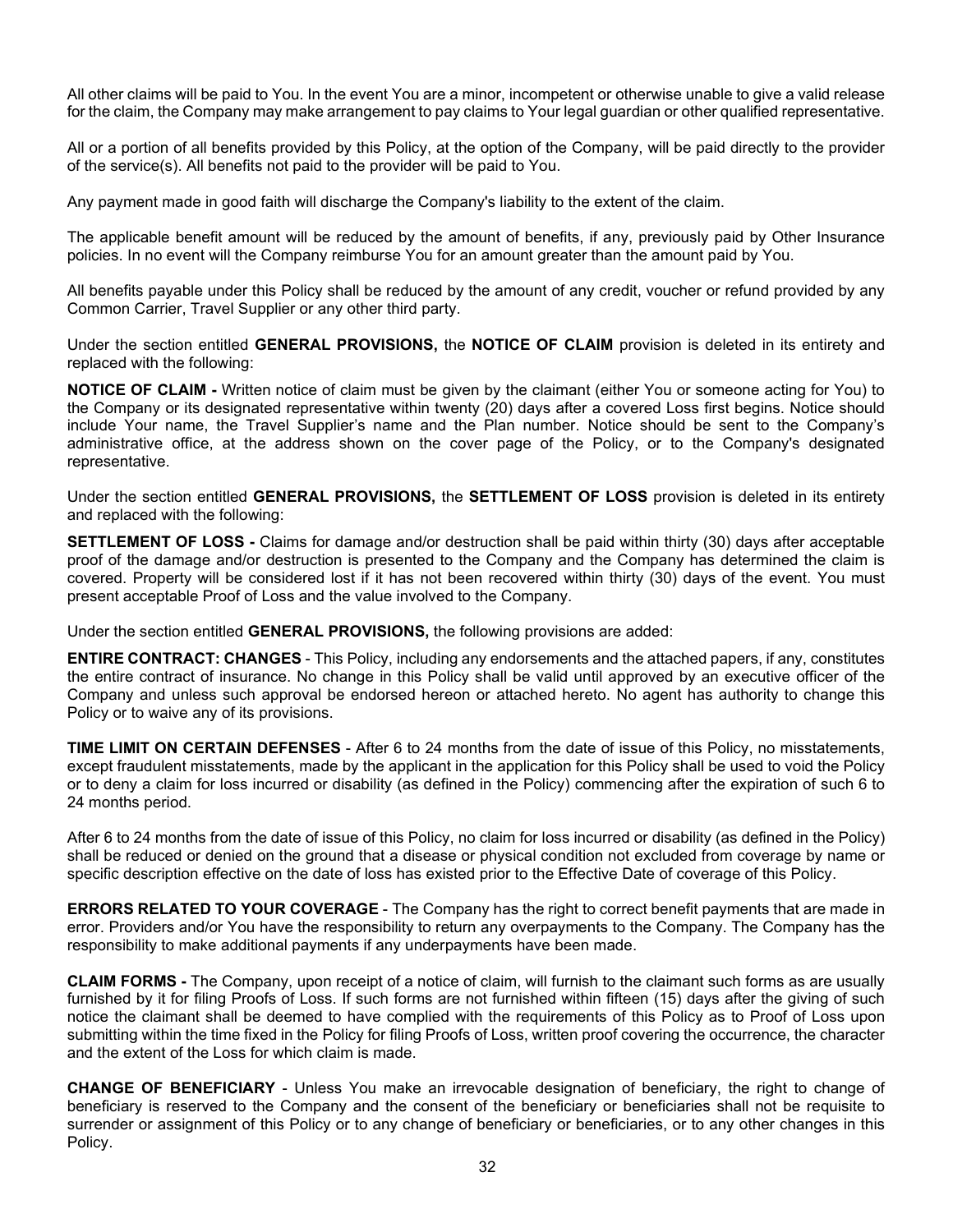**MISSTATEMENT OF AGE -** If Your age has been misstated, all amounts payable under this **Policy** shall be such as the premium paid would have purchased at the correct age.

**CONFORMITY WITH STATUTES** - Any provision of this Policy which, on its effective date, is in conflict with the statutes of the state in which You reside on such date is hereby amended to conform to the minimum requirements of such statutes.

**CANCELLATION BY INSURED -** You may cancel this Policy at any time by written notice delivered or mailed to the insurer, effective upon receipt of such notice or on such late date as may be specified in such notice. In the event of cancellation or Your death, the Company will promptly return the unearned portion of any premium paid. The earned premium shall be computed by the use of the short-rate table last filed with the state official having supervision of insurance in the state where You resided when the Policy was issued. Cancellation shall be without prejudice to any claim originating prior to the effective date of cancellation.

**INSURANCE WITH OTHER INSURERS -** If there be other valid coverage, not with the Company, providing benefits for the same loss on a provision of service basis or an expense incurred basis, payment shall not be prorated or reduced. If such a case, You shall be entitled to payment from both insurers. The provisions of this paragraph shall not apply to any individual policy of accident and sickness insurance, as defined in K.S.A. 40-2201, and amendments thereto.

Under the section entitled **LIMITATIONS AND EXCLUSIONS,** exclusion 21 is deleted in their entirety and replaced with the following:

21. Benefits will not be provided for services for injuries of diseases related to Your job to the extent You are covered or are required to be covered by the Workers' Compensation law. If You enter into a settlement giving up Your right to recover future medical benefits under a Workers' Compensation law, this Policy will not pay those medical benefits that would have been payable in absence of that settlement.

Under the section entitled **LIMITATIONS AND EXCLUSIONS,** exclusion 23 is deleted in its entirety.

Under the section entitled **LIMITATIONS AND EXCLUSIONS,** the following exclusion is added:

27. Elective abortions, unless the procedure is necessary to preserve the life of the mother.

## **NSIITC 2400 KS**

# **KENTUCKY AMENDATORY ENDORSEMENT**

Under the section entitled **GENERAL PROVISIONS**, the **PAYMENT OF CLAIMS** provision is deleted in its entirety and replaced with the following:

**PAYMENT OF CLAIMS -** The Company, or its designated representative, will pay a claim within thirty (30) days after receipt of acceptable Proof of Loss.

Benefits for Loss of life are payable to Your beneficiary. If a beneficiary is not designated by You at the time of purchase, benefits for Loss of life will be paid to the first of the following surviving preference beneficiaries:

- (a) Your spouse;
- (b) Your child or children jointly;
- (c) Your parents jointly if both are living or the surviving parent if only one survives;
- (d) Your brothers and sisters jointly; or
- (e) Your estate.

All other claims will be paid to You. In the event You are a minor, incompetent or otherwise unable to give a valid release for the claim, the Company may make arrangement to pay claims to Your legal guardian or other qualified representative.

All or a portion of all benefits provided by this Certificate/Policy, at the option of the Company, will be paid directly to the provider of the service(s). All benefits not paid to the provider will be paid to You.

Any payment made in good faith will discharge the Company's liability to the extent of the claim.

The applicable benefit amount will be reduced by the amount of benefits, if any, previously paid by Other Insurance policies. In no event will the Company reimburse You for an amount greater than the amount paid by You.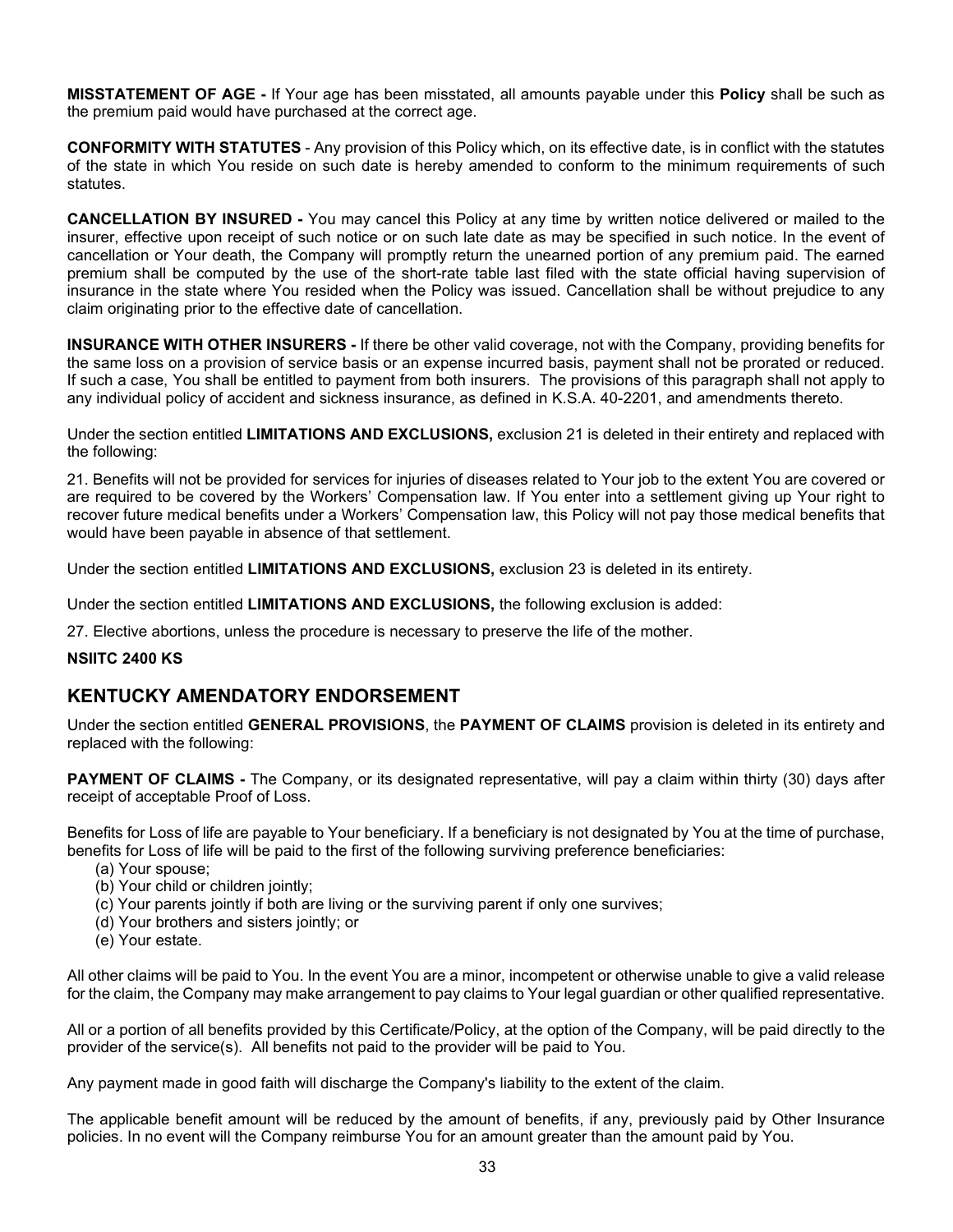All benefits payable under this Certificate/Policy shall be reduced by the amount of any credit, voucher or refund provided by any Common Carrier, Travel Supplier or any other third party.

Under the section entitled **GENERAL PROVISIONS**, the **SETTLEMENT OF LOSS** provision is deleted in its entirety and replaced with the following:

**SETTLEMENT OF LOSS -** Claims for damage and/or destruction shall be paid within thirty (30) days after acceptable proof of the damage and/or destruction is presented to the Company and the Company has determined the claim is covered. Property will be considered lost if it has not been recovered within thirty (30) days of the event. You must present acceptable Proof of Loss and the value involved to the Company.

Under the section entitled **GENERAL PROVISIONS**, the **DISAGREEMENT OVER SIZE OF LOSS** provision is deleted in its entirety and replaced with the following:

**DISAGREEMENT OVER SIZE OF LOSS:** If there is a disagreement about the amount of the Loss, either You or the Company can make a written demand for an appraisal. After the demand, You and the Company will each select their own competent appraiser. After examining the facts, each of the two (2) appraisers will give an opinion on the amount of the Loss. If they do not agree, they will select an arbitrator. Any figure agreed to by two (2) of the three (3) (the appraisers and the arbitrator) will be voluntary and non-binding. The appraiser selected by You will be paid by You. The Company will pay the appraiser they choose. You will share equally with the Company the cost for the arbitrator and the appraisal process.

#### **NSITC 2400 KY**

# **LOUISIANA AMENDATORY ENDORSEMENT**

Under the section entitled **GENERAL DEFINITIONS**, the definition of **Domestic Partner** is deleted in its entirety.

Under the section entitled **GENERAL DEFINITIONS**, the definition of **Family Member** is deleted in its entirety and replaced with the following:

**Family Member** means Your or Your Traveling Companion's legal spouse, parent, legal guardian, step-parent, grandparent, parents-in-law, grandchild, natural or adopted child, step-child, children-in-law, brother, sister, step-brother, step-sister, brother-in-law, sister-in-law, aunt, uncle, niece or nephew, or Business Partner who reside in the United States, Canada or Mexico.

Under the section entitled **GENERAL PROVISIONS**, the **GOVERNING JURISDICTION** provision is deleted in its entirety and replaced with the following:

**GOVERNING JURISDICTION** – The insurance regulatory agency and courts of Louisiana shall have jurisdiction over this insurance Certificate/Policy.

Under the section entitled **GENERAL PROVISIONS**, the **MISREPRESENTATION AND FRAUD** provision is deleted in its entirety and replaced with the following:

**MISREPRESENTATION AND FRAUD -** Your coverage will be denied and coverage cancelled if, before or after a Loss, You, with the intent to deceive, concealed or misrepresented any material fact or circumstance concerning this Certificate/Policy or the subject thereof, or Your interest therein, or if You intentionally committed fraud or false swearing in connection with any of the foregoing.

You must fully cooperate in the event the Company determines that an investigation of any claim is warranted.

Under the section entitled **GENERAL PROVISIONS**, the **SUBROGATION** provision is deleted in its entirety and replaced with the following:

**SUBROGATION -** To the extent the Company pays for a Loss suffered by You, the Company will take over the rights and remedies You had relating to the Loss. This is known as subrogation. You must help the Company to preserve its rights against those responsible for the Loss. This may involve signing any papers and taking any other steps the Company may require. If the Company takes over Your rights, You must sign an appropriate subrogation form supplied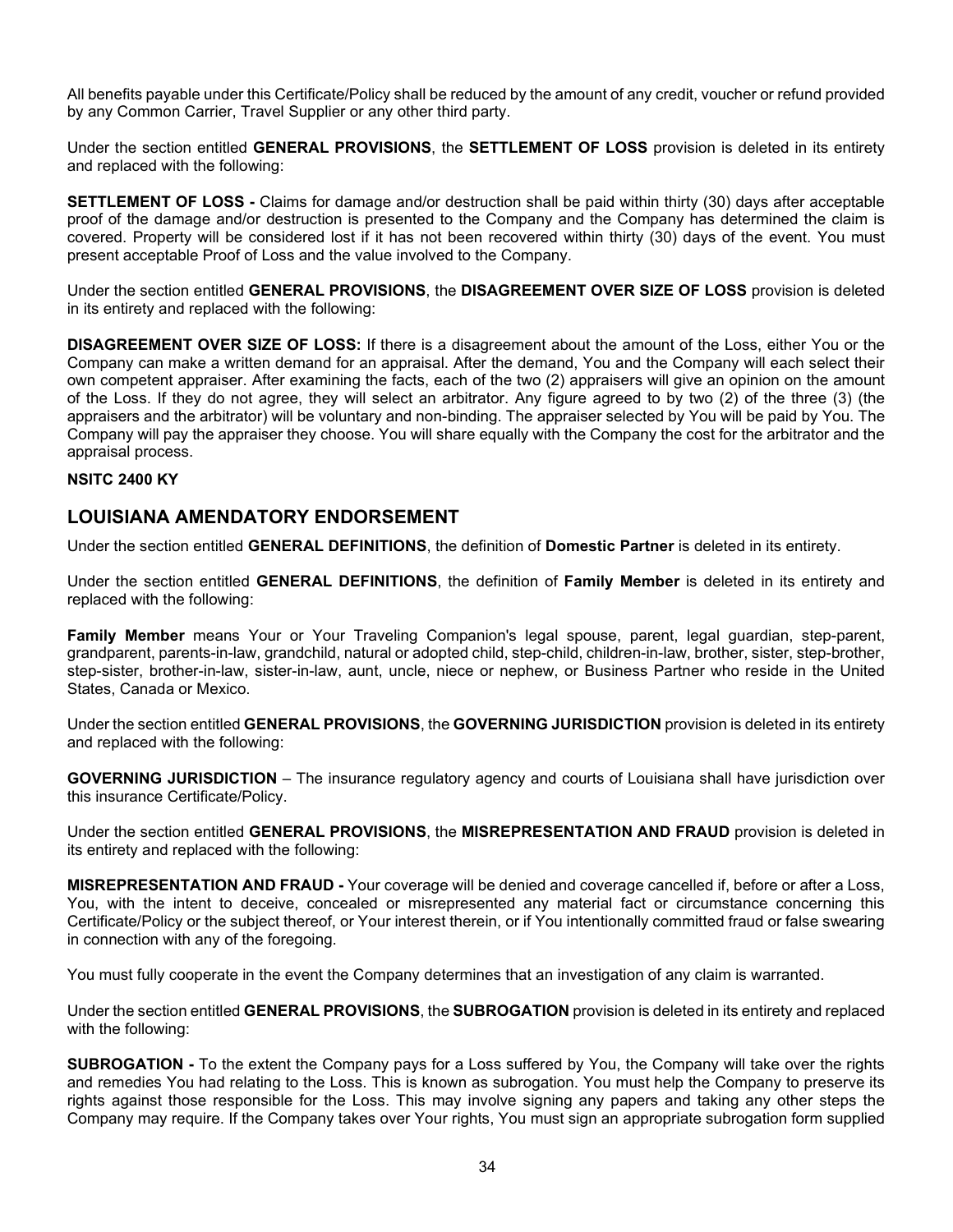by the Company. We will contribute, as appropriate, to attorneys' fees incurred in obtaining any such payments from the party liable for the Loss.

Under the section entitled **GENERAL PROVISIONS**, the **PAYMENT OF CLAIMS** provision is deleted in its entirety and replaced with the following:

**PAYMENT OF CLAIMS -** The Company, or its designated representative, will pay a claim within 30 days after receipt of acceptable Proof of Loss.

Benefits for Loss of life are payable to Your beneficiary. If a beneficiary is not designated by You at the time of purchase, benefits for Loss of life will be paid to the first of the following surviving preference beneficiaries:

- (a) Your spouse;
- (b) Your child or children jointly;
- (c) Your parents jointly if both are living or the surviving parent if only one survives;
- (d) Your brothers and sisters jointly; or
- (e) Your estate.

All other claims will be paid to You. In the event You are a minor, incompetent or otherwise unable to give a valid release for the claim, the Company may make arrangement to pay claims to Your legal guardian or other qualified representative.

All or a portion of all benefits provided by this Certificate/Policy, at the option of the Company, will be paid directly to the provider of the service(s). All benefits not paid to the provider will be paid to You.

Any payment made in good faith will discharge the Company's liability to the extent of the claim.

The applicable benefit amount will be reduced by the amount of benefits, if any, previously paid by Other Insurance policies. In no event will the Company reimburse You for an amount greater than the amount paid by You.

All benefits payable under this Certificate/Policy shall be reduced by the amount of any credit, voucher or refund provided by any Common Carrier, Travel Supplier or any other third party.

Under the section entitled **GENERAL PROVISIONS**, the **PROOF OF LOSS** provision is deleted in its entirety and replaced with the following:

**PROOF OF LOSS -** The claimant must send the Company, or its designated representative, Proof of Loss within ninety (90) days after a covered Loss occurs or as soon as reasonably possible. Failure to furnish such proof within the time required shall not invalidate nor reduce any claim if it was not reasonably possible to give proof within such time, provided such proof is furnished as soon as reasonably possible and in no event, except in the absence of legal capacity, later than one (1) year from the time proof is otherwise required.

For losses that arose due to a catastrophic event for which a state of disaster or emergency was declared pursuant to law by civil officials, for those areas within the declaration, no damages to covered property shall be automatically denied by Your inability to provide sufficient proof of loss within the time limits and requirements of this Certificate/Policy. The time limit shall not commence as long as a declaration of emergency is in existence and civil authorities are denying the insured access to the property and shall not be less than one hundred eighty (180) days.

Under the section entitled **GENERAL PROVISIONS**, the **SETTLEMENT OF LOSS** provision is deleted in its entirety and replaced with the following:

**SETTLEMENT OF LOSS -** Claims for damage and/or destruction shall be paid within thirty (30) days after acceptable proof of the damage and/or destruction is presented to the Company and the Company has determined the claim is covered. Claims for lost property will be paid after the lapse of a reasonable time if the property has not been recovered. You must present acceptable Proof of Loss and the value involved to the Company.

Under the section entitled **GENERAL PROVISIONS**, the **DISAGREEMENT OVER SIZE OF LOSS** provision is deleted in its entirety and replaced with the following:

**DISAGREEMENT OVER SIZE OF LOSS -** If there is a disagreement about the amount of the Loss, either You or the Company can make a written demand for an appraisal. After the demand, You and the Company will each select their own competent appraiser. After examining the facts, each of the two appraisers will give an opinion on the amount of the Loss. If they do not agree, they will select an arbitrator. Any figure agreed to by two (2) of the three (3) (the appraisers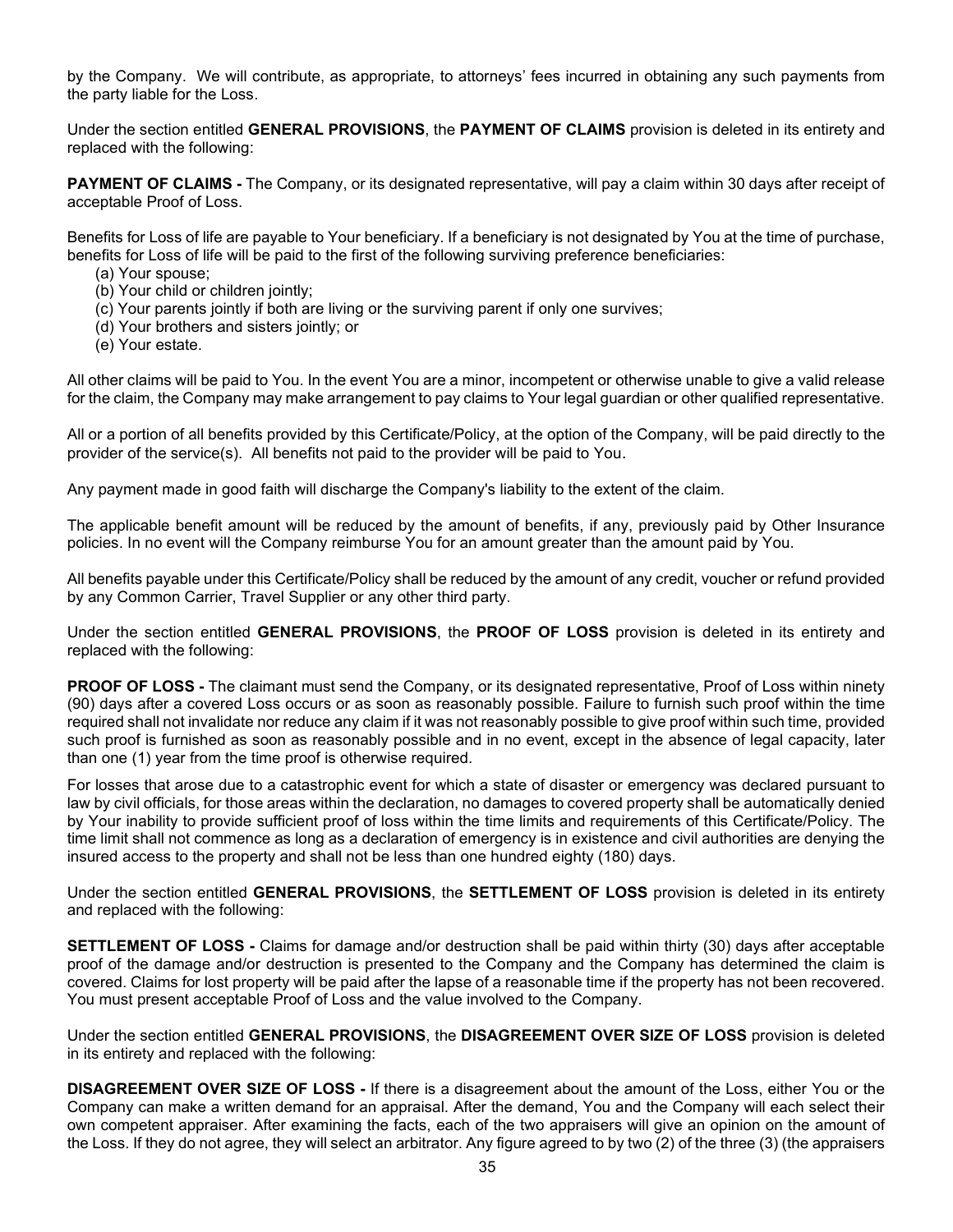and the arbitrator) will be non-binding. The appraiser selected by You will be paid by You. The Company will pay the appraiser they choose. You will share equally with the Company the cost for the arbitrator and the appraisal process.

#### **NSITC 2400 LA**

# **MAINE AMENDATORY ENDORSEMENT**

The second paragraph on Page 1 is revised to read:

This Certificate/Policy of insurance is issued in consideration of enrollment and payment of any premium due. All statements in the enrollment are representations and not warranties. Only statements contained in a written enrollment format will be used to reduce benefits or defend a claim.

Under the section entitled **GENERAL DEFINITIONS**, the definition of **Accidental Injury** is deleted in its entirety and replaced with the following:

**Accidental Injury** means Bodily Injury caused by an Accident sustained by the Insured that is the direct cause of the condition for which benefits are provided and that occur while the insurance is in force. The Injury must be verified by a Physician in a format acceptable to the Company.

Under the section entitled **GENERAL DEFINITIONS**, the definition of **Actual Cash Value** is deleted in its entirety and replaced with the following:

**Actual Cash Value** means the replacement cost of the insured item of property at the time of loss, less the value of Physical Depreciation as to the item damaged.

Under the section entitled **GENERAL DEFINITIONS**, the definition of **Depreciation** is deleted in its entirety and replaced with the following:

**Physical Depreciation** means the value as determined according to standard business practices.

Under the section entitled **GENERAL DEFINITIONS**, the definition of **Sickness** is deleted in its entirety and replaced with the following:

**Sickness** means an illness or disease of the Insured.

Under the section entitled **GENERAL PROVISIONS**, the **WHEN YOUR COVERAGE ENDS** provision is deleted in its entirety and replaced with the following:

#### **WHEN YOUR COVERAGE ENDS:**

Trip Cancellation coverage will end on the earlier of: (a) the scheduled departure time on the Scheduled Departure Date of Your Trip; (b) the date and time you depart on Your Trip; or (c) the date and time You cancel Your Trip.

All Other Coverages will end the earliest of the following:

- (a) the Scheduled Return Date as stated on the travel tickets;
- (b) the date and time You return to Your origination point if prior to the Scheduled Return Date;
- (c) the date and time You deviate from, leave or change the original Trip itinerary (unless due to Unforeseen and unavoidable circumstances covered by the Certificate/Policy);
- (d) if You extend the return date, coverage will terminate at 12:01 A.M., local time, at Your location on the Scheduled Return Date, unless otherwise authorized by the Company in advance of the Scheduled Return Date;
- (e) when Your Trip exceeds ninety (90) days;
- (f) the Return Date as stated on Your purchase confirmation.

Under the section entitled **GENERAL PROVISIONS**, the **MISREPRESENTATION AND FRAUD** provision is deleted in its entirety and replaced with the following:

**MISREPRESENTATION AND FRAUD –** Your coverage shall be cancelled or denied if, whether before or after a Loss, You concealed or misrepresented any material fact or circumstance concerning this Certificate/Policy or the subject thereof, or Your interest therein, or if You commit fraud or false swearing in connection with any of the foregoing. You must fully cooperate in the event the Company determines that an investigation of any claim is warranted.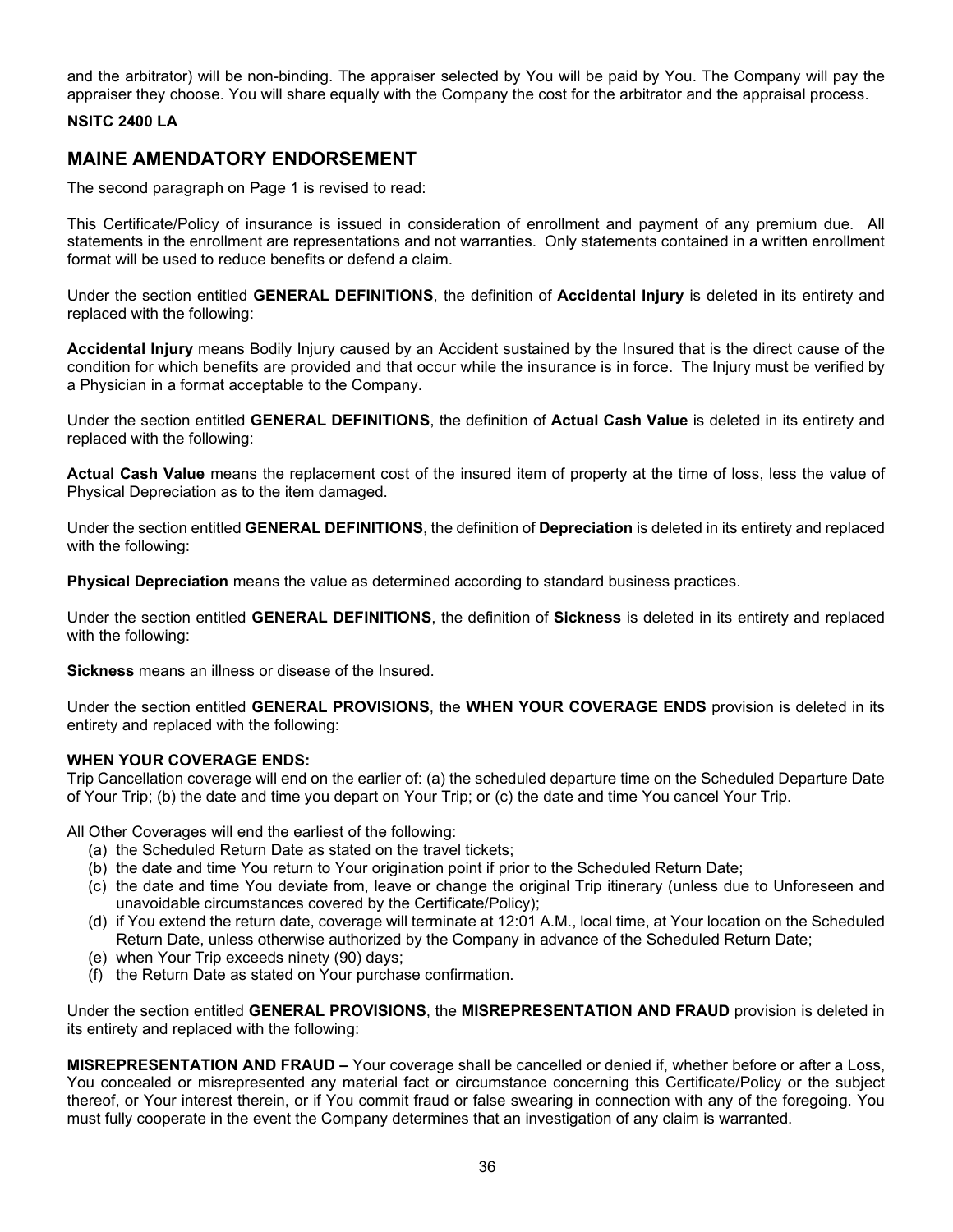Under the section entitled **GENERAL PROVISIONS**, the **DISAGREEMENT OVER SIZE OF LOSS** provision is deleted in its entirety and replaced with the following:

**DISAGREEMENT OVER SIZE OF LOSS -** If there is a disagreement about the amount of the Loss, either You or the Company can make a written request for an appraisal. After the request, You and the Company will each select their own competent appraiser. After examining the facts, each of the two appraisers will give an opinion on the amount of the Loss. If they do not agree, they will select an umpire. Any figure agreed to by two (2) of the three (3) (the appraisers and the umpire) will be non-binding. The appraiser selected by You will be paid by You. The Company will pay the appraiser they choose. You will share equally with the Company the cost for the umpire and the appraisal process.

Under the section entitled **GENERAL PROVISIONS**, the **TIME OF PAYMENT OF CLAIMS** provision is deleted in its entirety and replaced with the following:

**TIME OF PAYMENT OF CLAIMS -** Benefits payable under this Certificate/Policy for any Loss other than Loss for which this Certificate/Policy provides any periodic payment will be paid immediately upon receipt of due written Proof of such Loss. Subject to due written Proof of Loss, all accrued indemnities for Loss for which this Certificate/Policy provides periodic payment will be paid monthly and any balance remaining unpaid upon the termination of liability, will be paid immediately upon receipt of due written proof.

All claims shall be paid within thirty (30) days following receipt by the Company of due Proof of Loss. Failure to pay within such period shall entitle the claimant to interest at the rate of 1.5% per month from the thirtieth (30th) day after receipt of such Proof of Loss to the date of late payment, provided that interest amounting to less than one dollar need not be paid. You or Your assignee shall be notified by the Company or designated representative of any known failure to provide sufficient documentation for a due Proof of Loss within thirty (30) days after receipt of the claim. Any required interest payments shall be made within thirty (30) days after the payment.

Under the section entitled **GENERAL PROVISIONS**, the **POST JUDGMENT INTEREST** provision is added:

**POST JUDGMENT INTEREST.** Any post judgment interest for a claim brought against Us will be paid outside the policy limits and in accordance with Maine law.

#### The following is added to **ACCIDENTAL DEATH AND DISMEMBERMENT**:

Notwithstanding any provisions to the contrary, accidental death and double dismemberment amounts payable under this Certificate/Policy shall be at least \$2,000; single dismemberment amounts payable under this Certificate/Policy shall be at least \$1,000.

The following is added to **EMERGENCY ACCIDENT AND SICKNESS MEDICAL EXPENSE**:

Notwithstanding any provisions to the contrary, the daily benefit for **Hospital** confinement payable under this Certificate/Policy shall not be less than \$50 per day and not less than 31 days during any one period of confinement for each person insured under this Certificate/Policy and will be paid regardless of other coverage.

#### **NSITC 2400 ME**

# **MARYLAND AMENDATORY ENDORSEMENT**

Under the section entitled **GENERAL PROVISIONS**, the following provision is added:

**TEN DAY FREE LOOK -** You may cancel insurance under this Policy/Certificate by giving notice to Us or Our plan administrator within ten (10) days after the later of: (1) the date of purchase of this Policy/Certificate; or (2) Your receipt of this Policy/Certificate. If You do this, We will provide a full refund unless You have started the Trip or filed a claim under this Policy/Certificate.

Under the section entitled **GENERAL PROVISIONS**, the **LEGAL ACTIONS** provision is deleted in its entirety and replaced with the following:

**LEGAL ACTIONS -** No legal action for a claim can be brought against the Company until sixty (60) days after the Company receives Proof of Loss. No legal action for a claim can be brought against the Company more than three (3) years from the date it accrues.

Under the section entitled **GENERAL PROVISIONS**, the **MISREPRESENTATION AND FRAUD** provision is deleted in its entirety and replaced with the following: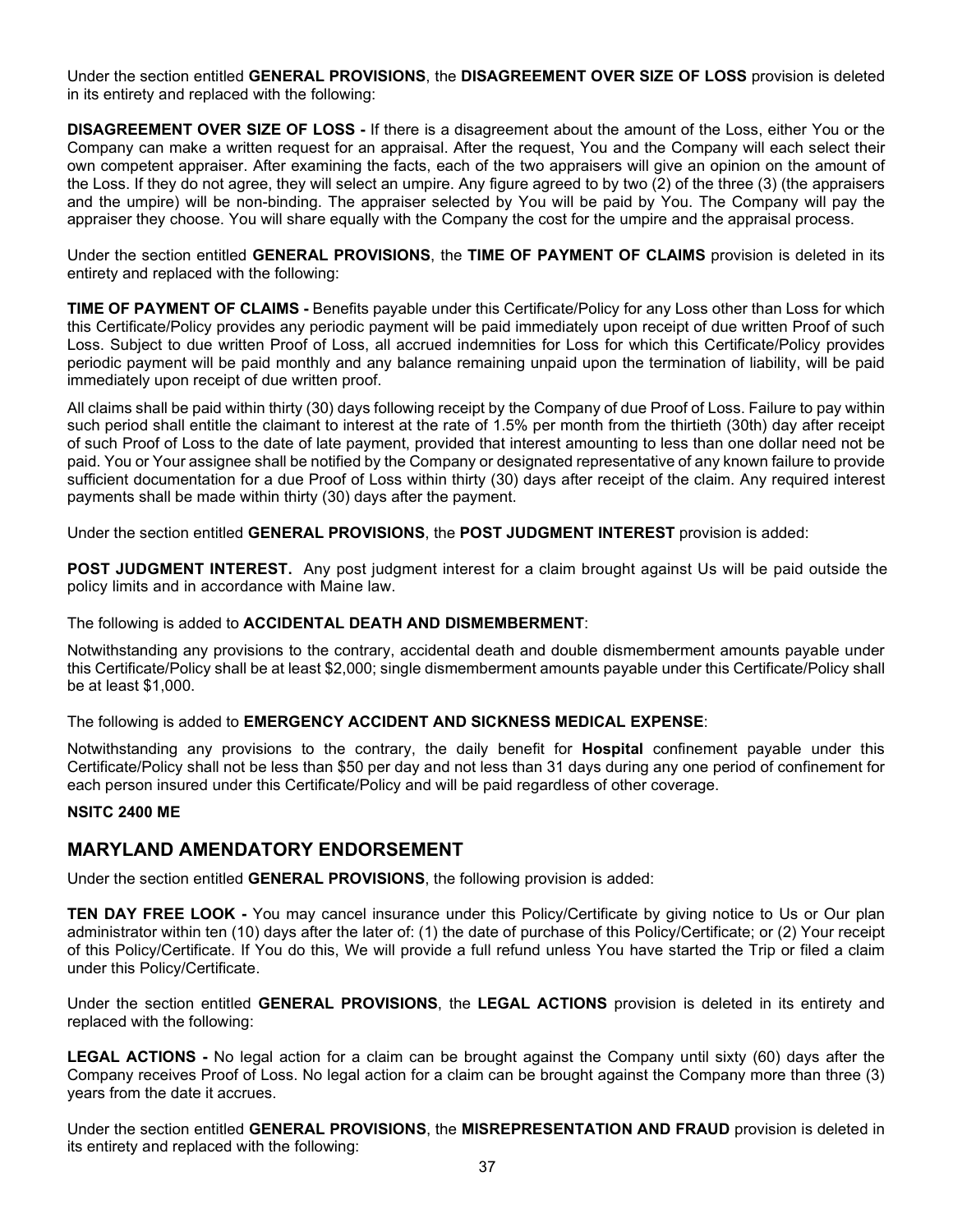**MISREPRESENTATION AND FRAUD –** Your coverage shall be cancelled and any claims denied if, whether before or after a Loss, You concealed or misrepresented any material fact or circumstance concerning this Policy/Certificate or the subject thereof, or Your interest therein.

Under the section entitled **GENERAL PROVISIONS**, the **DISAGREEMENT OVER SIZE OF LOSS** provision is deleted in its entirety.

## **NSITC 2400 MD**

# **MASSACHUSETTS AMENDATORY ENDORSEMENT**

Under the section entitled **GENERAL DEFINITIONS,** the definition of **Pre-Existing Condition** is amended as follows:

**Pre-Existing Condition** means a medical condition for which You, Your Traveling Companion, or a Family Member booked to travel with You received medical advice or treatment during the sixty (60) day period immediately prior to the Effective Date of Your Policy or because of which an individual had symptoms which would have led an ordinarily prudent person to seek medical advice or treatment for that medical condition, or a pregnancy existing on the effective date of coverage.

Under the section entitled **GENERAL PROVISIONS,** the **PHYSICAL EXAMINATION AND AUTOPSY** provision is deleted in its entirety and replaced with the following:

**PHYSICAL EXAMINATION AND AUTOPSY -** The Company, or its designated representative, at its own expense, has the right to have You examined as often as reasonable necessary while a claim is pending. The Company, or its designated representative, at its own expense, also has the right to have an autopsy made unless prohibited by law or Your religious practices or beliefs.

Under the section entitled **GENERAL PROVISIONS,** the **DISAGREEMENT OVER SIZE OF LOSS** provision is deleted in its entirety and replaced with the following:

### **DISAGREEMENT OVER SIZE OF LOSS -**

If there is a disagreement about the amount of the Loss, upon mutual agreement, either You or the Company can make a written request for an appraisal. After the request, You and the Company will each select their own competent appraiser. After examining the facts, each of the two appraisers will give an opinion on the amount of the Loss. If they do not agree, they will select an arbitrator. Any figure agreed to by two (2) of the three (3) (the appraisers and the arbitrator) will be non-binding. Such appraisal will be voluntary, will be by mutual consent by all parties, and will be nonbinding. The appraiser selected by You will be paid by You. The Company will pay the appraiser they choose. You will share equally with the Company the cost for the arbitrator and the appraisal process.

#### **NSITC 2400 MA**

# **MICHIGAN AMENDATORY ENDORSEMENT**

Under the section entitled **GENERAL PROVISIONS**, the **LEGAL ACTION** provision is deleted in its entirety and replaced with the following:

**LEGAL ACTIONS -** No legal action for a claim can be brought against the Company until sixty (60) days after the Company receives Proof of Loss. No legal action for a claim can be brought against the Company more than six (6) years after the time required for giving Proof of Loss.

Under the section entitled **GENERAL PROVISIONS**, the **EXCESS INSURANCE LIMITATION** provision is deleted in its entirety.

Under the section entitled **GENERAL PROVISIONS**, the **NOTICE OF CLAIM** provision is deleted in its entirety and replaced with the following:

**NOTICE OF CLAIM -** Written notice of claim must be given by the claimant (either You or someone acting for You) to the Company or its designated representative within twenty (20) days after a covered Loss first begins. Notice should include Your name, the Travel Supplier's name and the Plan number. Notice should be sent to the Company's administrative office, at the address shown on the cover page of the Certificate/Policy, or to the Company's designated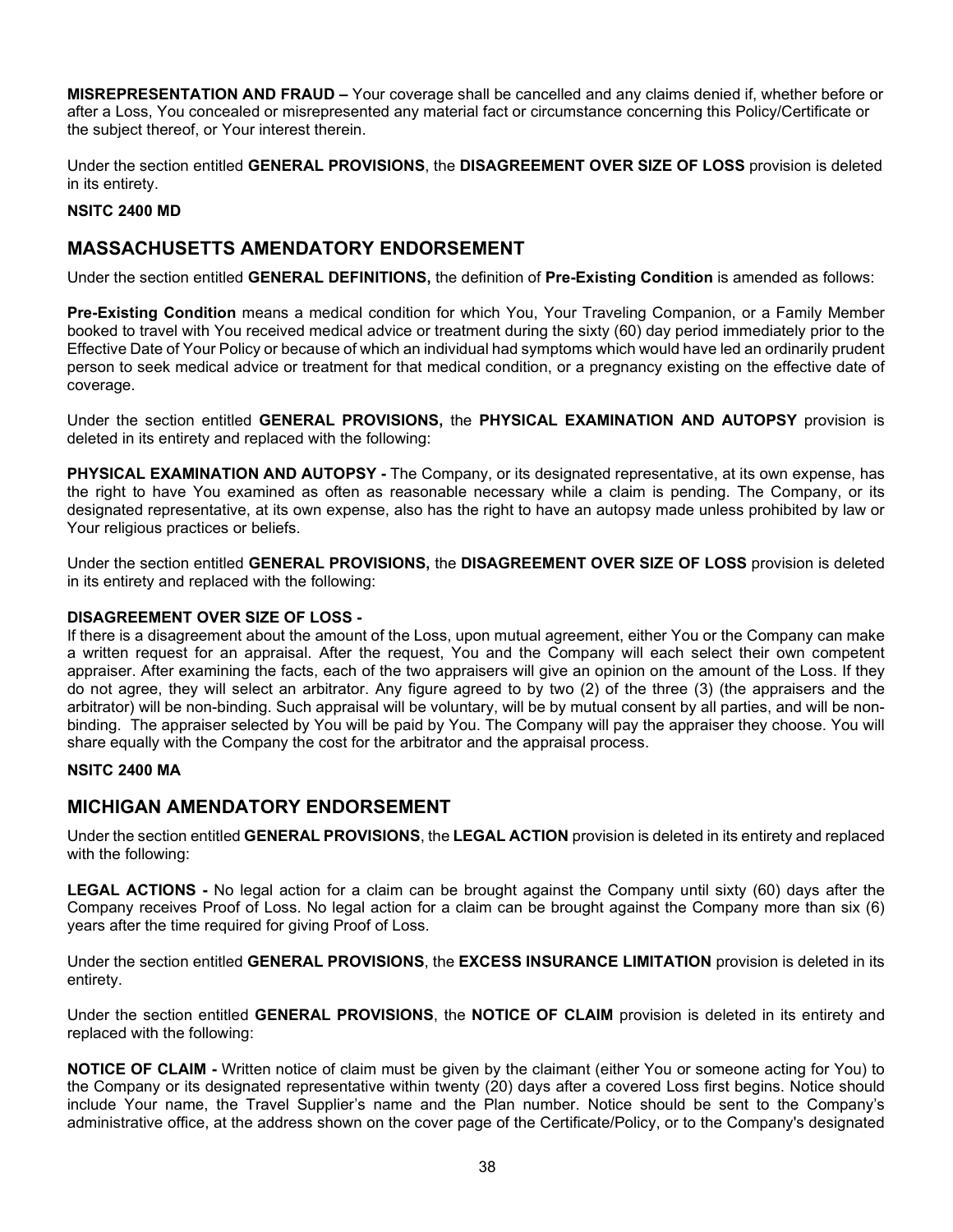representative. Failure to furnish notice within such time will not invalidate nor reduce any claim if it is shown not to have been reasonably possible to give such notice during that time and the notice was given as soon as reasonably possible.

Under the section entitled **GENERAL PROVISIONS**, the following is added to the **NOTICE OF LOSS** provision:

Notice given by You or on Your behalf to Our authorized representative within this state, with particulars sufficient to identify You will be deemed to be notice to Us. Failure to give any notice within such time will not invalidate nor reduce any claim if it is shown not to have been reasonably possible to give such notice during that time and the notice was given as soon as reasonably possible.

Under the section entitled **GENERAL PROVISIONS**, the **DISAGREEMENT OVER SIZE OF LOSS** provision is deleted in its entirety and replaced with the following:

**DISAGREEMENT OVER SIZE OF LOSS:** If there is a disagreement about the Actual Cash Value or amount of the Loss, either You or the Company can make a written demand for an appraisal. If You or the Company make a written demand for appraisal, You and the Company will each select their own competent independent appraiser and notify the other of the appraiser's identity within 20 days after receipt of the written demand. The two (2) appraisers will then select a competent, impartial umpire. If the two (2) appraisers are unable to agree upon an umpire within fifteen (15) days, You or the Company may ask a judge of the circuit court for the county in which the loss occurred or in which the property is located to select an umpire. The appraisers will then set the amount of the loss and Actual Cash Value as to each item. If the appraisers submit a written report of an agreement to the Company, the amount agreed upon will be the amount of the loss. If the appraisers fail to agree within a reasonable time, they shall submit their differences to the umpire. Written agreement signed by any two (2) of these three (3) will set the amount of the loss. The appraiser selected by You will be paid by You. The Company will pay the appraiser they choose. You will share equally with the Company the other expenses of the appraisal and the compensation of the umpire.

Under the section entitled **GENERAL PROVISIONS**, the **PAYMENT OF CLAIMS** provision is deleted in its entirety and replaced with the following:

**PAYMENT OF CLAIMS -** The Company, or its designated representative, will pay a claim within sixty (60) days after receipt of acceptable Proof of Loss.

Benefits for Loss of life are payable to Your beneficiary. If a beneficiary is not designated by You at the time of purchase, benefits for Loss of life will be paid to the first of the following surviving preference beneficiaries:

- (a) Your spouse;
- (b) Your child or children jointly;
- (c) Your parents jointly if both are living or the surviving parent if only one survives;
- (d) Your brothers and sisters jointly; or
- (e) Your estate.

All other claims will be paid to You. In the event You are a minor, incompetent or otherwise unable to give a valid release for the claim, the Company may make arrangement to pay claims to Your legal guardian or other qualified representative.

All or a portion of all benefits provided by this Certificate/Policy, at the option of the Company, will be paid directly to the provider of the service(s). All benefits not paid to the provider will be paid to You.

Any payment made in good faith will discharge the Company's liability to the extent of the claim.

The applicable benefit amount will be reduced by the amount of benefits, if any, previously paid by Other Insurance policies. In no event will the Company reimburse You for an amount greater than the amount paid by You.

All benefits payable under this Certificate/Policy shall be reduced by the amount of any credit, voucher or refund provided by any Common Carrier, Travel Supplier or any other third party.

Under the section entitled **GENERAL PROVISIONS**, the **SETTLEMENT OF LOSS** provision is deleted in its entirety and replaced with the following:

**SETTLEMENT OF LOSS -** Claims for damage and/or destruction shall be paid within sixty (60) days after acceptable proof of the damage and/or destruction is presented to the Company and the Company has determined the claim is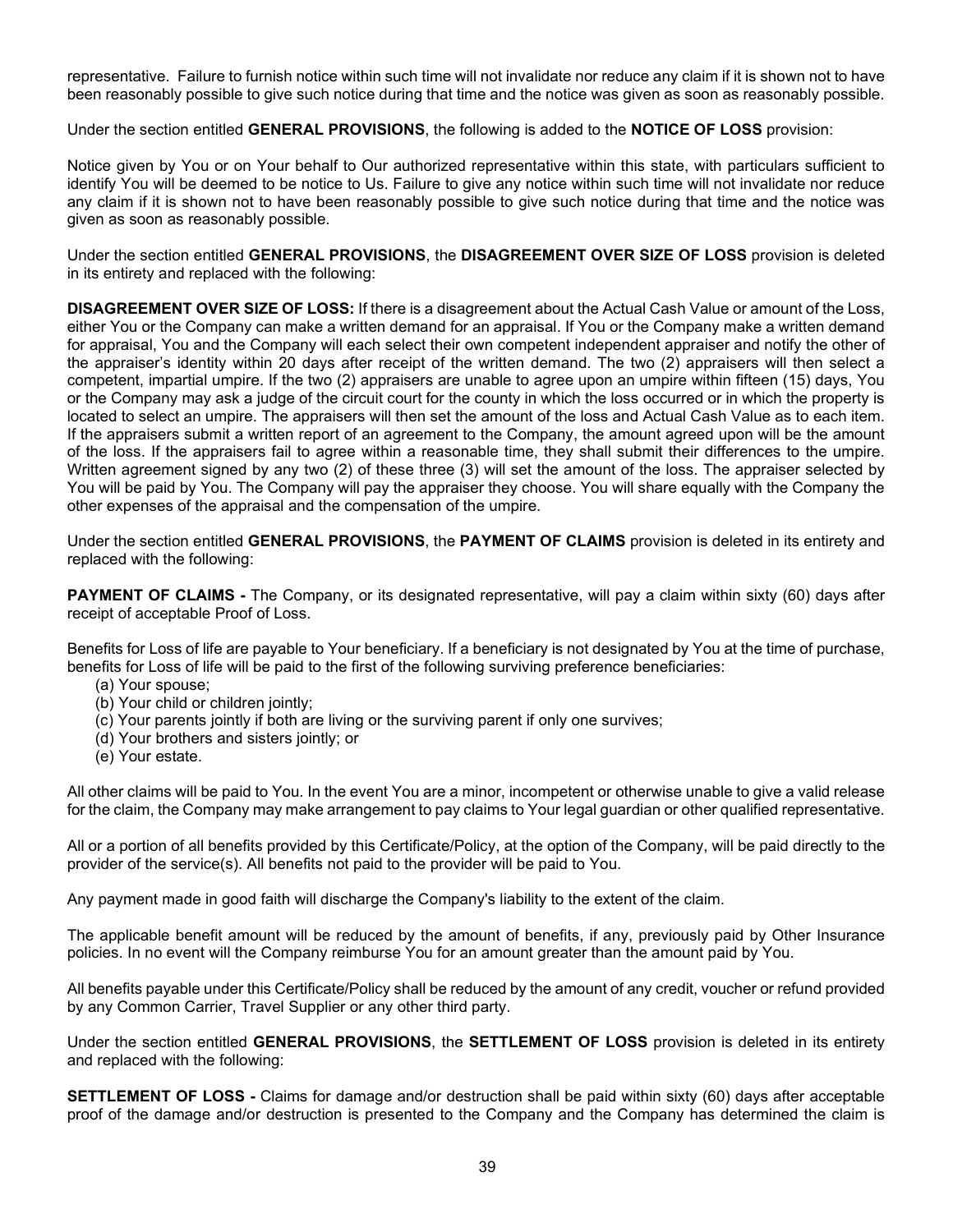covered. Property will be considered lost if it has not been recovered within thirty (30) days of the event. You must present acceptable Proof of Loss and the value involved to the Company.

Under the section entitled **LIMITATIONS AND EXCLUSIONS**, Exclusions 2, 9, and 10 are deleted in their entirety and replaced with the following:

2. suicide, attempted suicide or any intentionally self-inflicted injury while sane, unless results in the death of a nontraveling Family Member;

9. being under the influence of drugs or intoxicants during the commission of or attempted commission of a felony, or while engaged in an illegal occupation or other willful criminal activity, unless prescribed and used in accordance with the instructions provided by a Physician, unless results in the death of a non-traveling Family Member;

10. any dishonest or fraudulent act, or criminal activity (as defined in the jurisdiction where the loss occurred) resulting in a conviction.

#### **NSITC 2400 MI**

# **MISSISSIPPI AMENDATORY ENDORSEMENT**

Under the section entitled **GENERAL PROVISIONS**, the **PHYSICAL EXAMINATION AND AUTOPSY** provision is deleted in its entirety and replaced with the following:

**PHYSICAL EXAMINATION -** The Company, or its designated representative, at its own expense, has the right to have You examined as often as necessary while a claim is pending.

Under the section entitled **GENERAL PROVISIONS**, the following **CHANGE OF BENEFICIARY** provision is added:

**CHANGE OF BENEFICIARY -** The right to change the beneficiary is reserved to You. The consent of the beneficiary shall not be a prerequisite to the surrender of this Certificate/Policy or to any change of beneficiary, or any other changes to this Certificate/Policy.

#### **NSITC 2400 MS**

## **NEBRASKA AMENDATORY ENDORSEMENT**

Under the section entitled **GENERAL PROVISIONS**, the **SUBROGATION** provision is deleted in its entirety and replaced with the following:

**SUBROGATION -** To the extent the Company pays for a Loss suffered by You, the Company will take over the rights and remedies You had relating to the Loss. This is known as subrogation. You must help the Company to preserve its rights against those responsible for the Loss. This may involve signing any papers and taking any other steps the Company may require. If the Company takes over Your rights, You must sign an appropriate subrogation form supplied by the Company. The Company will not exercise the right to Subrogation until You have been made whole.

Under the section entitled **GENERAL PROVISIONS**, the **PAYMENT OF CLAIMS** provision is deleted in its entirety and replaced with the following:

**PAYMENT OF CLAIMS -** The Company, or its designated representative, will pay a claim within fifteen (15) days after receipt of acceptable Proof of Loss or settlement information.

Benefits for Loss of life are payable to Your beneficiary. If a beneficiary is not designated by You at the time of purchase, benefits for Loss of life will be paid to the first of the following surviving preference beneficiaries:

- (a) Your spouse;
- (b) Your child or children jointly;
- (c) Your parents jointly if both are living or the surviving parent if only one survives;
- (d) Your brothers and sisters jointly; or
- (e) Your estate.

All other claims will be paid to You. In the event You are a minor, incompetent or otherwise unable to give a valid release for the claim, the Company may make arrangement to pay claims to Your legal guardian or other qualified representative.

All or a portion of all benefits provided by this Certificate/Policy may, at the option of the Company, be paid directly to the provider of the service(s). All benefits not paid to the provider will be paid to You.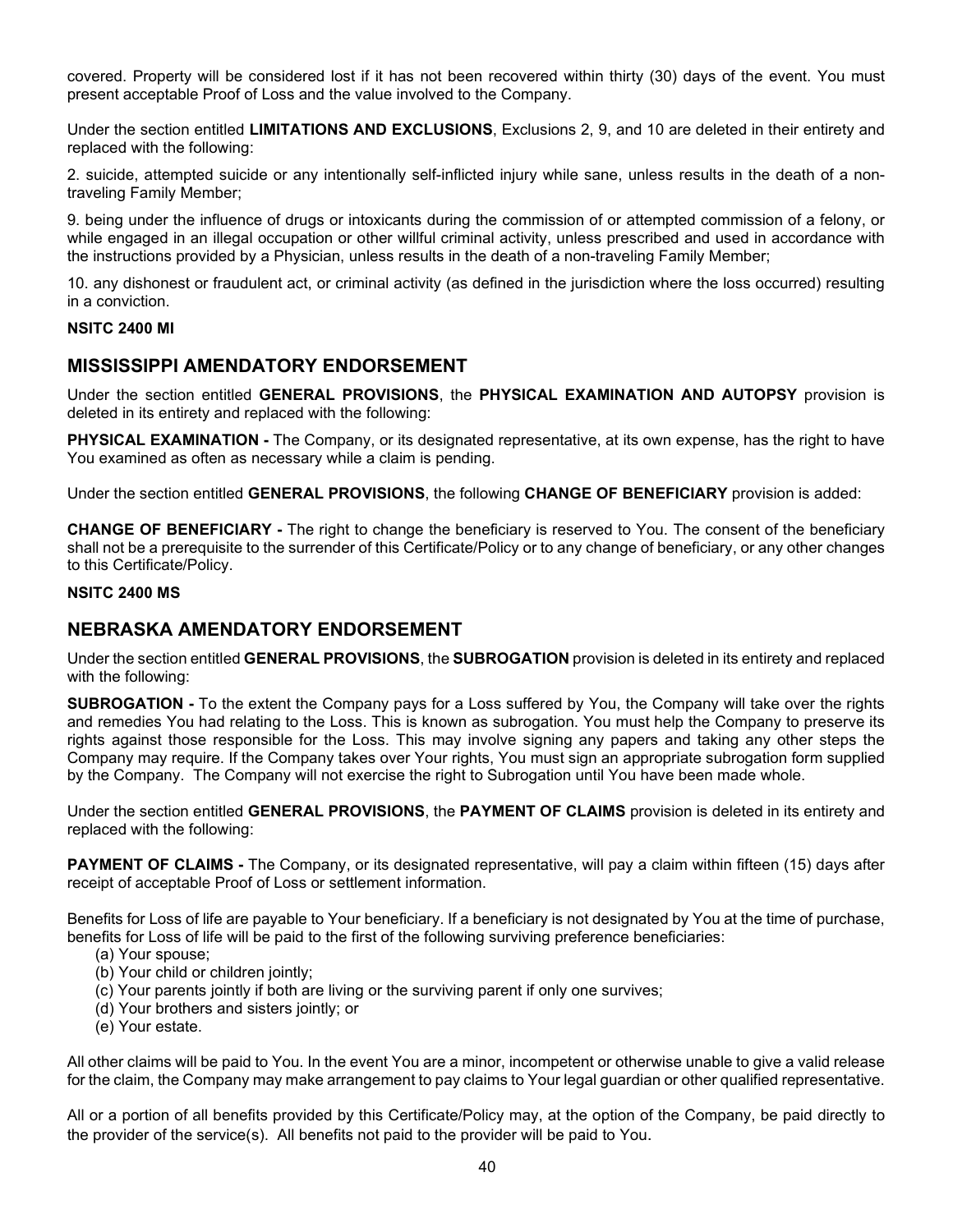Any payment made in good faith will discharge the Company's liability to the extent of the claim.

The applicable benefit amount will be reduced by the amount of benefits, if any, previously paid by Other Insurance policies. In no event will the Company reimburse You for an amount greater than the amount paid by You.

All benefits payable under this Certificate/Policy shall be reduced by the amount of any credit, voucher or refund provided by any Common Carrier, Travel Supplier or any other third party.

Under the section entitled **GENERAL PROVISIONS**, the **DISAGREEMENT OVER SIZE OF LOSS** provision is deleted in its entirety and replaced with the following:

**DISAGREEMENT OVER SIZE OF LOSS:** If there is a disagreement about the amount of the Loss, upon mutual agreement, either You or the Company can make a written demand for an appraisal. After the demand, You and the Company will each select their own competent appraiser. After examining the facts, each of the two (2) appraisers will give an opinion on the amount of the Loss. If they do not agree, they will select an arbitrator. Any figure agreed to by two (2) of the three (3) (the appraisers and the arbitrator) will be non-binding. The appraiser selected by You will be paid by You. The Company will pay the appraiser they choose. You will share equally with the Company the cost for the arbitrator and the appraisal process.

Under the section entitled **GENERAL PROVISIONS**, the **SETTLEMENT OF LOSS** provision is deleted in its entirety and replaced with the following:

**SETTLEMENT OF LOSS -** Claims for damage and/or destruction shall be paid within fifteen (15) days after acceptable proof of the damage and/or destruction is presented to the Company and the Company has determined the claim is covered. Property will be considered lost if it has not been recovered within thirty (30) days of the event. You must present acceptable Proof of Loss and the value involved to the Company.

Under the section entitled **GENERAL PROVISIONS**, the **MISREPRESENTATION AND FRAUD** provision is deleted in its entirety and replaced with the following:

**MISREPRESENTATION AND FRAUD** - Your coverage shall be void if You concealed or misrepresented any material fact or circumstance concerning this Certificate/Policy, or subject thereof, in obtaining this insurance and such action or inaction deceived the Company to its injury. Also, Your coverage shall be void if You breach a warranty or condition in this Certificate/Policy at the time of a Loss and such breach contributes to the Loss.

You must fully cooperate in the event the Company determines that an investigation of any claim is warranted.

#### **NSIITC 2400 NE**

# **NEW MEXICO AMENDATORY ENDORSEMENT**

Under the section entitled **GENERAL DEFINITIONS,** the definition of **Physician** is deleted in its entirety and replaced with the following:

**Physician** means a licensed practitioner of the healing arts, or a Christian Science Practitioner, acting within the scope of his/her license. The treating Physician may not be You, Your Traveling Companion or a Family Member.

Under the section entitled **GENERAL PROVISIONS**, the **PAYMENT OF CLAIMS** provision is deleted in its entirety and replaced with the following:

**PAYMENT OF CLAIMS -** The Company, or its designated representative, will pay a claim within forty-five (45) days after receipt of acceptable Proof of Loss.

Benefits for Loss of life are payable to Your beneficiary. If a beneficiary is not designated by You at the time of purchase, benefits for Loss of life will be paid to the first of the following surviving preference beneficiaries:

- (a) Your spouse;
- (b) Your child or children jointly;
- (c) Your parents jointly if both are living or the surviving parent if only one survives;
- (d) Your brothers and sisters jointly; or
- (e) Your estate.

All other claims will be paid to You. In the event You are a minor, incompetent or otherwise unable to give a valid release for the claim, the Company may make arrangement to pay claims to Your legal guardian or other qualified representative.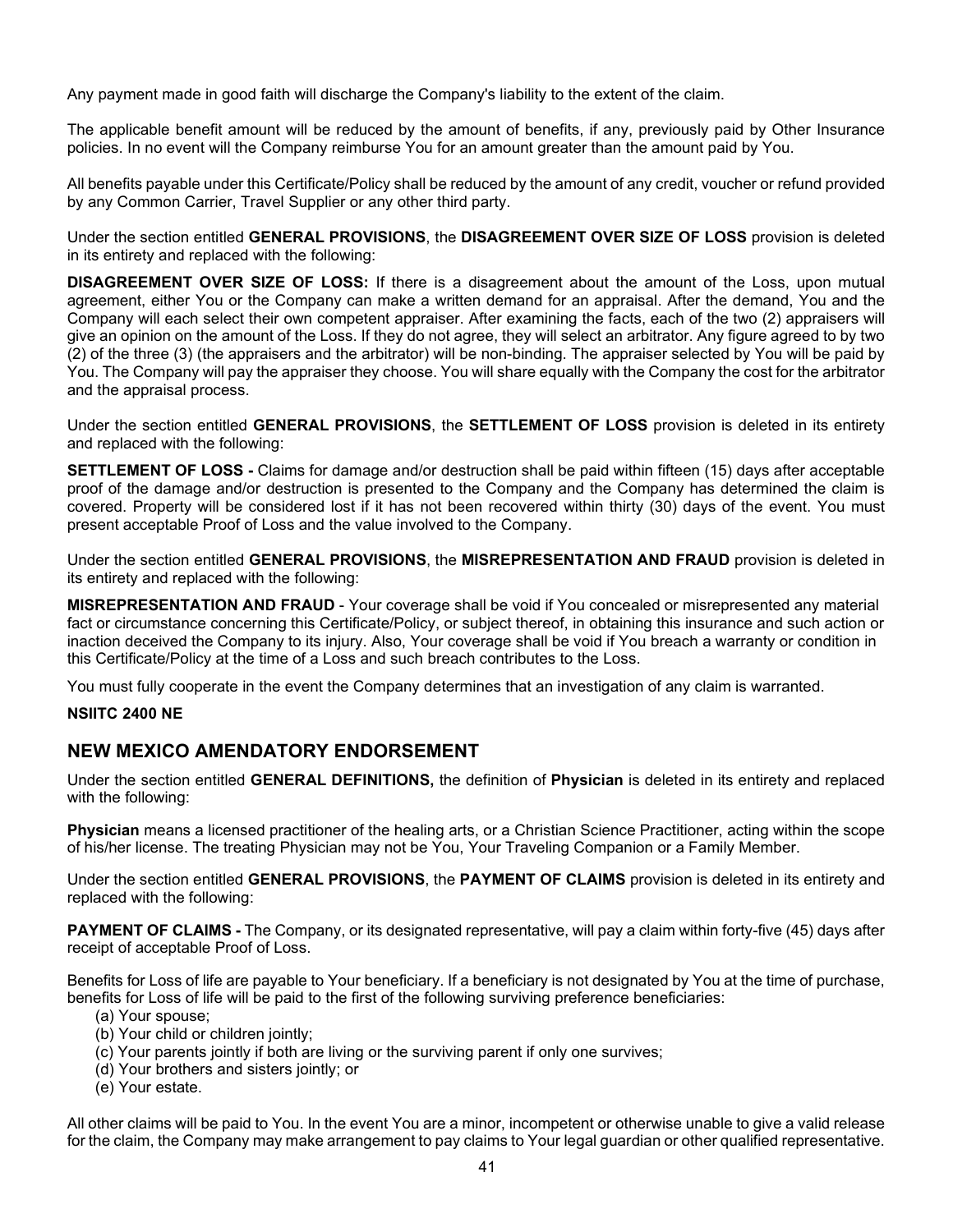All or a portion of all benefits provided by this Certificate/Policy, at the option of the Company, will be paid directly to the provider of the service(s). All benefits not paid to the provider will be paid to You.

Any payment made in good faith will discharge the Company's liability to the extent of the claim.

The applicable benefit amount will be reduced by the amount of benefits, if any, previously paid by Other Insurance policies. In no event will the Company reimburse You for an amount greater than the amount paid by You.

All benefits payable under this Certificate/Policy shall be reduced by the amount of any credit, voucher or refund provided by any Common Carrier, Travel Supplier or any other third party.

Under the section entitled **GENERAL PROVISIONS**, the **SETTLEMENT OF LOSS** provision is deleted in its entirety and replaced with the following:

**SETTLEMENT OF LOSS -** Claims for damage and/or destruction shall be paid within forty-five (45) days after acceptable proof of the damage and/or destruction is presented to the Company and the Company has determined the claim is covered. Property will be considered lost if it has not been recovered within thirty (30) days of the event. You must present acceptable Proof of Loss and the value involved to the Company.

#### **NSITC 2400 NM**

# **NORTH CAROLINA AMENDATORY ENDORSEMENT**

Page 1 of the Certificate/Policy is amended to include the following:

**This program contains a pre-existing conditions limitation. Please read the Definitions and Exclusions carefully.**

#### **EXCESS INSURANCE**

**This Certificate/Policy is not intended to be issued where other medical insurance exists. If other medical insurance does exist at the time of the claim then the amounts of benefit payable by such other medical insurance will become the deductible amount of this Certificate/Policy if such benefits exceed the deductible amount shown in the Schedule of Benefits.**

Under the section entitled **GENERAL DEFINITIONS**, the definition of **Complications of Pregnancy** is deleted in its entirety and replaced with the following:

**Complications of Pregnancy** means conditions requiring hospital confinement whose diagnoses are distinct from the pregnancy, but are adversely affected by the pregnancy, including, but not limited to: acute nephritis, nephrosis, cardiac decompression, missed abortion, pre-eclampsia, intrauterine fetal growth retardation, and similar medical and surgical conditions of comparable severity. Complications of Pregnancy also includes emergency (non-elective) cesarean section, termination of ectopic pregnancy, and spontaneous termination of pregnancy, occurring during a period of gestation in which a viable birth is not possible. Complications of Pregnancy do not include elective abortion, elective cesarean section, false labor, occasional spotting, morning sickness, physician prescribed rest during the period of pregnancy, hyperemesis gravidarum, and similar conditions associated with the management of a difficult pregnancy not constituting a distinct complication of pregnancy.

Under the section entitled **GENERAL DEFINITIONS**, the definition of **Hospital** is revised by the addition of the following:

#### **Hospital** also means:

- 1. A place that is accredited as a **Hospital** by the Joint Commission on Accreditation of **Hospitals**, American Osteopathic Association, or the Joint Commission on Accreditation of Heath Care Organizations (JCAHO).
- 2. A duly licensed State tax-supported institution, including those providing services for medical care of cerebral palsy, other orthopedic and crippling disabilities, mental and nervous diseases or disorders, mental retardation, alcoholism and drug or chemical dependency, and respiratory illness, on a basis no less favorable than the basis which would apply had the medical care been rendered in or by any other public or private institution or provider. The term "State tax-supported institutions" shall include community mental health centers and other health clinics which are certified as Medicaid providers.

Under the section entitled **GENERAL PROVISIONS**, the **EXCESS INSURANCE LIMITATION** is deleted in its entirety and replaced with the following: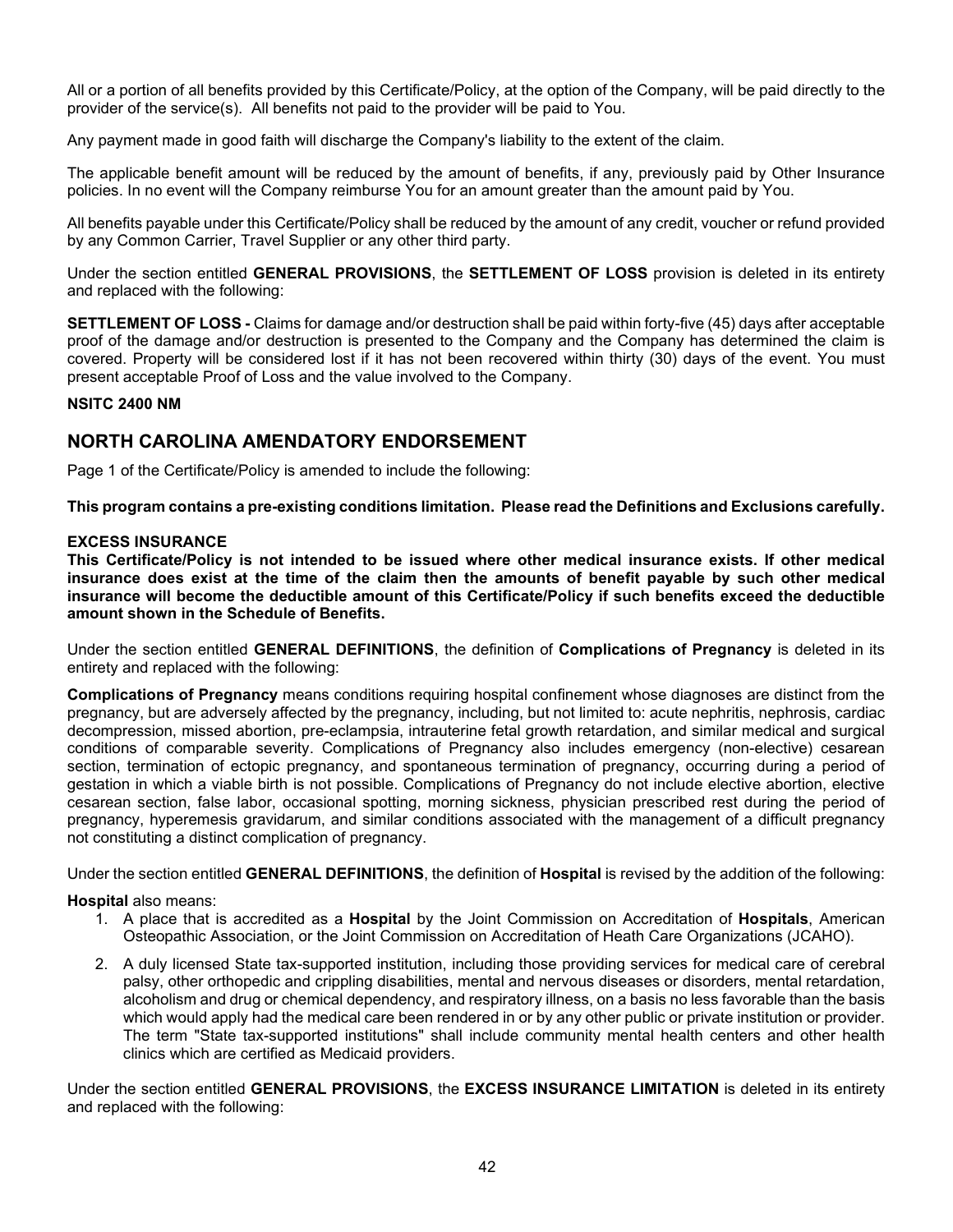**EXCESS INSURANCE LIMITATION -** The insurance provided by this Certificate/Policy shall be in excess of all Other Insurance other than private passenger auto no-fault benefits or third party liability insurance except where prohibited by law. If at the time of the occurrence of any Loss there is other valid and collectible insurance or indemnity in place, the Company shall be liable only for the excess of the amount of Loss, over the amount of such Other Insurance or indemnity, and applicable Deductible.

Under the section entitled **GENERAL PROVISIONS**, the following apply to the Accidental Death & Dismemberment and Emergency Accident and Sickness Medical Expense.

The **SUBROGATION** provision does not apply to the above mentioned benefits.

The **PROOF OF LOSS** provision is deleted in its entirety and replaced with the following:

**PROOF OF LOSS** - The claimant must send the Company, or its designated representative, Proof of Loss within onehundred and eighty (180) days after a covered Loss occurs or as soon as reasonably possible. Failure to furnish such proof within the time required shall not invalidate nor reduce any claim if it was not reasonably possible to give proof within such time, provided such proof is furnished as soon as reasonably possible and in no event, except in the absence of legal capacity, later than one year from the time proof is otherwise required.

Under the section entitled **LIMITATIONS AND EXCLUSIONS,** the following exclusion is deleted in its entirety:

18. directly or indirectly, the actual, alleged or threatened discharge, dispersal, seepage, migration, escape, release or exposure to any hazardous biological, chemical, nuclear radioactive material, gas, matter or contamination.

#### **NSITC 2400 NC**

# **NORTH DAKOTA AMENDATORY ENDORSEMENT**

Under the section entitled **GENERAL DEFINITIONS**, the definition of **Pre-existing Condition** is deleted in its entirety and replaced with the following:

**Pre-Existing Condition** means an illness, disease, or other condition during the sixty (60) day period immediately prior to the Effective Date of Your Certificate/Policy for which You, Your Traveling Companion or a Family Member booked to travel with You received medical advice or treatment.

Under the section entitled **GENERAL PROVISIONS**, the **WHEN YOUR COVERAGE ENDS** provision is deleted in its entirety and replaced with the following:

#### **WHEN YOUR COVERAGE ENDS:**

Trip Cancellation coverage will end on the earlier of: (a) the scheduled departure time on the Scheduled Departure Date of Your Trip; (b) the date and time You depart on Your Trip; or (c) the date and time You cancel Your Trip.

All Other Coverages will end the earliest of the following:

- (a) the Scheduled Return Date as stated on the travel tickets;
- (b) the date and time You return to Your origination point if prior to the Scheduled Return Date;
- (c) the date and time You deviate from, leave or change the original Trip itinerary (unless due to Unforeseen and unavoidable circumstances covered by the Certificate/Policy);
- (d) if You extend the return date, coverage will terminate at 12:01 A.M., local time, at Your location on the Scheduled Return Date, unless otherwise authorized by the Company in advance of the Scheduled Return Date;
- (e) when Your Trip exceeds ninety (90) days;
- (f) the Return Date as stated on Your purchase confirmation.

Under the section entitled **GENERAL PROVISIONS**, the **NOTICE OF CLAIM** provision is deleted in its entirety and replaced with the following:

**NOTICE OF CLAIM -** Written notice of claim must be given by the claimant (either You or someone acting for You) to the Company or its designated representative within twenty (20) days after a covered Loss first begins. Notice should include Your name, the Travel Supplier's name and the Plan number. Notice should be sent to the Company's administrative office, at the address shown on the cover page of the Certificate/Policy, or to the Company's designated representative.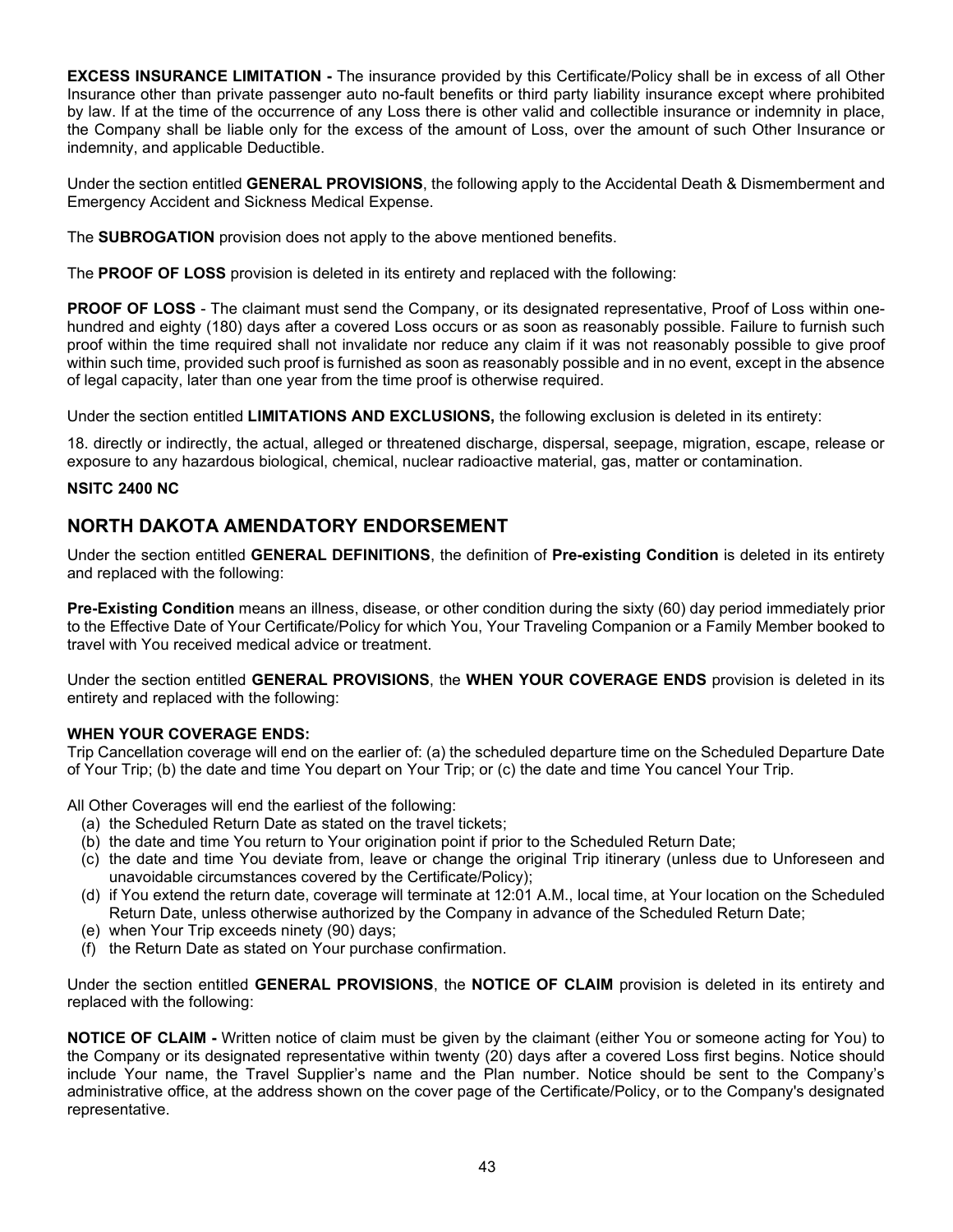Under the section entitled **GENERAL PROVISIONS**, the **DISAGREEMENT OVER SIZE OF LOSS** provision is deleted in its entirety and replaced with the following:

**DISAGREEMENT OVER SIZE OF LOSS:** If there is a disagreement about the amount of the Loss, upon mutual agreement, either You or the Company can make a written request for an appraisal. After the request, You and the Company will each select their own competent appraiser. After examining the facts, each of the two (2) appraisers will give an opinion on the amount of the Loss. If they do not agree, they will select an arbitrator. Any figure agreed to by two (2) of the three (3) (the appraisers and the arbitrator) will be binding. Such appraisal will be mutually agreed upon by all parties. The appraiser selected by You will be paid by You. The Company will pay the appraiser they choose. You will share equally with the Company the cost for the arbitrator and the appraisal process.

Under the section entitled **GENERAL PROVISIONS**, the **PREJUDGMENT INTEREST** provision is added:

**PREJUDGMENT INTEREST -** Any prejudgment interest for a claim brought against Us will be paid outside the Certificate/Policy limits and in accordance with North Dakota law.

#### **NSITC 2400 ND**

# **OHIO AMENDATORY ENDORSEMENT**

The following **FRAUD STATEMENT** notice is added:

#### **FRAUD STATEMENT**

Any person who knowingly and with intent to defraud any insurance company or other person files a statement of claim containing any materially false information or conceals for the purpose of misleading, information concerning any fact materiel thereto, commits a fraudulent insurance act which is a crime.

Under the section entitled **GENERAL PROVISIONS**, the following **COMPLAINT** provision is added:

If You have a complaint related to a claim, You should contact the Company or its Agent. If You disagree with the Company's decision, You have the right to file a complaint with the Ohio Department of Insurance, Consumer Services Division, 50 W. Town Street, Third Floor-Suite 300, Columbus, Ohio 43215-1067, (614)-644-2673, toll free in Ohio 1- 800-686-1526.

#### **NSITC 2400 OH**

# **OKLAHOMA AMENDATORY ENDORSEMENT**

The following **FRAUD STATEMENT** and **UNDERWRITING** notices are added:

#### **FRAUD STATEMENT**

**Warning:** Any person who knowingly, and with intent to injure, defraud, or deceive any insurer, makes any claim for proceeds of an insurance Certificate/Policy containing any false, incomplete or misleading information is guilty of a felony.

#### **UNDERWRITTEN BY**

This Certificate/Policy is underwritten by: Nationwide Mutual Insurance Company One Nationwide Plaza Columbus, OH 43215-2220

The second  $(2<sup>nd</sup>)$  paragraph on the cover page is deleted in its entirety and replaced with the following:

This Certificate/Policy of insurance is issued in consideration of application and payment of any premium due. All statements in the application are representations and not warranties. Only statements contained in a written application format will be used to deem the policy voidable, reduce benefits or defend a claim.

The third  $(3<sup>rd</sup>)$  paragraph on the cover page is deleted in its entirety and replaced with the following:

You may cancel insurance under the Certificate/Policy by giving notice to the Company or Our plan administrator within ten (10) days after the later of: (1) the date of purchase of this Certificate/Policy; or (2) delivery of the fulfillment materials. If You do this, the Company will provide a full refund unless You have started the Trip or filed a claim under this Certificate/Policy.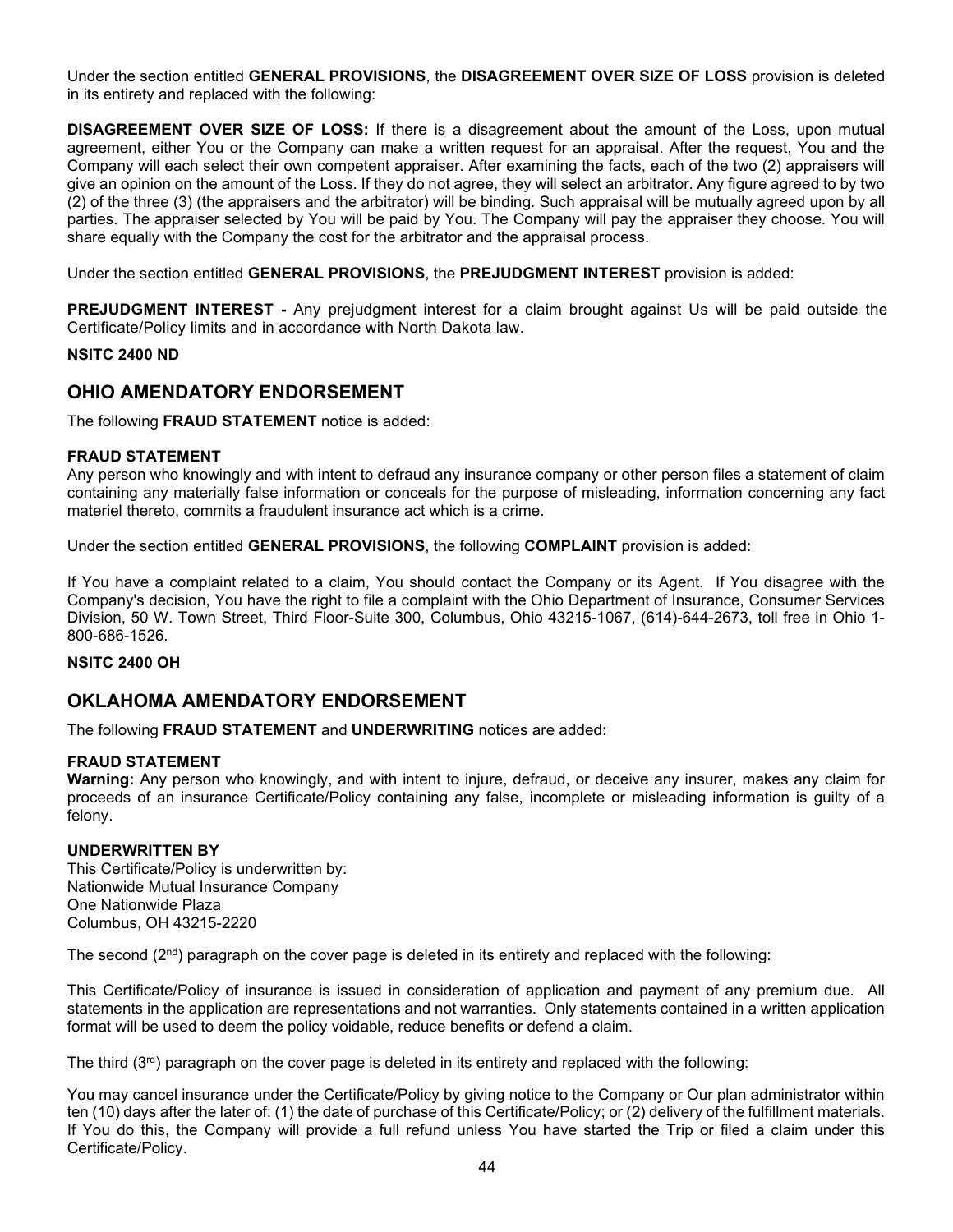Under the section entitled **GENERAL DEFINITIONS**, the definition of **Family Member** is deleted in its entirety and replaced with the following:

**Family Member** means Your or a Traveling Companion's legal or common law spouse, parent, legal guardian, stepparent, grandparent, parents-in-law, grandchild, natural or adopted child from the moment of placement with You, stepchild, children-in-law, brother, sister, step-brother, step-sister, brother-in-law, sister-in-law, aunt, uncle, niece or nephew, Business Partner or Domestic Partner who is not related by blood and is of the opposite sex who reside in the United States, Canada or Mexico.

Under the section entitled **GENERAL PROVISIONS**, the **CONTROLLING LAW** provision is deleted in its entirety and replaced with the following:

**CONTROLLING LAW -** Any part of this Certificate/Policy that conflicts with the state law of Oklahoma is changed to meet the minimum requirements of that law.

Under the section entitled **GENERAL PROVISIONS**, the **MISREPRESENTATION AND FRAUD** provision is deleted in its entirety and replaced with the following:

**MISREPRESENTATION AND FRAUD –** Your coverage shall be voidable if, whether before or after a Loss, You concealed or misrepresented any material fact or circumstance concerning this Certificate/Policy or the subject thereof, or Your interest therein, or if You commit fraud or false swearing in connection with any of the foregoing.

You must fully cooperate in the event the Company determines that an investigation of any claim is warranted.

Under the section entitled **GENERAL PROVISIONS**, the **WHEN YOUR COVERAGE ENDS** provision is revised as follows:

The references to 11:59 pm are amended to read 12:01 am.

Under the section entitled **GENERAL PROVISIONS**, the **PROOF OF LOSS** provision is deleted in its entirety and replaced with the following:

**PROOF OF LOSS -** The claimant must send the Company, or its designated representative, Proof of Loss within ninety (90) days after a covered Loss occurs or as soon as reasonably possible. Failure to furnish such proof within the time required shall not invalidate nor reduce any claim if it was not reasonably possible to give proof within such time, provided such proof is furnished as soon as reasonably possible and in no event, except in the absence of legal capacity, later than one year from the time proof is otherwise required.

Under the section entitled **GENERAL PROVISIONS**, the **DISAGREEMENT OVER SIZE OF LOSS** provision is deleted in its entirety and replaced with the following:

**DISAGREEMENT OVER SIZE OF LOSS -** If there is a disagreement about the amount of the Loss or the Actual Cash Value, either You or the Company can make a written demand for an appraisal. After the demand, You and the Company will each select their own competent and disinterested appraiser and notify the other of the appraiser selected within twenty (20) days of the demand. The appraisers will first select a competent and disinterested umpire and, failing for fifteen (15) days to agree upon such umpire, You or the Company, after notice of hearing to the non-requesting party by certified mail, such umpire will be selected by a judge of a district court in the county where the Loss occurred. The appraisers will then appraise the Loss, stating separately Actual Cash Value and Loss to each item and, failing to agree, shall submit their differences only to the umpire. Any figure agreed to by two (2) of the three (3) (the appraisers and the umpire) will determine the amount of the Loss or the Actual Cash Value. The appraiser selected by You will be paid by You. The Company will pay the appraiser they choose. You will share equally with the Company the cost for the umpire and the appraisal process.

Under the section entitled **LIMITATIONS AND EXCLUSIONS**, the following exclusions are deleted in their entirety:

8. participation as a professional in athletics;

18. directly or indirectly, the actual, alleged or threatened discharge, dispersal, seepage, migration, escape, release or exposure to any hazardous biological, chemical, nuclear radioactive material, gas, matter or contamination;

Under the section entitled **LIMITATIONS AND EXCLUSIONS**, the exclusion which reads:

4. War, invasion, acts of foreign enemies, hostilities between nations (whether declared or not), civil war;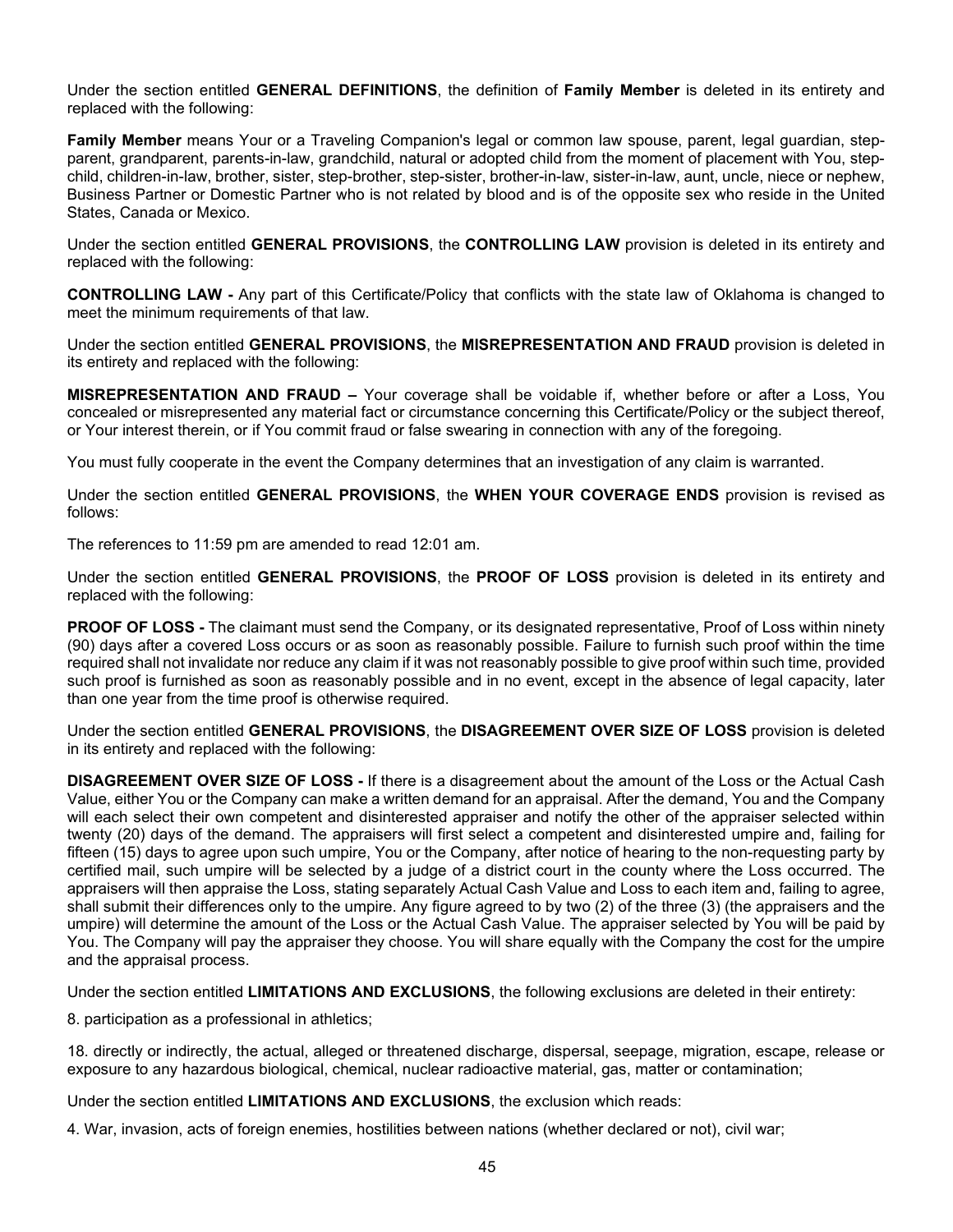Is deleted in its entirety and replaced with the following:

4. War or any act of war, whether war is declared or not while serving in military service or any auxiliary thereto;

# **NSITC 2400 OK**

# **PENNSYLVANIA**

Under the section entitled **GENERAL DEFINITIONS**, the definition of **Hospital** is deleted in its entirety and replaced with the following:

**Hospital** means a facility that:

- (a) is an institution operated pursuant to law which is licensed or approved as a hospital by the responsible state agency;
- (b) is primarily engaged in providing medical care and treatment of sick or injured persons on an in-patient basis for which a charge is made; and;
- (c) provides twenty-four (24) hour nursing service by or under the supervision of registered graduate professional nurse (R.N.s).

**Hospital** does not include:

- (1) Any military or veterans' hospital or soldiers home or any hospital contracted for or operated by any national government or agency thereof for the treatment of members or ex-members of the armed forces.
- (2) Convalescent homes, convalescent, rest or nursing facilities.
- (3) Facilities primarily for the aged, drug or alcoholic rehabilitation, and those primarily affording custodial or educational care.

Under the section entitled **GENERAL PROVISIONS**, the **ENTIRE CONTRACT: CHANGES** provision is added:

**ENTIRE CONTRACT: CHANGES** - Entire contract; changes: This Policy/Certificate, including any endorsements and the attached papers, if any, constitutes the entire contract of insurance. No change in this Policy/Certificate shall be valid until approved by an executive officer of the Company and unless such approval be endorsed hereon or attached hereto. No agent has authority to change this Policy/Certificate or to waive any of its provisions.

Under the section entitled **GENERAL PROVISIONS**, the **PROOF OF LOSS** provision is deleted in its entirety and replaced with:

**PROOF OF LOSS -** You must send the Company, or its designated representative, Proof of Loss within ninety (90) days after a covered Loss occurs. Failure to furnish such proof within the time required shall not invalidate nor reduce any claim if it was not possible to give proof within such time, provided such proof is furnished and in no event, except in the absence of legal capacity, later than one year from the time proof is otherwise required. Within fifteen (15) days of receipt of satisfactory Proof of Loss, the Company will advise the claimant of the acceptance or denial of the claim. The Company will not deny a claim on the grounds of a specific Policy provision, condition or exclusion unless reference to the provision, condition or exclusion is included in the denial. The denial will be given to the claimant in writing and the claim file of the claimant will contain a copy of the denial. If the Company needs more time to determine whether the claim should be accepted or denied, the Company will notify the claimant within fifteen (15) working days after receipt of the Proofs of Loss giving the reasons more time is needed. If the investigation remains incomplete, the Company will, thirty (30) days from the date of the initial notification and every forty-five (45) days thereafter, send to the claimant a letter setting forth the reasons additional time is needed for investigation and state when a decision on the claim may be expected.

Under the section entitled **COVERAGES**, the **ACCIDENTAL DEATH AND DISMEMBERMENT** provisions are deleted in their entirety and replaced with the following:

# **ACCIDENTAL DEATH AND DISMEMBERMENT**

The Company will pay the percentage of the Principal Sum shown in the Table of Losses when You, as a result of an Accidental Injury occurring during the Trip, sustain a Loss shown in the Table below. The Loss, other than a Loss of life, must occur within one hundred eighty (180) days after the date of the Accident causing the Loss.

The Principal Sum is shown on the Schedule of Benefits.

If more than one Loss is sustained as the result of an Accident, the amount payable shall be the largest amount of a sustained Loss shown in the Table of Losses.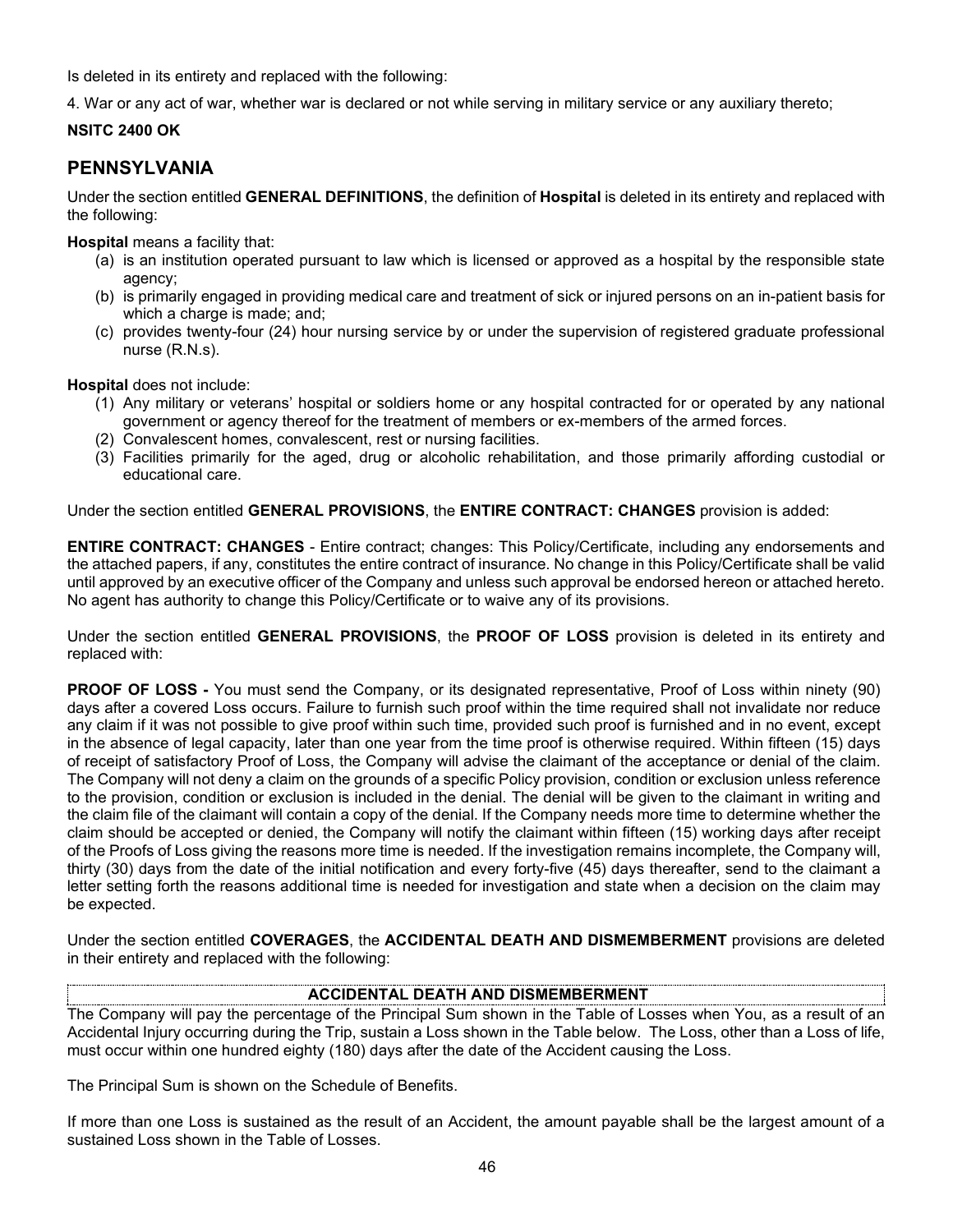| <b>TABLE OF LOSSES</b>                   |                              |  |  |
|------------------------------------------|------------------------------|--|--|
| Loss of:                                 | Percentage of Principal Sum: |  |  |
| Life                                     | 100%                         |  |  |
| Both hands or both feet                  | 100%                         |  |  |
| Sight of both eyes                       | 100%                         |  |  |
| One hand and one foot                    | 100%                         |  |  |
| Either hand or foot and sight of one eye | 100%                         |  |  |
| Either hand or foot                      | 50%                          |  |  |
| Sight of one eye                         | 50%                          |  |  |
| Speech and hearing in both ears          | 100%                         |  |  |
| Speech                                   | 50%                          |  |  |
| Hearing in both ears                     | 50%                          |  |  |
| Thumb and index finger of same hand      | 25%                          |  |  |

"Loss" with regard to:

- 1. hand or foot, means actual complete severance through and above the wrist or ankle joints; and
- 2. eye means an entire and irrecoverable Loss of sight;
- 3. speech or hearing means entire and irrecoverable Loss of speech or hearing of both ears; and
- 4. thumb and index finger mean actual severance through or above the joint that meets the finger at the palm.

#### EXPOSURE

The Company will pay benefits for covered Losses that result from You being unavoidably exposed to the elements due to an Accident. The Loss must occur within three hundred sixty-five (365) days after the event that caused the exposure.

#### DISAPPEARANCE

The Company will pay benefits for Loss of life if Your body cannot be located within three hundred sixty-five (365) days after Your disappearance due to an Accident.

#### **NSITC 2400 PA**

# **SOUTH CAROLINA AMENDATORY ENDORSEMENT**

Under the section entitled **General Definitions**, the definition of **Pre-Existing Condition** is deleted in its entirety and replaced with the following:

**Pre-Existing Condition** means an illness, disease, or other condition during the sixty (60) day period immediately prior to the Effective Date of Your Policy for which You, Your Traveling Companion, or a Family Member booked to travel with You received medical advice or treatment or medical advice or treatment was recommended.

Under the section entitled **GENERAL PROVISIONS**, the **LEGAL ACTIONS** provision is deleted in its entirety and replaced with the following:

**LEGAL ACTIONS -** No legal action for a claim can be brought against the Company until sixty (60) days after the Company receives Proof of Loss. No legal action for a claim can be brought against the Company more than six (6) years after the time required for giving Proof of Loss.

Under the section entitled **GENERAL PROVISIONS**, the **CONTROLLING LAW** provision is deleted in its entirety and replaced with the following:

**CONTROLLING LAW -** Any part of this Policy that conflicts with the state law where the Insured resides is changed to meet the minimum requirements of that law.

Under the section entitled **GENERAL PROVISIONS**, the **NOTICE OF CLAIM** provision is deleted in its entirety and replaced with the following:

**NOTICE OF CLAIM -** Written notice of claim must be given by the claimant (either You or someone acting for You) to the Company or its designated representative within twenty (20) days after a covered Loss first begins. Notice should include Your name the Travel Supplier's name and the Plan number. Notice should be sent to the Company's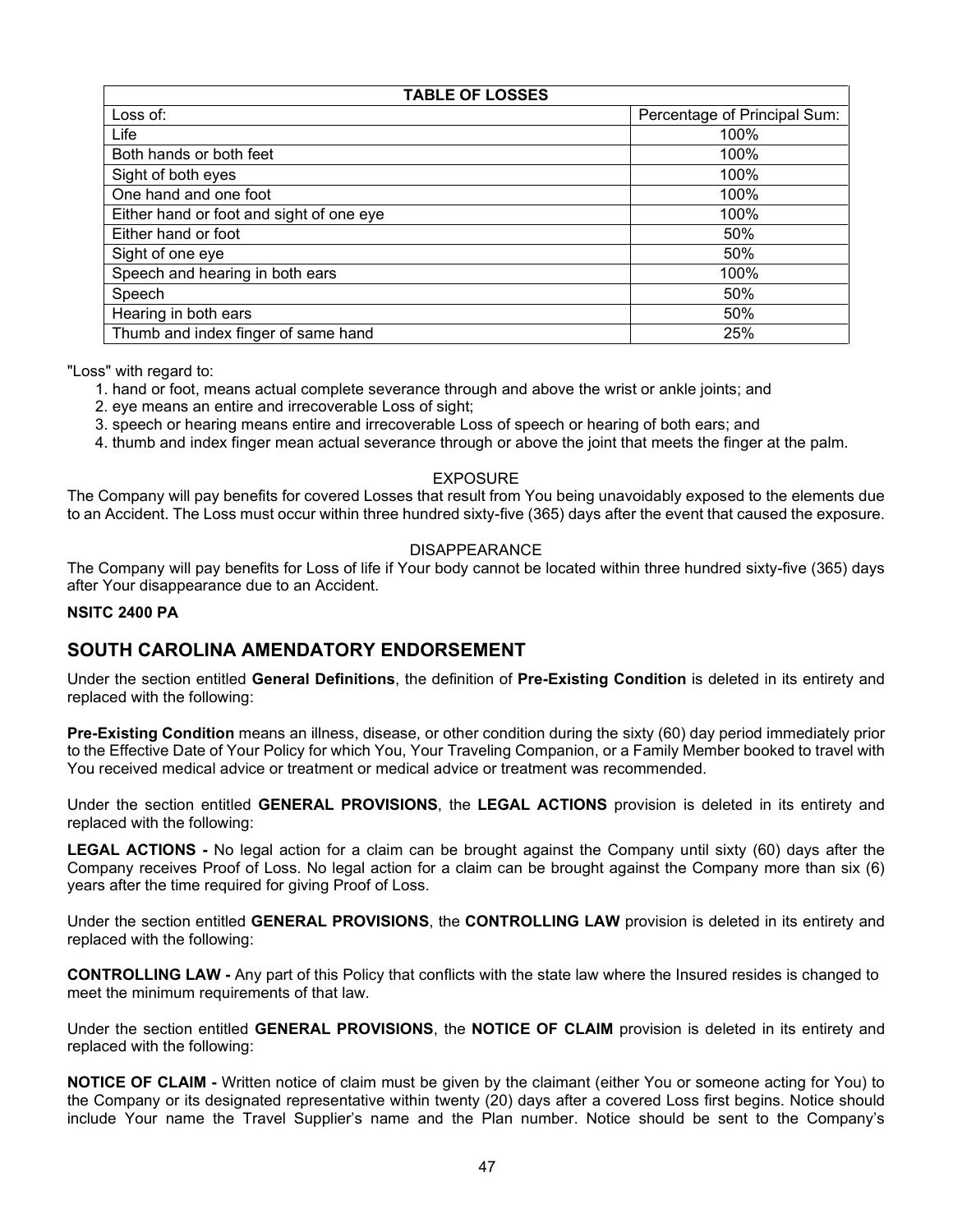administrative office, at the address shown on the cover page of the Policy, or to the Company's designated representative.

Under the section entitled **GENERAL PROVISIONS**, the **PHYSICAL EXAMINATION AND AUTOPSY** provision is deleted in its entirety and replaced with the following:

**PHYSICAL EXAMINATION AND AUTOPSY -** The Company, or its designated representative, at its own expense, has the right to have You examined as often as reasonably necessary while a claim is pending. The Company, or its designated representative, at its own expense, also has the right to have an autopsy made unless prohibited by law. The autopsy will be performed in South Carolina.

Under the section entitled **LIMITATIONS AND EXCLUSIONS**, exclusion 18 related to directly or indirectly, the actual, alleged or threatened discharge, dispersal, seepage, migration, escape, release or exposure to any hazardous biological, chemical, nuclear radioactive material, gas, matter or contamination is deleted in its entirety.

#### **SOUTH CAROLINA NOTICE**

If you have any questions, you can contact us at the following address and toll-free number:

Nationwide Mutual Insurance Company One Nationwide Plaza Columbus, OH 43215 1-877-669-6877

#### **NSIITC 2400 SC; NSIITC 2400-1 SC**

# **SOUTH DAKOTA AMENDATORY ENDORSEMENT**

Under the section entitled **GENERAL DEFINITIONS**, the definition of **DOMESTIC PARTNER** is deleted in its entirety and replaced with the following:

**Domestic Partner** means, where permitted by law, a person with whom You reside and can show evidence of cohabitation (including the shared responsibility for basic living expenses) for at least the previous six (6) months and has an affidavit of domestic partnership, if recognized by the jurisdiction within which You reside.

Under the section entitled **GENERAL DEFINITIONS**, the definition of **PHYSICIAN** is deleted in its entirety and replaced with the following:

**Physician** means a licensed practitioner of medical, surgical or dental services, or a Christian Science Practitioner, acting within the scope of his/her license. The treating Physician may not be You, Your Traveling Companion or a Family Member, unless he or she is the only Physician in the area and is acting within the scope of his or her license.

Under the section entitled **GENERAL PROVISIONS**, the **LEGAL ACTIONS** provision is deleted in its entirety and replaced with the following:

**LEGAL ACTIONS -** No legal action for a claim can be brought against the Company until sixty (60) days after the Company receives Proof of Loss. No legal action for a claim can be brought against the Company more than six (6) years after the time required for giving Proof of Loss.

Under the section entitled **GENERAL PROVISIONS**, the **EXCESS INSURANCE LIMITATION** provision is deleted in its entirety.

Under the section entitled **GENERAL PROVISIONS**, the **DISAGREEMENT OVER SIZE OF LOSS** is deleted in its entirety and replaced with the following:

**DISAGREEMENT OVER SIZE OF LOSS -** If there is a disagreement about the amount of the Loss, upon mutual agreement, either You or the Company can make a written request for an appraisal. After the request, You and the Company will each select their own competent appraiser. After examining the facts, each of the two appraisers will give an opinion on the amount of the Loss. If they do not agree, they will select an arbitrator. Any figure agreed to by two (2) of the three (3) (the appraisers and the arbitrator) will be non-binding. Such appraisal will be mutually agreed upon by all parties and any determination made is not binding on either party. The appraiser selected by You will be paid by You. The Company will pay the appraiser they choose. You will share equally with the Company the cost for the arbitrator and the appraisal process.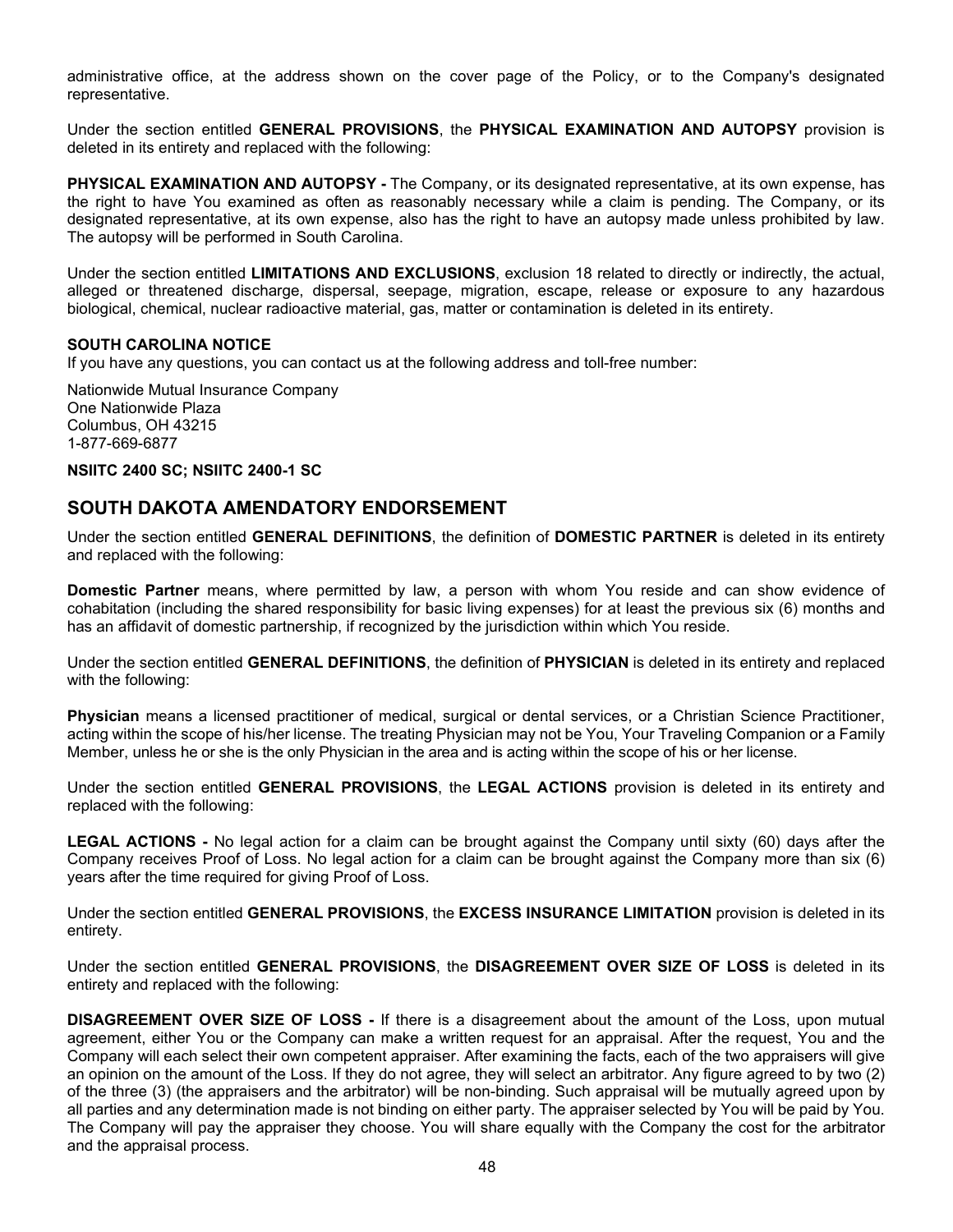Under the section entitled **LIMITATIONS AND EXCLUSIONS**, exclusion 9 is deleted in its entirety and replaced with the following:

9. expenses incurred as a result of being under the influence of drugs or intoxicants if committing a felony;

Under the section entitled **LIMITATIONS AND EXCLUSIONS**, exclusion 10 is deleted in its entirety and replaced with the following:

10. commission of a felony;

Under the section entitled **LIMITATIONS AND EXCLUSIONS**, exclusion 21 is deleted in its entirety and replaced with the following:

21. care or treatment for which compensation is paid under Worker's Compensation Law, any Occupational Disease law; the 4800 Time Benefit plan or similar legislation;

#### **NSITC 2400 SD**

# **TENNESSEE AMENDATORY ENDORSEMENT**

Under the Section entitled **GENERAL DEFINITIONS**, the definition of **Accident** is deleted in its entirety and replaced with the following:

**Accident** means an unexpected and unintended event, which occurs at an identifiable time and place, but shall also include exposure resulting from a mishap to a conveyance in which You are traveling.

Under the Section entitled **GENERAL DEFINITIONS**, the definition of **Complications of Pregnancy** is deleted in its entirety and replaced with the following:

**Complications of Pregnancy** means (1) conditions, requiring hospital confinement (when the pregnancy is not terminated), whose diagnoses are distinct from pregnancy but are adversely affected by pregnancy or are caused by pregnancy, such as acute nephritis, nephrosis, cardiac decompensation, missed abortion and similar medical and surgical conditions of comparable severity; and (2) non-elective cesarean section, ectopic pregnancy which is terminated and spontaneous termination of pregnancy, which occurs during a period of gestation in which a viable birth is not possible. Complications of Pregnancy does not include false labor, occasional spotting, physician-prescribed rest during the period of pregnancy, morning sickness, hyperemesis gravidarum, and similar conditions associated with the management of a difficult pregnancy not constituting a nosologically distinct complication of pregnancy.

Under the Section entitled **GENERAL PROVISIONS**, the **SUBROGATION** provision is deleted in its entirety and replaced with the following:

**SUBROGATION -** To the extent the Company pays for a Loss suffered by You, the Company will take over the rights and remedies You had relating to the Loss. This is known as subrogation. You must help the Company to preserve its rights against those responsible for the Loss. This may involve signing any papers and taking any other steps the Company may require. If the Company takes over Your rights, You must sign an appropriate subrogation form supplied by the Company. You must be made whole before the Company can seek reimbursement. The Company may declare a right of recovery on any judgment unless the money has been designated for the expense and the Company provides primary coverage.

Under the Section entitled **GENERAL PROVISIONS**, the following is added to the **NOTICE OF CLAIM** provision:

A claim form will be sent to You within 15 days of Our receipt of Your Notice of Claim. If such form is not furnished within fifteen (15) days after the giving of such notice, You shall be deemed to have complied with the requirements of this Certificate/Policy as to Proof of Loss upon submitting, within the time fixed in the Certificate/Policy for filing Proofs of Loss, written proof covering the occurrence, the character and the extent of the Loss for which claim is made.

The fully completed claim form must be returned to the claims administrator with:

- 1. Written Proof of Loss.
- 2. Any other documentation that the Company may reasonably request.

All these required items, including the claim form, must be postmarked within 90 days or as soon as reasonably possible after the date of Loss. Otherwise, the claim may be denied.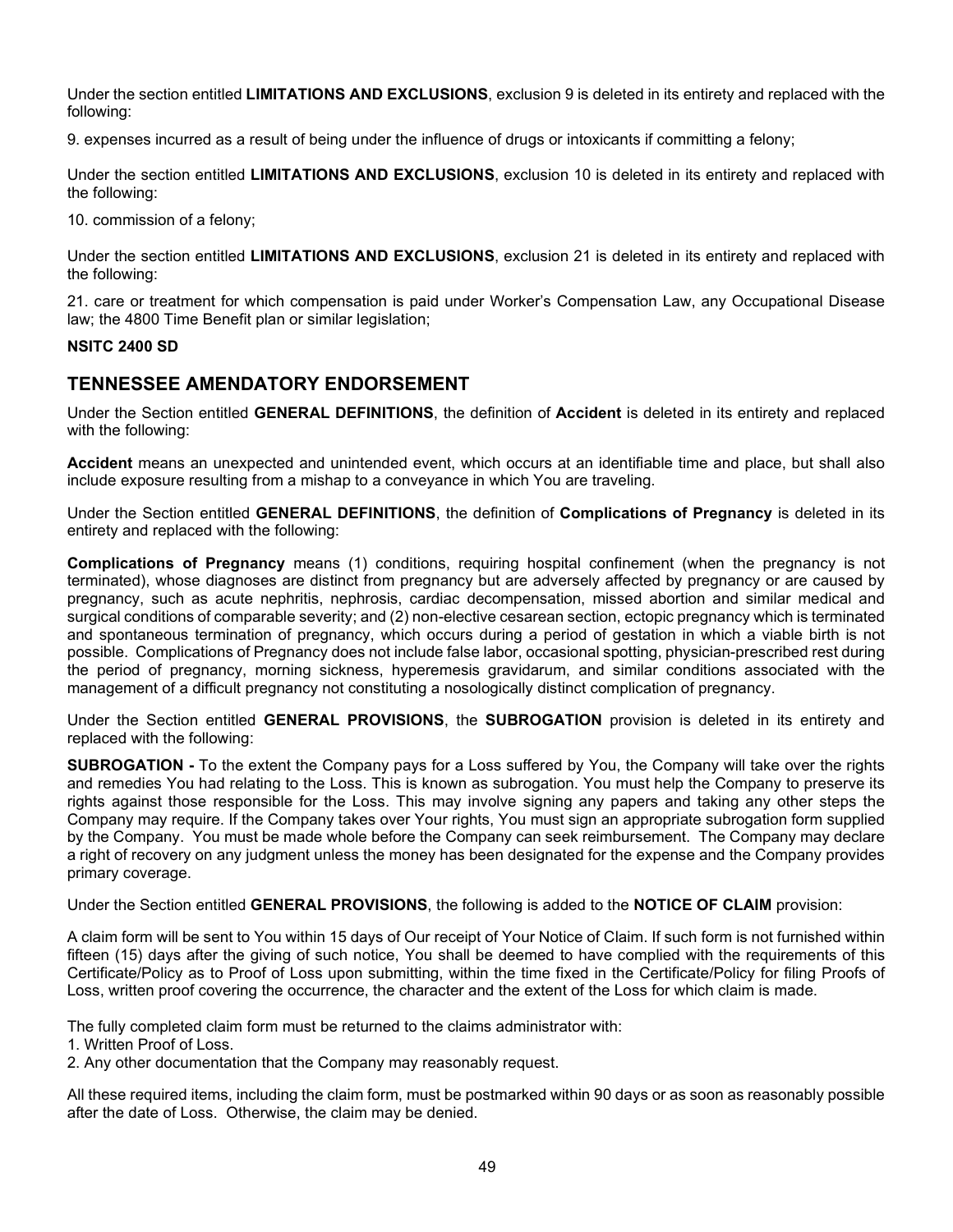### **TENNESSEE NOTICE**

This plan is underwritten by: Nationwide Mutual Insurance Company 1 Nationwide Plaza Columbus, OH 43215

#### **NSITC 2400 TN; NSITC 2400-1 TN**

# **UTAH AMENDATORY ENDORSEMENT**

The definition of Other Insurance and the Excess Insurance Limitation provisions and all references thereto are deleted wherever they may appear in the Certificate/Policy.

Under the section entitled **GENERAL DEFINITIONS**, the definition of **Accidental Injury** is deleted in its entirety and replaced with the following:

**Accidental Injury** means Bodily Injury caused by an Accident sustained by You that is the direct cause of the condition for which benefits are provided, independent of disease or bodily infirmity or any other cause, and that occurs while the insurance is in force. The Injury must be verified by a Physician in a format acceptable to the Company.

Under the section entitled **GENERAL DEFINITIONS**, the definition of **Complications of Pregnancy** is deleted in its entirety and replaced with the following:

**Complications of Pregnancy** means a disease or conditions not associated with normal pregnancy. These conditions include acute nephritis, nephrosis, cardiac decompensation, ectopic pregnancy which is terminated, spontaneous termination of pregnancy when a viable birth is not possible, puerperal infection, eclampsia, pre-eclampsia and toxemia. Complications of pregnancy do not include false labor, occasional spotting, Physician-prescribed rest during the period of pregnancy, morning sickness, or conditions of comparable severity associated with the management of a difficult pregnancy.

Under the section entitled **GENERAL DEFINITIONS**, the definition of **Hospital** is deleted in its entirety and replaced with the following:

**Hospital** means a facility that is licensed and operated within the scope of such license.

Under the section entitled **GENERAL DEFINITIONS**, the definition of **Mental Illness** is deleted in its entirety and replaced with the following:

**Mental Illness** means any neurosis, psychoneurosis, psychosis, or any other mental or emotional disease or disorder which does not have a demonstrable organic cause.

Under the section entitled **GENERAL DEFINITIONS**, the definition of **Pre-Existing Condition** is deleted in its entirety and replaced with the following:

**Pre-Existing Condition** means any condition during the sixty (60) day period immediately prior to the Effective Date of Your Policy for which You, Your Traveling Companion, or a Family Member booked to travel with You: 1) exhibited symptoms that would have caused an ordinarily prudent person to seek diagnosis, care or treatment; or 2) or a condition for which medical advice or treatment was recommended by a physician or received from a physician.

Under the section entitled **GENERAL PROVISIONS**, the **NOTICE OF CLAIM** provision is deleted in its entirety and replaced with the following:

**NOTICE OF CLAIM -** Written notice of claim must be given by the claimant (either You or someone acting for You) to the Company or its designated representative within seven (7) days after a covered Loss first begins. Notice should include Your name, the Travel Supplier's name and the Plan number. Notice should be sent to the Company's administrative office, at the address shown on the cover page of the Policy, or to the Company's designated representative. Failure to give such notice of claim within the time required will not invalidate nor reduce any claim if it was not reasonably possible to give proof within such time and notice of claim is provided as soon as reasonably possible.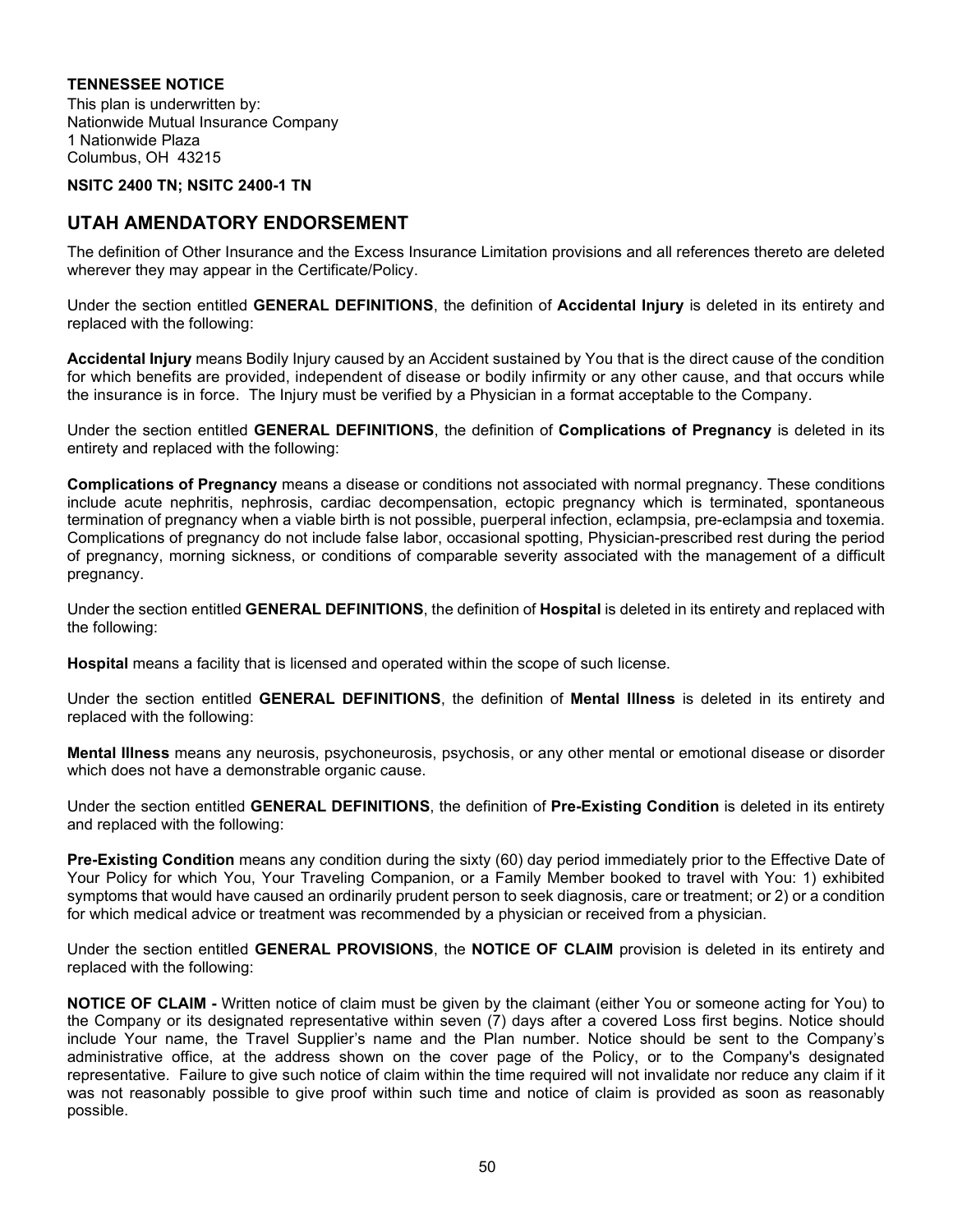Under the section entitled **GENERAL PROVISIONS**, the **PROOF OF LOSS** provision is deleted in its entirety and replaced with the following:

**PROOF OF LOSS** - You must furnish the Company, or its designated representative, with Proof of Loss. This must be a detailed sworn statement. It must be filed with the Company, or its designated representative, within ninety (90) days from the date of Loss. Failure to comply with these conditions shall not invalidate any claims under this Certificate/Policy if You can show it was not reasonably possible to file Proof of Loss within ninety (90) days. Failure to file Proof of Loss does not bar recovery under this Policy if the Company fails to show it was prejudiced by the failure.

Under the Section entitled **GENERAL PROVISIONS**, the **SUBROGATION** provision is deleted in its entirety and replaced with the following:

**SUBROGATION -** To the extent the Company pays for a Loss suffered by You, the Company will take over the rights and remedies You had relating to the Loss. This is known as subrogation. You must help the Company to preserve its rights against those responsible for the Loss. This may involve signing any papers and taking any other steps the Company may require. If the Company takes over Your rights, You must sign an appropriate subrogation form supplied by the Company. The Company's right of subrogation will not be invoked until You have been fully compensated for the loss.

Under the Section entitled **GENERAL PROVISIONS**, the **DISAGREEMENT OVER SIZE OF LOSS** provision is revised to add the following:

Any arbitration hereunder shall take place in the state of Utah, unless otherwise mutually agreed upon by You and Us.

Under the section entitled **GENERAL PROVISIONS**, the following **ELECTRONIC DELIVERY** provision is added**:**

**ELECTRONIC DELIVERY:** Unless You notify Us that You are withdrawing Your consent, all documents and communications regarding this Policy and any notices may be delivered to You by electronic mail using the email address associated with Your account, except documents required to be delivered by another method. You must provide Us with any updates to Your email address, telephone number and postal address.

Under the section entitled **COVERAGES**, subsection titled **ACCIDENTAL DEATH AND DISMEMBERMENT**, the DISAPPEARANCE provision is deleted in its entirety and replaced with the following**:**

The Company will pay benefits for Loss of life if Your body cannot be located after Your disappearance due to an Accident.

Under the section entitled **LIMITATIONS AND EXCLUSIONS**, exclusions 1, 9 and 18 are deleted in their entirety and replaced with the following:

1. PRE-EXISTING CONDITION LIMITATION: Pre-Existing Conditions, as defined in the Definitions section;

The Pre-Existing Condition exclusion will be waived provided:

- (a) Your premium is received within the Time Sensitive Period; and
- (b) You insure all pre-paid Trip costs that are subject to cancellation penalties or restrictions, and also insure the cost of any subsequent arrangements (or any other arrangements not made through Your travel agent) added prior to Your Trip; and
- (c) You are medically able to travel on Your Effective Date.

9. being intoxicated above the legal limit in the jurisdiction where the loss occurred or under the influence of drugs, unless prescribed and used in accordance with the instructions provided by a Physician, unless results in the death of a nontraveling Family Member;

18. directly, the actual, alleged or threatened discharge, dispersal, seepage, migration, escape, release or exposure to any hazardous biological, chemical, nuclear radioactive material, gas, matter or contamination. This exclusion does not apply to the extent that the loss is caused by terrorism;

Under the section entitled **LIMITATIONS AND EXCLUSIONS**, subsection which states, **The following exclusions apply to Emergency Evacuation and Repatriation of Remains,** exclusion 7 is deleted in its entirety and replaced with the following:

7. directly, the actual, alleged or threatened discharge, dispersal, seepage, migration, escape, release or exposure to any hazardous biological, chemical, nuclear radioactive material, gas, matter or contamination;

**NSITC 2400 UT**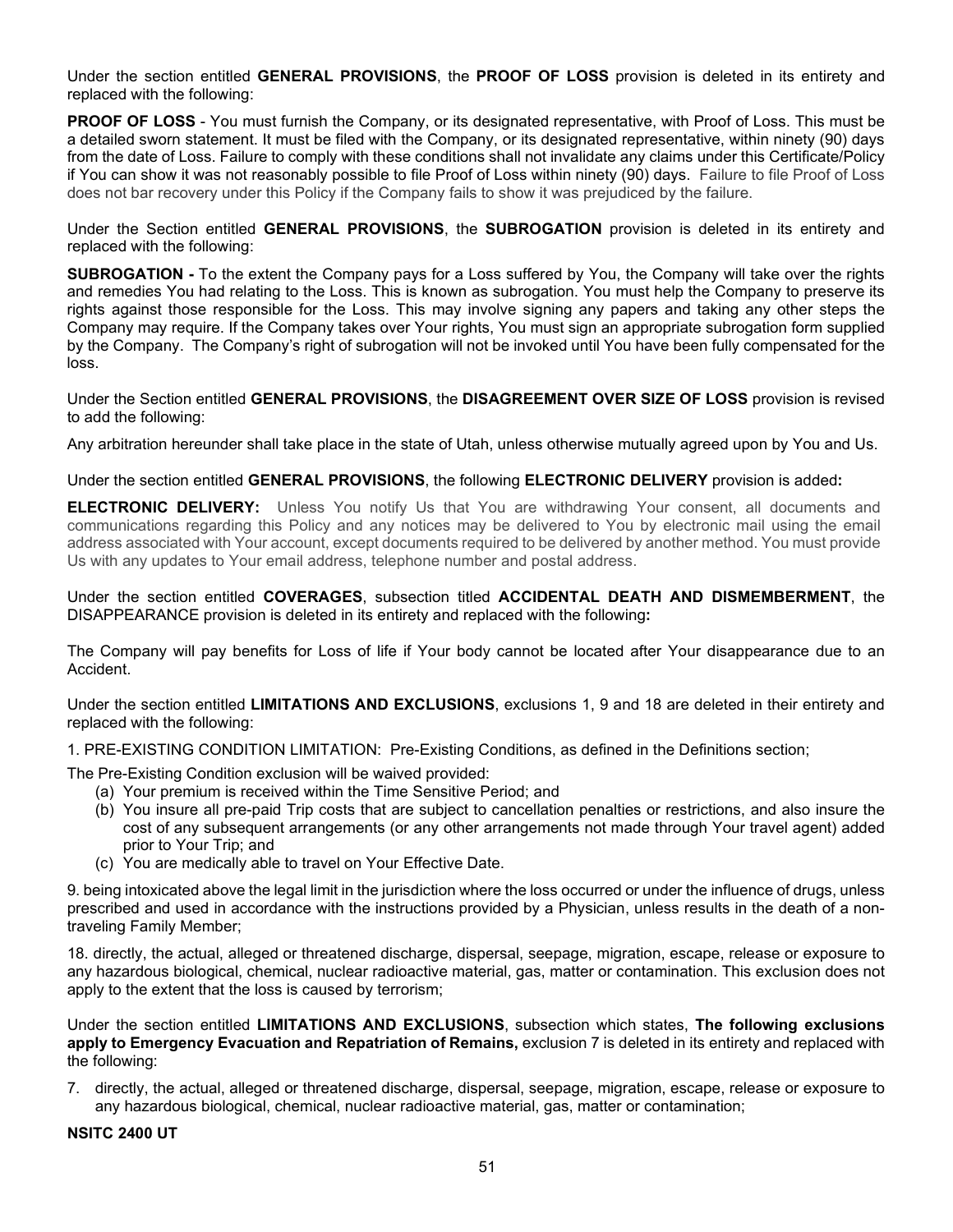# **VIRGINIA AMENDATORY ENDORSEMENT**

**Removed** brackets from second paragraph on face page.

**Added** the following to the second paragraph on the face page: **"**and only after a copy of the enrollment is furnished to You, Your beneficiary or Your personal representative."

Under the section entitled **GENERAL DEFINITIONS**, the definition of **Family Member** is deleted in its entirety and replaced with the following:

**Family Member** means Your or Your Traveling Companion's legal or common law spouse, parent, legal guardian, stepparent, grandparent, parents-in-law, grandchild, natural or adopted child, step-child, children-in-law, brother, sister, stepbrother, step-sister, brother-in-law, sister-in-law, aunt, uncle, niece or nephew, Business Partner or Domestic Partner who reside in the United States, Canada or Mexico.

Under the section entitled **GENERAL PROVISIONS**, the **DISAGREEMENT OVER SIZE OF LOSS** provision is deleted in its entirety and replaced with the following:

**DISAGREEMENT OVER SIZE OF LOSS -** If there is a disagreement about the amount of the Loss, either You or the Company can make a written demand for an appraisal. After the demand, You and the Company will each select their own competent umpire. After examining the facts, each of the two umpires will give an opinion on the amount of the Loss. If they do not agree, they will select an impartial umpire. Any figure agreed to by two (2) of the three (3) (the umpires) will be binding. The umpire selected by You will be paid by You. The Company will pay the umpire they choose. You will share equally with the Company the cost for the umpire and the appraisal process.

Under the section entitled **GENERAL PROVISIONS**, the **SUBROGATION** provision is deleted in its entirety.

Under the section entitled **GENERAL PROVISIONS**, the **PROOF OF LOSS** provision is deleted in its entirety and replaced with the following:

**PROOF OF LOSS -** The Company shall provide You forms for filing Proof of Loss. If the forms are not furnished within fifteen (15) days after the Company received notice of any claim under the Policy/Certificate, You shall be deemed to have complied with the requirements of the Policy/Certificate as to Proof of Loss upon submitting Proof of Loss within ninety (90) days after a covered Loss occurs or as soon as reasonably possible. Failure to furnish such proof within the time required shall not invalidate nor reduce any claim if it was not reasonably possible to give proof within such time, provided such proof is furnished as soon as reasonably possible and in no event, except in the absence of legal capacity, later than one (1) year from the time proof is otherwise required.

Under the section entitled **GENERAL PROVISIONS**, the following provisions are added:

**MISSTATEMENT OF AGE -** An equitable adjustment of premium shall be made if Your age has been inadvertently misstated in Your enrollment or the Company's issuance of this Policy/Certificate.

**VALIDITY OF POLICY COVERAGE** - The validity of this Policy/Certificate shall not be contested after it has been in force for two (2) years from the date of issue, except for non-payment of premium. No statement made by You relating to Your insurability shall be used in contesting the validity of Your insurance with respect to which such statement was made: 1.) after the insurance has been in force prior to the contest for a period of two (2) years, and 2.) unless the statement is contained in a written instrument signed by You.

#### **IMPORTANT INFORMATION REGARDING YOUR INSURANCE**

In the event You need to contact someone about this insurance for any reason, please contact Your agent. If no agent was involved in the sale of this insurance, or if You have additional questions, You may contact the insurance company issuing this insurance at the following address and telephone number:

Nationwide Mutual Insurance Company One Nationwide Plaza 4-06-101 Columbus, Ohio 43215 1-800-882-2822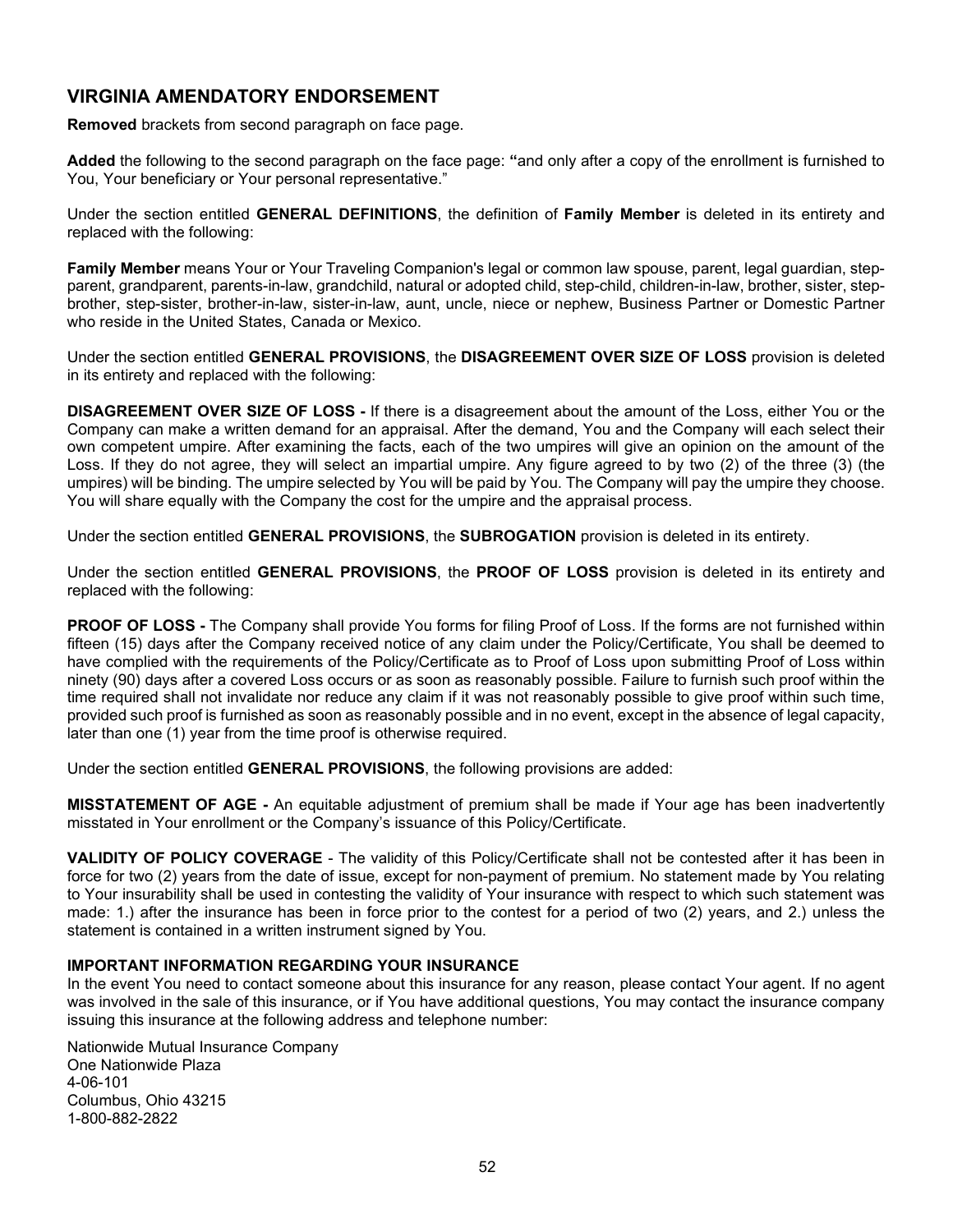If You have been unable to contact or obtain satisfaction from the company or the agent, You may contact the Virginia State Corporation Commission's Bureau of Insurance at:

Tyler Building 6th FL 1300 E. Main Street Richmond, Virginia 23219 1-877-310-6560 (National toll free number) 1-800 522-7945 (Virginia only toll free number) (804) 371-9691 (local)

Written correspondence is preferable so that a record of Your inquiry is maintained. When contacting Your agent, company or the Bureau of Insurance, have Your policy number available.

#### **NSITC 2400 VA; NSITC 2400-1 VA**

# **WEST VIRGINIA AMENDATORY ENDORSEMENT**

Under the section entitled **GENERAL PROVISIONS**, the **DISAGREEMENT OVER SIZE OF LOSS** provision is deleted in its entirety and replaced with the following:

**DISAGREEMENT OVER SIZE OF LOSS -** If there is a disagreement about the amount of the Loss, upon mutual agreement, either You or the Company can make a written request for an appraisal. You and the Company will each select its own competent appraiser. After examining the facts, each of the two appraisers will give an opinion on the amount of the Loss. If they do not agree, they will select an arbitrator. Any figure agreed to by two (2) of the three (3) (the appraisers and the arbitrator) will establish the amount of the claim. Such appraisal will be voluntary and will be by mutual consent by all parties. The appraiser selected by You is paid by You. The Company will pay the appraiser they choose. You will share equally with the Company the cost for the arbitrator and the appraisal process.

Under the section entitled **GENERAL PROVISIONS**, the **PAYMENT OF CLAIMS** provision is deleted in its entirety and replaced with the following:

**PAYMENT OF CLAIMS -** The Company, or its designated representative, will pay a claim after receipt of acceptable Proof of Loss, but in no event more than 15 working days following the date the Company and You reach an agreement on the amount of loss.

Benefits for Loss of life are payable to Your beneficiary. If a beneficiary is not designated by You at the time of purchase, benefits for Loss of life will be paid to the first of the following surviving preference beneficiaries:

- (a) Your spouse;
- (b) Your child or children jointly;
- (c) Your parents jointly if both are living or the surviving parent if only one survives;
- (d) Your brothers and sisters jointly; or
- (e) Your estate.

All other claims will be paid to You. In the event You are a minor, incompetent or otherwise unable to give a valid release for the claim, the Company may make arrangement to pay claims to Your legal guardian or other qualified representative.

All or a portion of all benefits provided by this Policy, at the option of the Company, will be paid directly to the provider of the service(s). All benefits not paid to the provider will be paid to You.

Any payment made in good faith will discharge the Company's liability to the extent of the claim.

The applicable benefit amount will be reduced by the amount of benefits, if any, previously paid by Other Insurance policies. In no event will the Company reimburse You for an amount greater than the amount paid by You.

All benefits payable under this Certificate/Policy shall be reduced by the amount of any credit, voucher or refund provided by any Common Carrier, Travel Supplier or any other third party.

Under the section entitled **GENERAL PROVISIONS**, the **SETTLEMENT OF LOSS** provision is deleted in its entirety and replaced with the following:

**SETTLEMENT OF LOSS -** Claims for damage and/or destruction shall be paid after acceptable proof of the damage and/or destruction is presented to the Company and the Company has determined the claim is covered, but in no event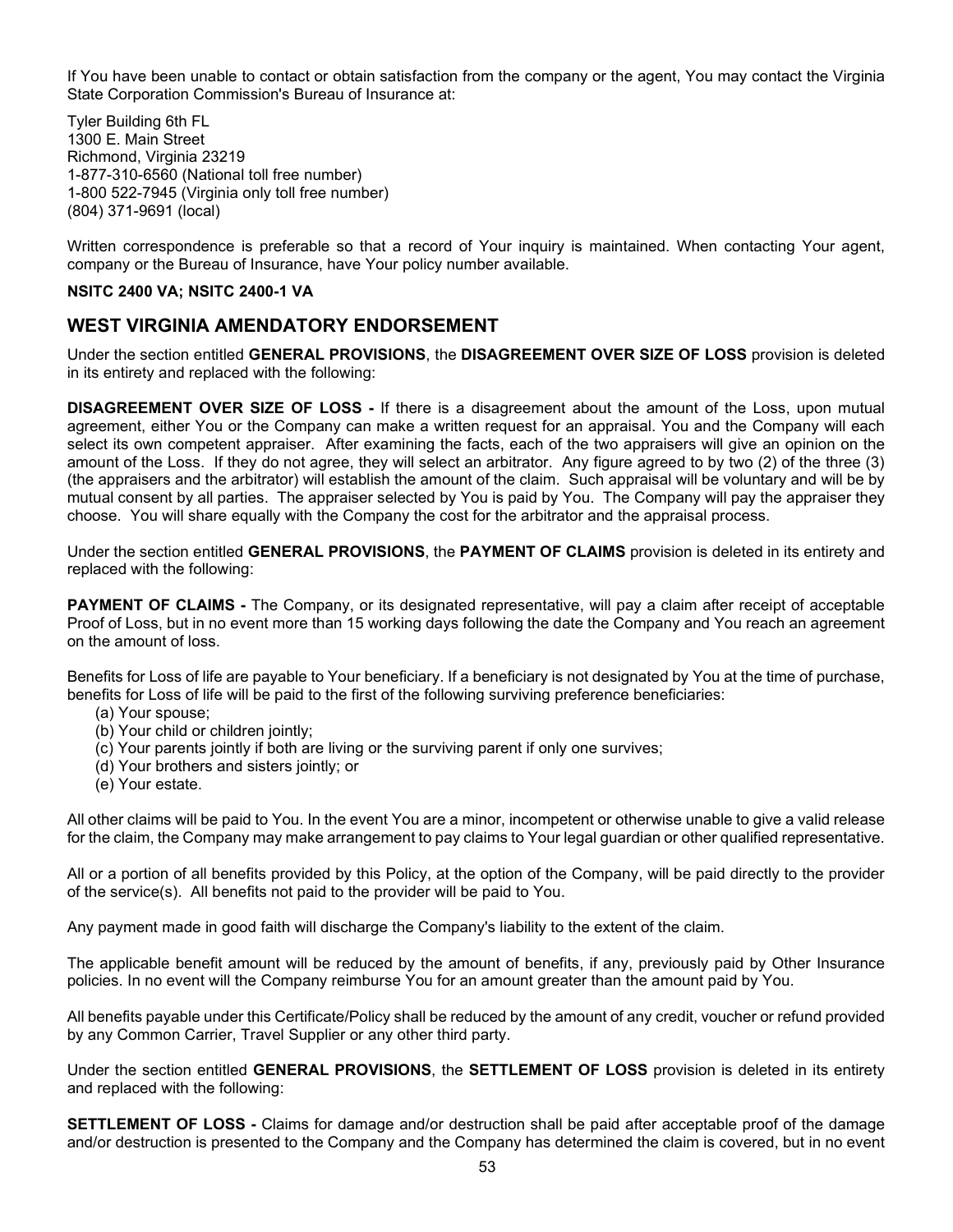more than 15 working days following the date the Company and You reach an agreement on the amount of loss. Property will be considered lost if it has not been recovered within thirty (30) days of the event. You must present acceptable Proof of Loss and the value involved to the Company.

#### **NSITC 2400 WV**

# **WISCONSIN AMENDATORY ENDORSEMENT**

Under the section entitled **GENERAL PROVISIONS**, the following is added to **PAYMENT OF CLAIMS**:

Claims will be paid within thirty (30) days of agreement.

Under the section entitled **GENERAL PROVISIONS**, the **SUBROGATION** provision is deleted in its entirety and replaced with the following:

**SUBROGATION -** To the extent the Company pays for a Loss suffered by You, the Company will take over the rights and remedies You had relating to the Loss. This is known as subrogation. You must help the Company to preserve its rights against those responsible for the Loss. This may involve signing any papers and taking any other steps the Company may reasonably require. If the Company takes over Your rights, You must sign an appropriate subrogation form supplied by the Company. The Company's ability to recover is limited to the amount remaining after You have been made whole.

Under the section entitled **GENERAL PROVISIONS**, both of the **PROOF OF LOSS** provisions are deleted in their entirety and replaced with the following:

**PROOF OF LOSS** – Your or Your representative must send the Company, or its designated representative, Proof of Loss within ninety (90) days after a covered Loss occurs or as soon as reasonably possible. This must be a detailed sworn statement. Failure to furnish such proof within the time required shall not invalidate nor reduce any claim if it was not reasonably possible to give proof within such time, provided such proof is furnished as soon as reasonably possible and in no event, except in the absence of legal capacity, later than one year from the time proof is otherwise required.

Under the section entitled **GENERAL PROVISIONS**, the **DISAGREEMENT OVER SIZE OF LOSS** provision is deleted in its entirety and replaced with the following:

**DISAGREEMENT OVER SIZE OF LOSS:** If You and the Company fail to agree as to the Actual Cash Value or the amount of Loss, on the written demand of either, each will select a competent and disinterested appraiser and notify the other of the appraiser selected within 20 days of such demand. The appraisers will first select a competent and disinterested umpire; and failing for 15 days to agree upon such umpire, on request of You or the Company, such umpire will be selected by a judge of a court of record in the state in which the property covered is located. The appraisers will then appraise the Loss, stating separately the Loss to each item; and, failing to agree, will submit their differences to the umpire. An itemized award in writing of any two when filed with the Company will determine the amount of Actual Cash Value and Loss. Each appraiser will be paid by the party selecting him or her and the expenses of appraisal and umpire shall be paid by the parties equally.

Under the section entitled **LIMITATIONS AND EXCLUSIONS**, the following exclusion is deleted in its entirety:

18. directly or indirectly, the actual, alleged or threatened discharge, dispersal, seepage, migration, escape, release or exposure to any hazardous biological, chemical, nuclear radioactive material, gas, matter or contamination.

# **WISCONSIN NOTICE CONCERNING INSURANCE COMPLAINTS:**

## **KEEP THIS NOTICE WITH YOUR INSURANCE PAPERS**

PROBLEMS WITH YOUR INSURANCE? Your satisfaction is very important to us. If you are having problems with your insurance, do not hesitate to contact the insurance company to resolve your problem:

Nationwide Mutual Insurance Company One Nationwide Plaza Columbus, OH 43215 1-877-669-6877

You can also contact the OFFICE OF THE COMMISSIONER OF INSURANCE, a state agency which enforces Wisconsin's insurance laws, and file a complaint. You can contact the OFFICE OF THE COMMISSIONER by contacting: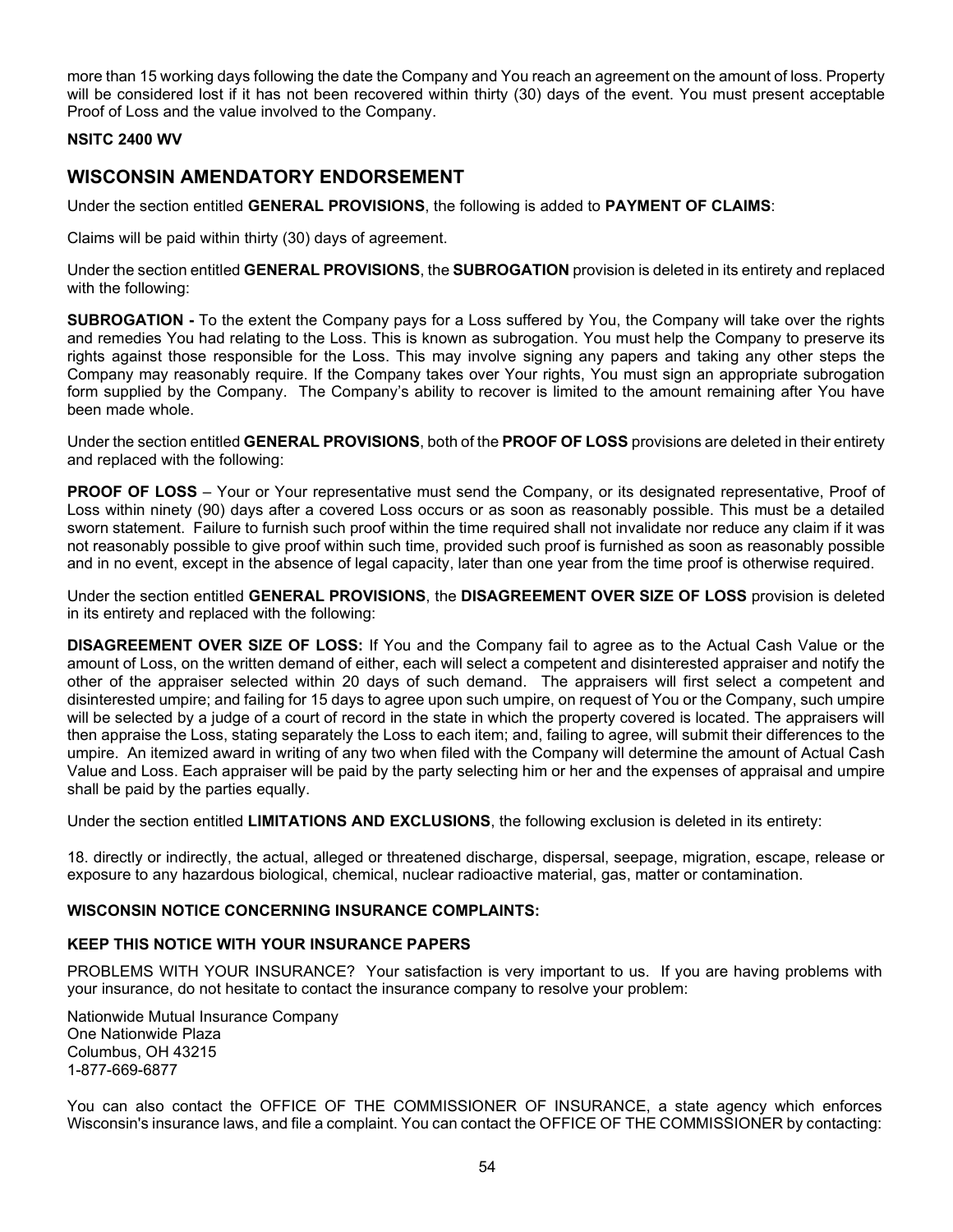State of Wisconsin Office of the Commissioner of Insurance Complaints Department P.O. Box 7873 Madison, WI 53707-7873 Web Site: [www.oci.wi.gov](http://www.oci.wi.gov/) or you can call 1-800-236-8517 outside of Madison, or (608) 266-0103 in Madison, and request a complaint form. FAX: (608) 264-8115 E-mail: [complaints@oci.state.wi.us](mailto:complaints@oci.state.wi.us)

Please include your policy number in any communication with the above addresses.

# **NSITC 2400 WI; NSITC 2400-1 WI**

# **WYOMING AMENDATORY ENDORSEMENT**

Under the section entitled **GENERAL PROVISIONS**, the **LEGAL ACTIONS** provision is deleted in its entirety and replaced with the following:

**LEGAL ACTIONS -** No legal action for a claim can be brought against the Company until sixty (60) days after the Company receives Proof of Loss. No legal action for a claim can be brought against the Company more than four (4) years after the time required for giving Proof of Loss.

#### **NSITC 2400 WY**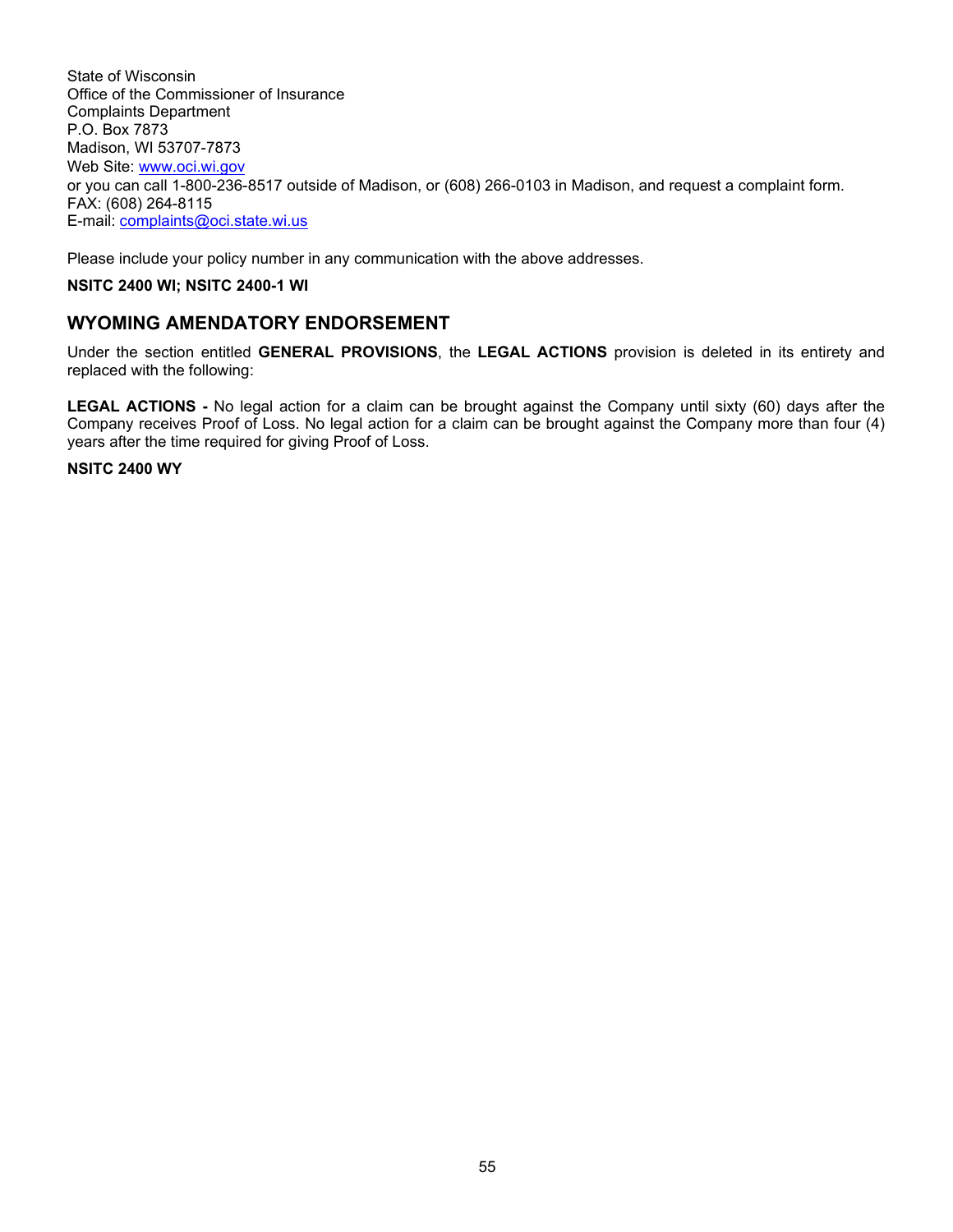

**FACTS**

# **WHAT DOES NATIONWIDE DO WITH YOUR PERSONAL INFORMATION?**

| $ \mathbf{W}$ hy? | Financial companies choose how they share your personal information. Federal and state law       |
|-------------------|--------------------------------------------------------------------------------------------------|
|                   | gives consumers the right to limit some but not all sharing. Federal and state law also requires |
|                   |                                                                                                  |
|                   | us to tell you how we collect, share, and protect your personal information. Please read this    |
|                   | notice carefully to understand what we do.                                                       |
| What?             | The types of personal information we collect and share depend on the product or service you      |
|                   | have with us. This information can include:                                                      |
|                   | Social Security number, government issued identification, and contact                            |
|                   | information                                                                                      |
|                   | Policy, account, and contract information                                                        |
|                   | Credit reports and other consumer reports                                                        |
| How?              | All financial companies need to share customers' personal information to run their everyday      |
|                   | business. In the section below, we list the reasons financial companies can share their          |
|                   |                                                                                                  |
|                   | customers' personal information; the reasons Nationwide chooses to share; and whether you can    |
|                   | limit this sharing.                                                                              |

| Reasons we can share your personal information                      | <b>Does Nationwide share?</b> | Can you limit this<br>sharing? |
|---------------------------------------------------------------------|-------------------------------|--------------------------------|
| For our everyday business purposes— such as to process your         | Yes                           | N <sub>0</sub>                 |
| transactions, maintain your account(s), respond to court orders and |                               |                                |
| legal investigations, or report to credit bureaus                   |                               |                                |
| For our marketing purposes— to offer our products and services      | Yes                           | N <sub>0</sub>                 |
| to you                                                              |                               |                                |
| For joint marketing with other financial companies                  | <b>Yes</b>                    | N <sub>0</sub>                 |
| For our affiliates' everyday business purposes— information         | Yes                           | N <sub>0</sub>                 |
| about your transactions and experiences                             |                               |                                |
| For our affiliates' everyday business purposes— information         | Yes                           | Yes                            |
| about your creditworthiness                                         |                               |                                |
| For our affiliates to market to you                                 | Yes                           | Yes                            |
| For nonaffiliates to market to you                                  | <b>Yes</b>                    | Yes                            |

| To limit our   | Call us toll free at 1-866-280-1809 and our menu will prompt you through your choices.                                                                                                                                                                                                                                                                                           |
|----------------|----------------------------------------------------------------------------------------------------------------------------------------------------------------------------------------------------------------------------------------------------------------------------------------------------------------------------------------------------------------------------------|
| <b>sharing</b> | If you have previously opted out, your preference remains on file and you do not need to opt<br>out again.                                                                                                                                                                                                                                                                       |
|                | Please have your account or policy number handy when you call.<br>Please note: If you are a <i>new</i> customer, we can begin sharing your information 30 days from the<br>date we sent this notice. When you are no longer our customer, we continue to share your<br>information as described in this notice. However, you can contact us at any time to limit our<br>sharing. |
|                | 1-800-753-1000                                                                                                                                                                                                                                                                                                                                                                   |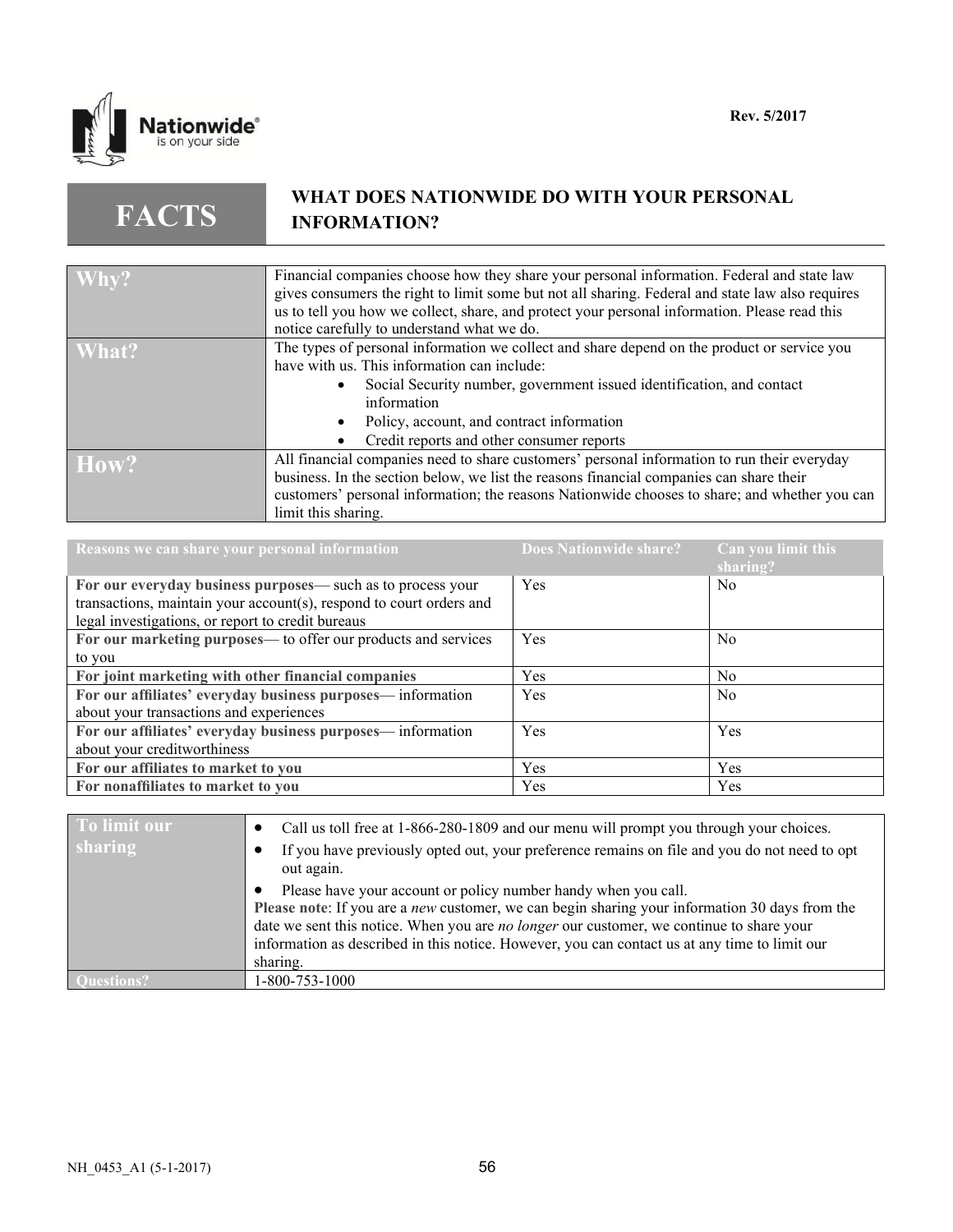| Who we are                                              |                                                                                                                                                                                                                                                                                                           |  |
|---------------------------------------------------------|-----------------------------------------------------------------------------------------------------------------------------------------------------------------------------------------------------------------------------------------------------------------------------------------------------------|--|
| Who is providing this notice?                           | Nationwide Life Insurance Company                                                                                                                                                                                                                                                                         |  |
| What we do                                              |                                                                                                                                                                                                                                                                                                           |  |
| How does Nationwide protect my personal<br>information? | To protect your personal information from unauthorized access and use, we<br>use security measures that comply with federal and state law. These measures<br>include computer safeguards and secured files and buildings. We limit access<br>to your information to those who need it to do their job.    |  |
| How does Nationwide collect my personal                 | We collect your personal information, for example, when you:                                                                                                                                                                                                                                              |  |
| information?                                            | Apply for insurance<br>٠                                                                                                                                                                                                                                                                                  |  |
|                                                         | Make a payment or file a claim                                                                                                                                                                                                                                                                            |  |
|                                                         | Conduct business with us<br>We also collect your personal information from others, such as credit bureaus,<br>affiliates, or other companies.                                                                                                                                                             |  |
| Why can't I limit all sharing?                          | Federal and state law gives you the right to limit only:                                                                                                                                                                                                                                                  |  |
|                                                         | Sharing for affiliates' everyday business purposes—information about<br>$\bullet$<br>your creditworthiness;<br>Affiliates from using your information to market to you; and<br>$\bullet$                                                                                                                  |  |
|                                                         | Sharing for nonaffiliates to market to you.                                                                                                                                                                                                                                                               |  |
|                                                         | State laws and individual companies may give you additional rights to limit<br>sharing. See below for more information.                                                                                                                                                                                   |  |
| What happens when I limit sharing for an                | Your choices will apply to everyone on your account.                                                                                                                                                                                                                                                      |  |
| account I hold jointly with someone else?               |                                                                                                                                                                                                                                                                                                           |  |
| <b>Definitions</b>                                      |                                                                                                                                                                                                                                                                                                           |  |
| <b>Affiliates</b>                                       | Companies related by common ownership or control. They can be financial<br>and nonfinancial companies. These companies include Nationwide Life<br>Insurance Company, Nationwide Bank, and Nationwide Property and Casualty<br>Insurance Company. Visit nationwide.com for a list of affiliated companies. |  |
| <b>Nonaffiliates</b>                                    | Companies not related by common ownership or control. They can be                                                                                                                                                                                                                                         |  |
|                                                         | financial and nonfinancial companies.                                                                                                                                                                                                                                                                     |  |
| <b>Joint marketing</b>                                  | A formal agreement between nonaffiliated financial companies that together                                                                                                                                                                                                                                |  |
| <b>Other important information</b>                      | market financial products or services to you.                                                                                                                                                                                                                                                             |  |

**California Residents:** We currently do not share information we collect about you with affiliated or nonaffiliated companies for their marketing purposes. Therefore, you do not need to opt out.

**Nevada Residents**: You may request to be placed on our internal Do Not Call list. Send an email with your phone number to privacy@nationwide.com. You may request a copy of our telemarketing practices. For more on this Nevada law, contact Bureau of Consumer Protection, Office of the Nevada Attorney General, 555 E. Washington St., Suite 3900, Las Vegas, NV 89101; Phone number: 1-702-486-3132; email[: BCPINFO@ag.state.nv.us.](mailto:BCPINFO@ag.state.nv.us)

**Vermont Residents**: For Vermont customers only. We will not share your personal information for marketing purposes with the Nationwide family of companies or third parties without your authorization, except as permitted by law.

**AZ, CA, CT, GA, IL, ME, MA, MT, NV, NJ, NM, NC, ND, OH, OR, and VA Residents**: The Term "Information" means information we collect during an insurance transaction. We will not use your medical information for marketing purposes without your consent. We may share information with others, including insurance regulatory authorities, law enforcement, consumer reporting agencies, and insurance-support organizations without your prior authorization as permitted or required by law. Information we obtain from a report prepared by an insurance-support organization may be retained by that insurancesupport organization and disclosed to others.

#### **Accessing your information**

You can ask us for a copy of your personal information. Please send your request to the address below and have your signature notarized. This is for your protection so we may prove your identity. Please include your name, address, and policy number. You can change your personal information at Nationwide.com or by calling your agent. We can't change information that other companies, like credit agencies, provide to us. You'll need to ask them to change it.

**Co-ordinated Benefit Plans, LLC** Attn: Privacy Officer P.O. Box 26222, Tampa, FL 33623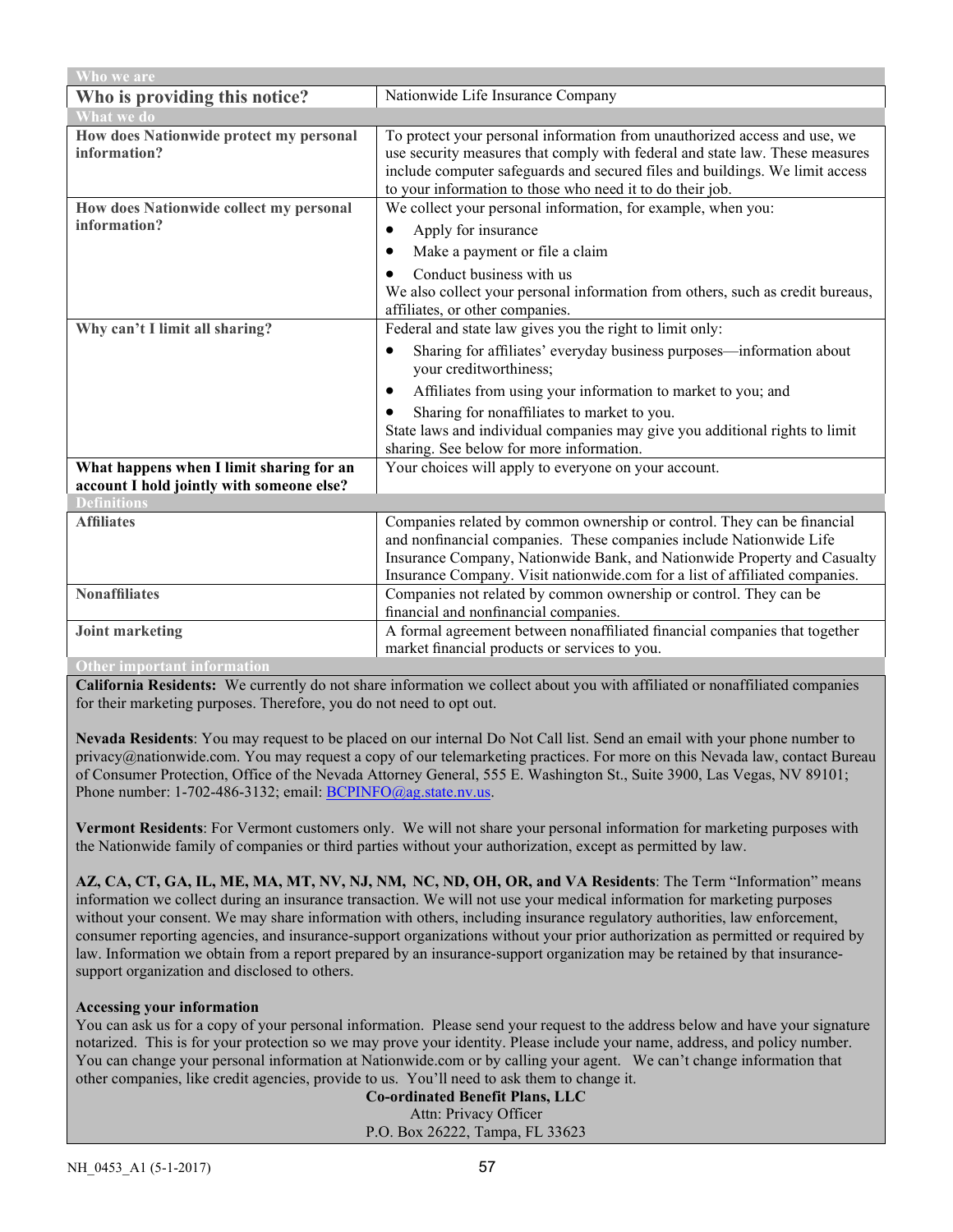# **Travel Assistance Program Description – Provided by On Call International**

#### **Emergency Transportation Services**

Emergency Medical Evacuation/Medically-Necessary Repatriation • Repatriation of Mortal Remains • Transportation after Stabilization • Visit by Family Member/Friend • Return of Dependent Children

#### **Travel Support Services**

Medical Monitoring • Hotel Arrangements for Convalescence • Medical and Dental Search and Referral • Advance of Emergency Medical Expenses • Assistance with Replacement Medication, Medical Devices, and Eyeglasses or Corrective Lenses • Transfer of Insurance Information and Medical Records • Assistance with Emergency Travel Arrangements • Interpretation/Translation • Locating Lost or Stolen Items • Emergency Cash Advance

#### **FOR 24/7 TRAVEL ASSISTANCE SERVICES ONLY**

CALL TOLL FREE: 855-226-1677 (within the United States and Canada)

> OR CALL COLLECT: 603-952-2042 (From all other locations)

# **Travel Assistance Services Details**

## *Travel Support Services*

- Interpretation/Translation: Upon request, On Call will assist with telephone interpretation in all major languages. If you require ongoing or more complex translation services, On Call will refer you to local translators.
- Locating Lost or Stolen Items: On Call will assist in locating lost luggage, and help you coordinate the replacement of transportation tickets, travel documents or credit cards.
- Medical Monitoring: During the course of a medical emergency resulting from an accident or sickness, On Call will monitor your case to determine whether the care is adequate from a Western Medical perspective.
- Medical and Dental Search and Referral: On Call will assist you in finding physicians, dentists and medical facilities in the area where you are traveling.
- Advance of Emergency Medical Expenses: On Call will advance on-site emergency inpatient medical payments to secure admit or discharge upon receipt of satisfactory assignment of benefits from you, a family member or friend. Assignment of benefits allows Insurer to claim with the Insured's primary insurance when hospital refuses admission or discharge.
- Assistance with Replacement Medication, Medical Devices, and Eyeglasses or Corrective Lenses: On Call will arrange to fill a prescription that has been lost, forgotten, or requires a refill, subject to local law, whenever possible. On Call will also arrange for shipment of replacement eyeglasses/corrective lenses or medical devices. You are responsible for payments of all costs related to these services.
- Transfer of Insurance Information and Medical Records: Upon your request, On Call will help relay insurance information during your hospital admission and assist with transferring your medical information and records to your treating physician.
- Assistance with Vaccine and Blood Transfers: If based upon your physician's prescription, needed vaccines or blood products are not available locally, On Call will coordinate the transfer where possible and permissible by law. You are responsible for all expenses related to this service.

## *Non-Insurance Personal Assistance Services*

These are Non-Insurance Services provided by On Call International:

- Pre-Trip Information: Upon request, On Call will provide information services such as: visa and passport requirements, health hazard advisories, currency exchange, inoculation and immunization requirements, temperature and weather conditions and embassy and consulate referrals.
- Interpretation/Translation: If during your Trip you need an interpretation, On Call will assist with telephone interpretation in all major languages. If you require ongoing or more complex translation services, On Call will refer you to local translators.
- Legal Referral/Bail: Upon request, On Call will provide you with referrals to a local lawyer. All costs associated with this service are your responsibility. In case of your incarceration, On Call will notify the proper embassy or consulate, arrange the receipt of funds from third party sources and locate an attorney and bail bonds, where permitted by law, with satisfactory guarantee of reimbursement from you, family member or friend. You are responsible for associated fees.
- Emergency Cash Advance: On Call will advance up to \$500 after satisfactory guarantee of reimbursement from you. Any fees associated with the transfer or delivery of funds are your responsibility.